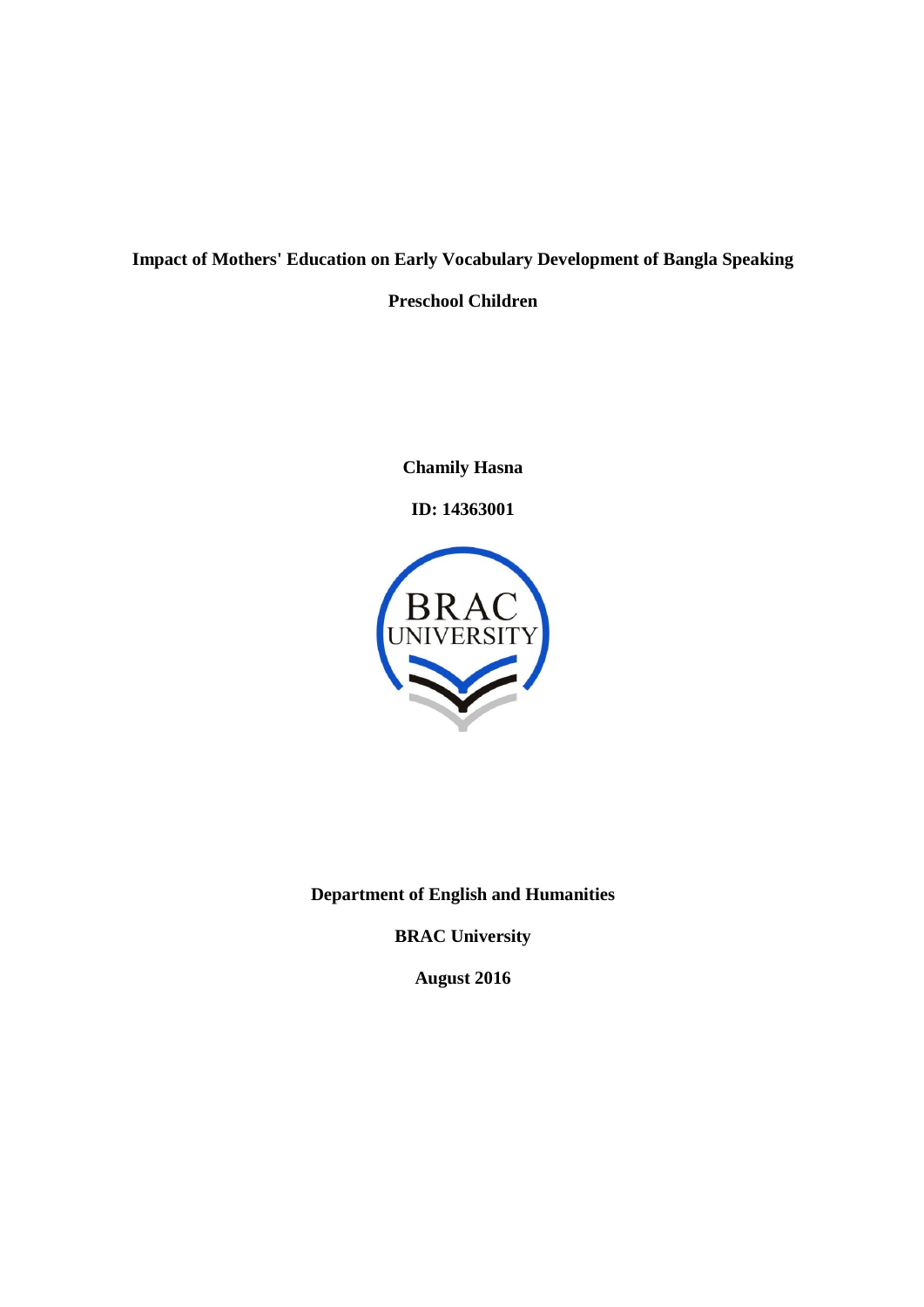## **Impact of Mothers' Education on Early Vocabulary Development of Bangla Speaking Preschool Children**

**A thesis submitted to the**

### **Department of English and Humanities**

**of**

**BRAC University**

**by**

**Chamily Hasna**

**ID: 14363001**

**In partial fulfillment of the requirement**

**for the degree of Masters of Arts in English**

**August 2016**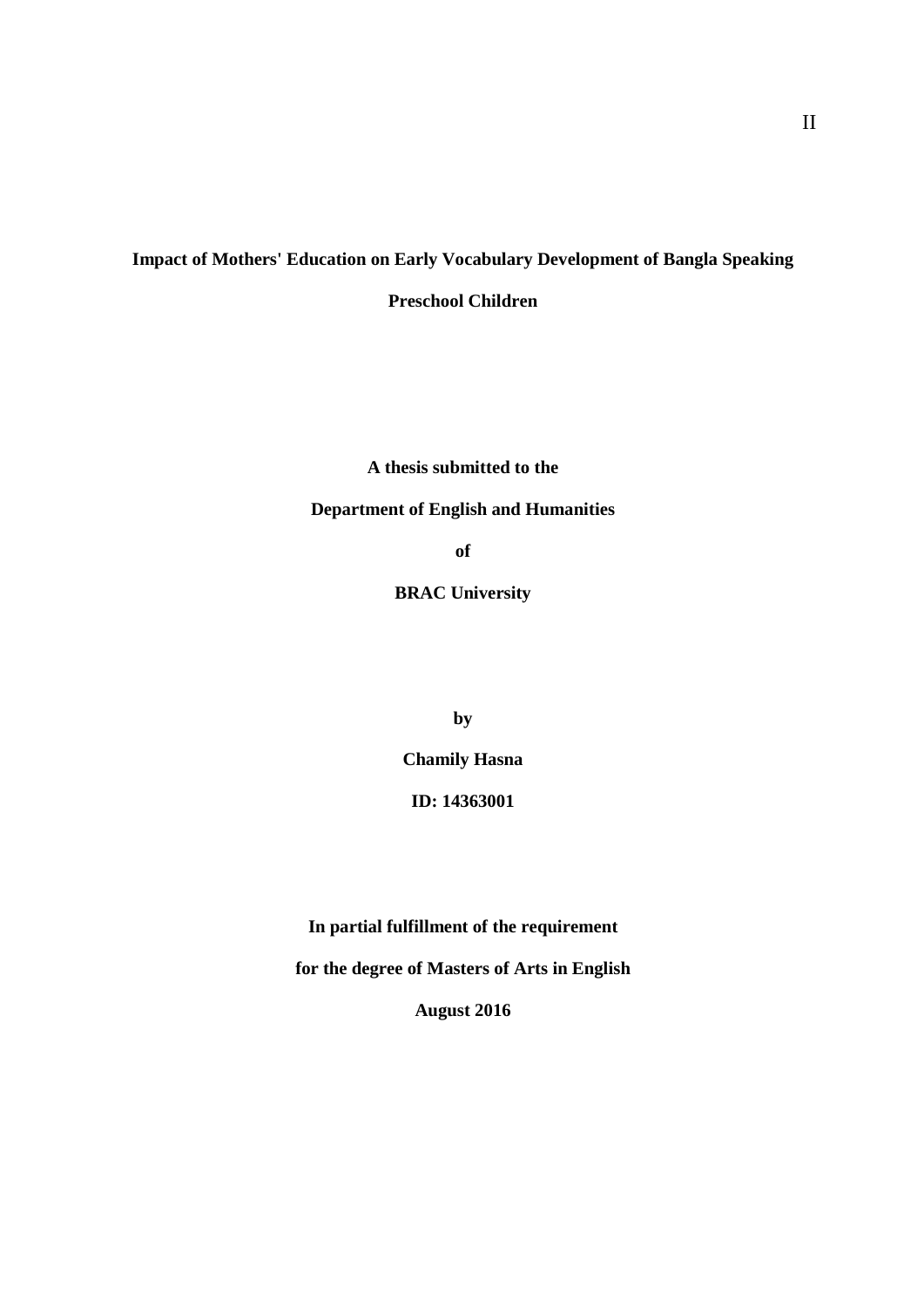### **Dedication**

*I would like to dedicate my thesis to my beloved parents-MD. Hafizur Rahman and Nurzahan Begum, who have inspired me very much to achieve my goal and supported me to pursue my dream of being here.*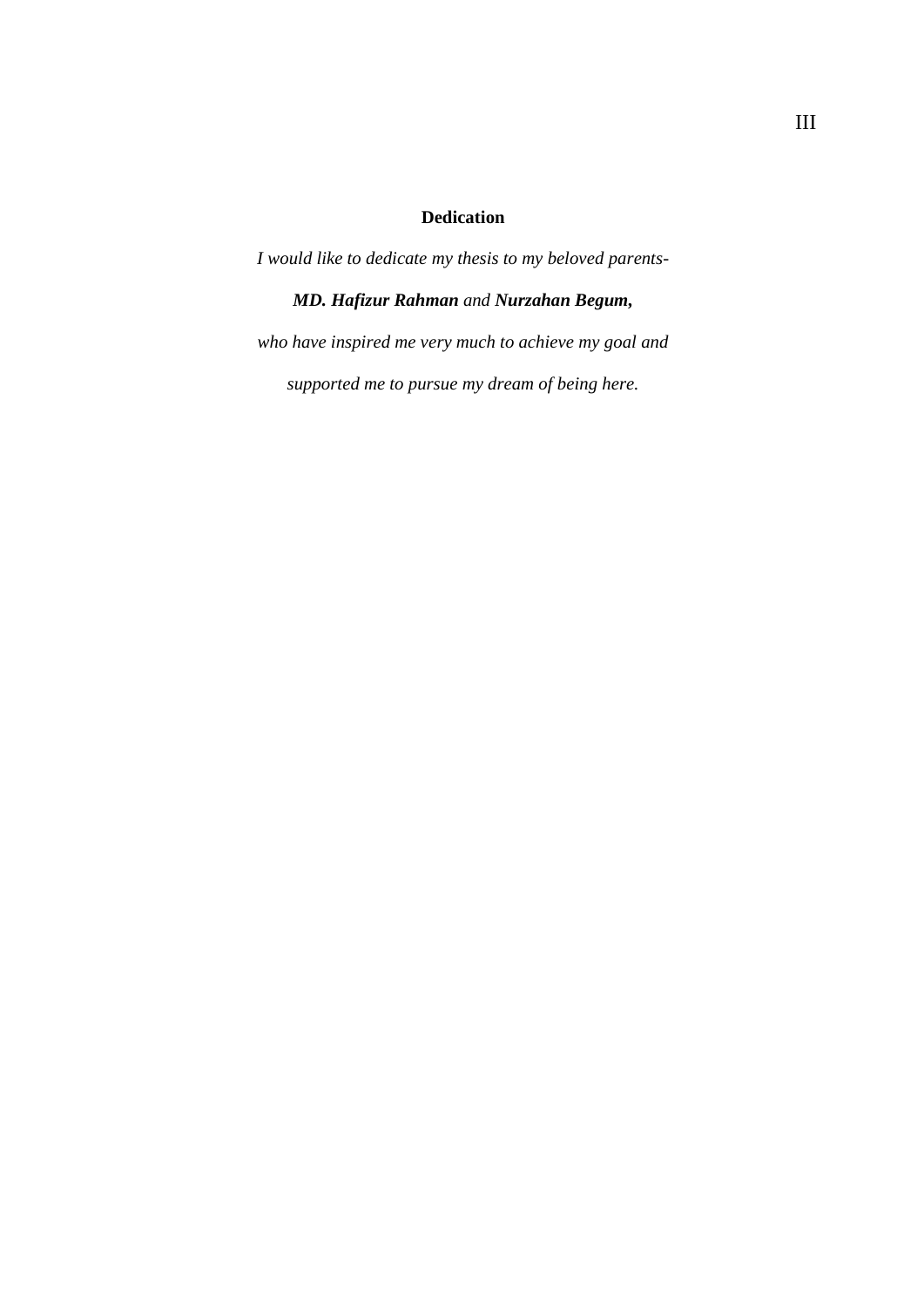#### **Acknowledgement**

With the blessings of Almighty Allah, it has been possible for the researcher to complete this dissertation. He has given her the opportunity and guided her to make it possible to conclude this thesis on time.

I would like to show my heartiest gratitude and appreciation to the supervisor, Dr. Asifa Sultana for her constant support and guidance throughout this journey. Her wise advices, valuable comments and suggestions have always guided the researcher. She conveys utmost thanks to the supervisor from the core of her heart for encouraging her to overcome obstacles and helping her to complete this study in time.

It gives the researcher great pleasure in acknowledging the support and help of the faculty members of ENH Department—Professor Firdous Azim, Professor Sayed Manjurul Islam , Shenin Ziauddin, Mohammad Mahmudul Haque, S. M. Mohibul Hasan and all other faculty members from whom she has gathered knowledge during the period of her study in this university.

The researcher shows her gratefulness to the every members of her family and friends who have supported her immensely and showered their blessings, love and wishes upon her to complete her research successfully.

At last the researcher owe to her deepest gratitude to all the participants in the survey to make this study possible. Besides, the researcher would like to express her thanks from heart to all the class-mates and well-wishers for their cordial support and co-operation.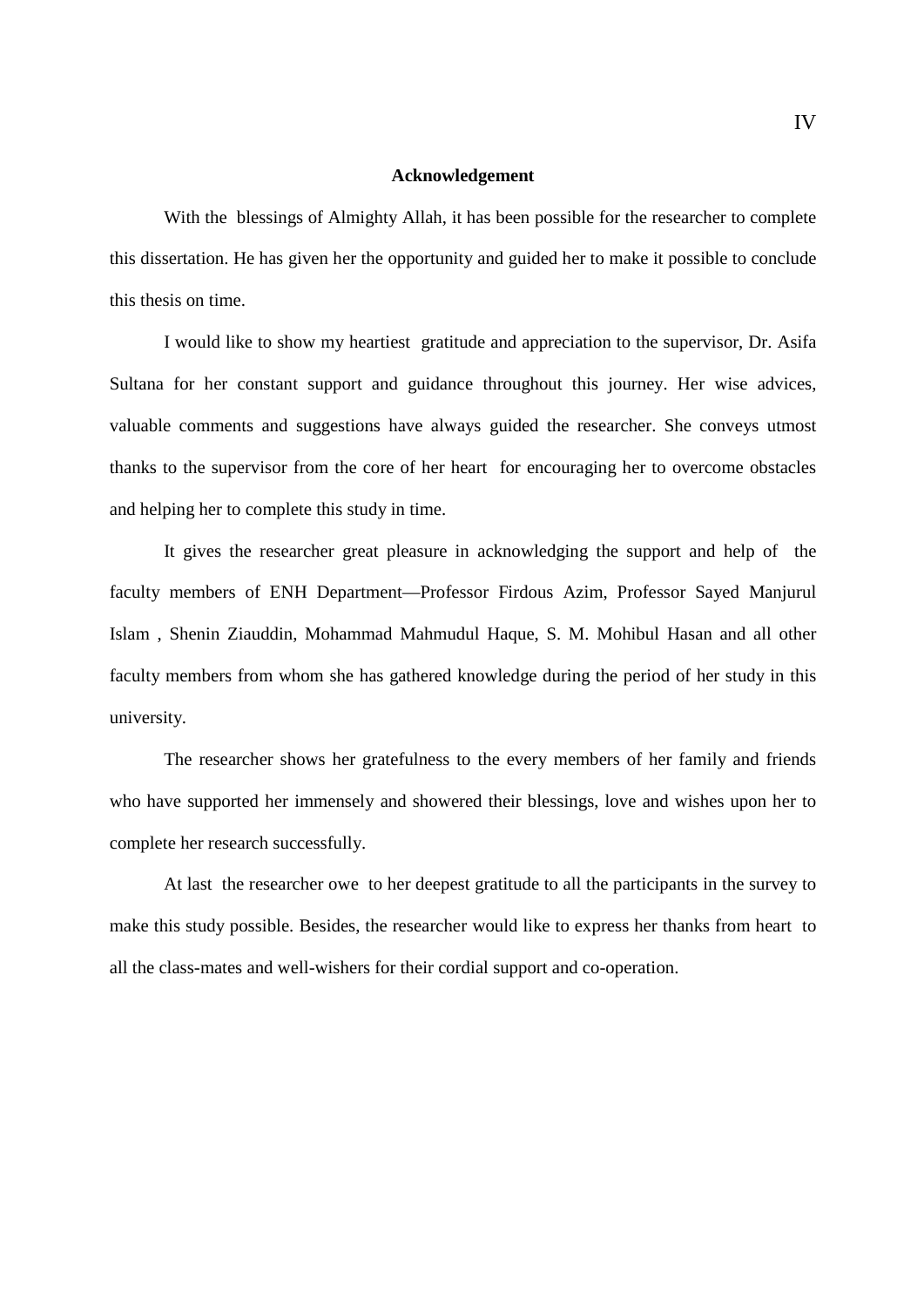#### **Declaration**

I certify that the work presented in this dissertation is my original work to the best of my knowledge and belief. The other sources and information have been acknowledged wherever they have been used. I, hereby, declare that I have not submitted this material, either in a whole or part, previously or currently in this or any other institution.

Chamily Hasna

August 2016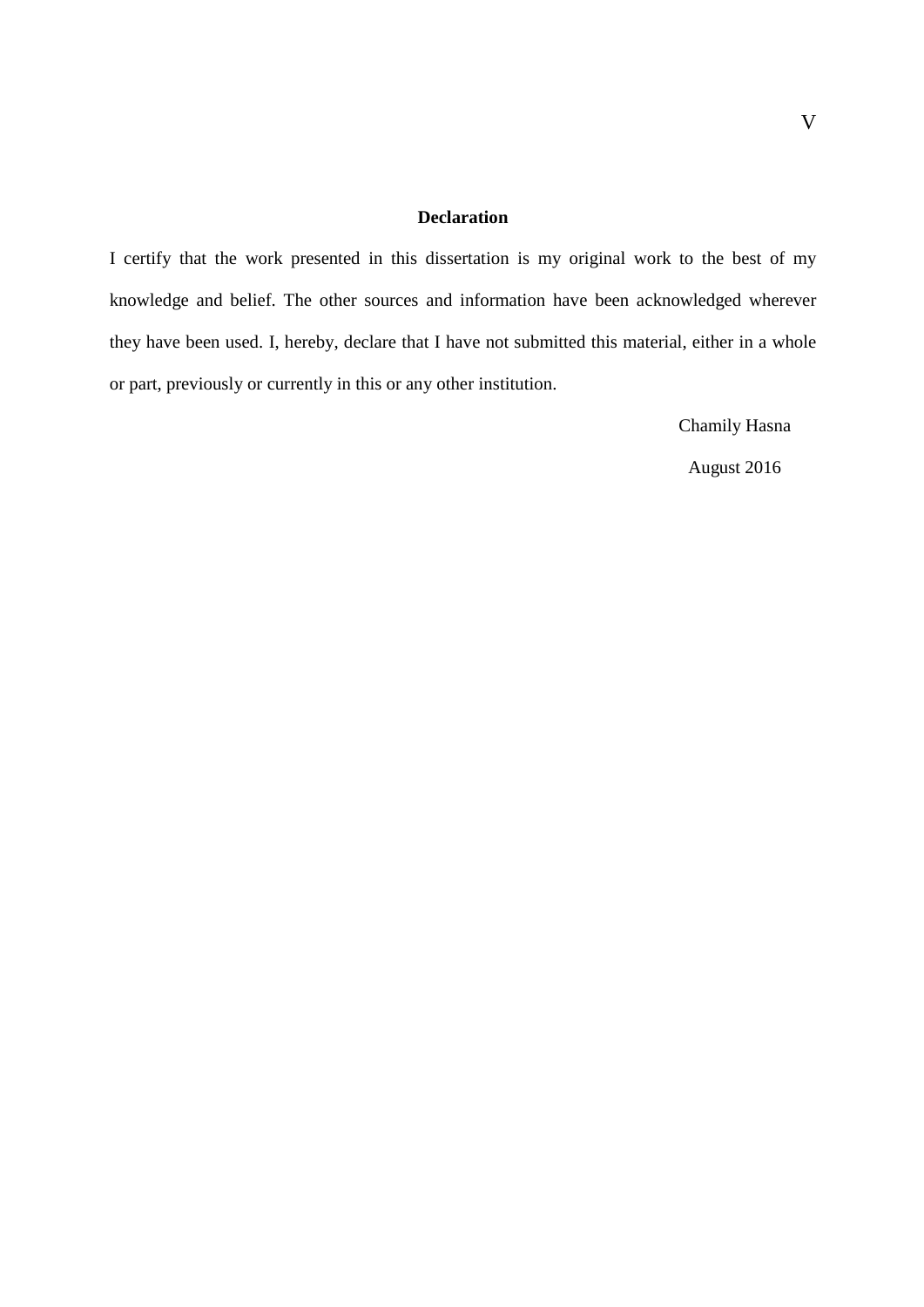### **Table of Contents**

| Sections<br>Page no.                                                      |  |
|---------------------------------------------------------------------------|--|
|                                                                           |  |
|                                                                           |  |
|                                                                           |  |
|                                                                           |  |
|                                                                           |  |
|                                                                           |  |
|                                                                           |  |
|                                                                           |  |
|                                                                           |  |
|                                                                           |  |
|                                                                           |  |
|                                                                           |  |
|                                                                           |  |
|                                                                           |  |
| <b>Determining Factors of Children's Early Linguistic Development </b> 13 |  |
|                                                                           |  |
|                                                                           |  |
|                                                                           |  |
|                                                                           |  |
|                                                                           |  |
|                                                                           |  |
|                                                                           |  |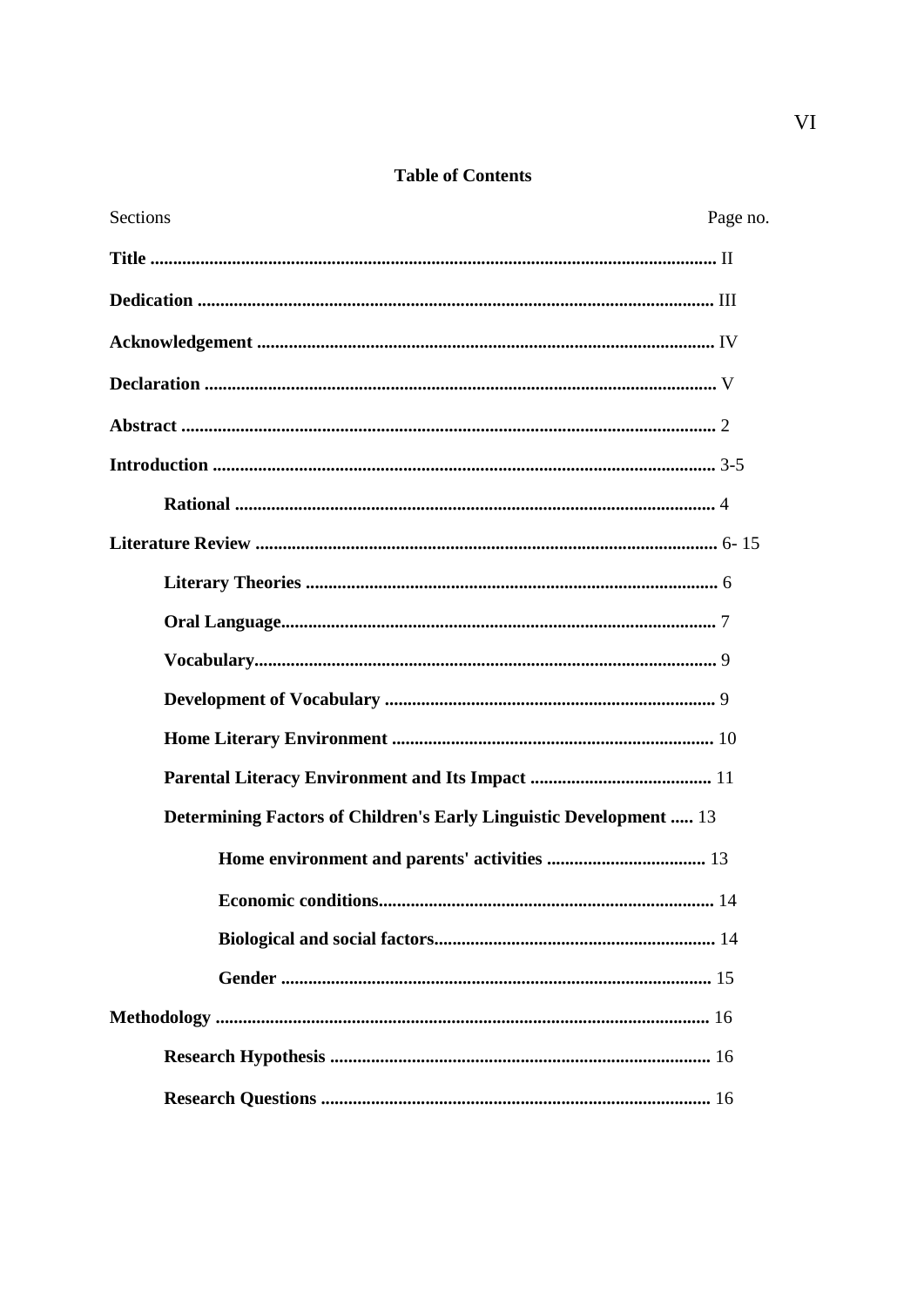| <b>Measuring Children's Vocabulary Development According</b>   |
|----------------------------------------------------------------|
|                                                                |
| <b>Measuring Mothers' Education level and Children's</b>       |
|                                                                |
|                                                                |
|                                                                |
|                                                                |
|                                                                |
|                                                                |
| <b>Relation Between Mothers' Education Level and</b>           |
| <b>Children's Vocabulary Development in Average Percentage</b> |
|                                                                |
|                                                                |
|                                                                |
| <b>Correlations Between mothers' Educational Background in</b> |
|                                                                |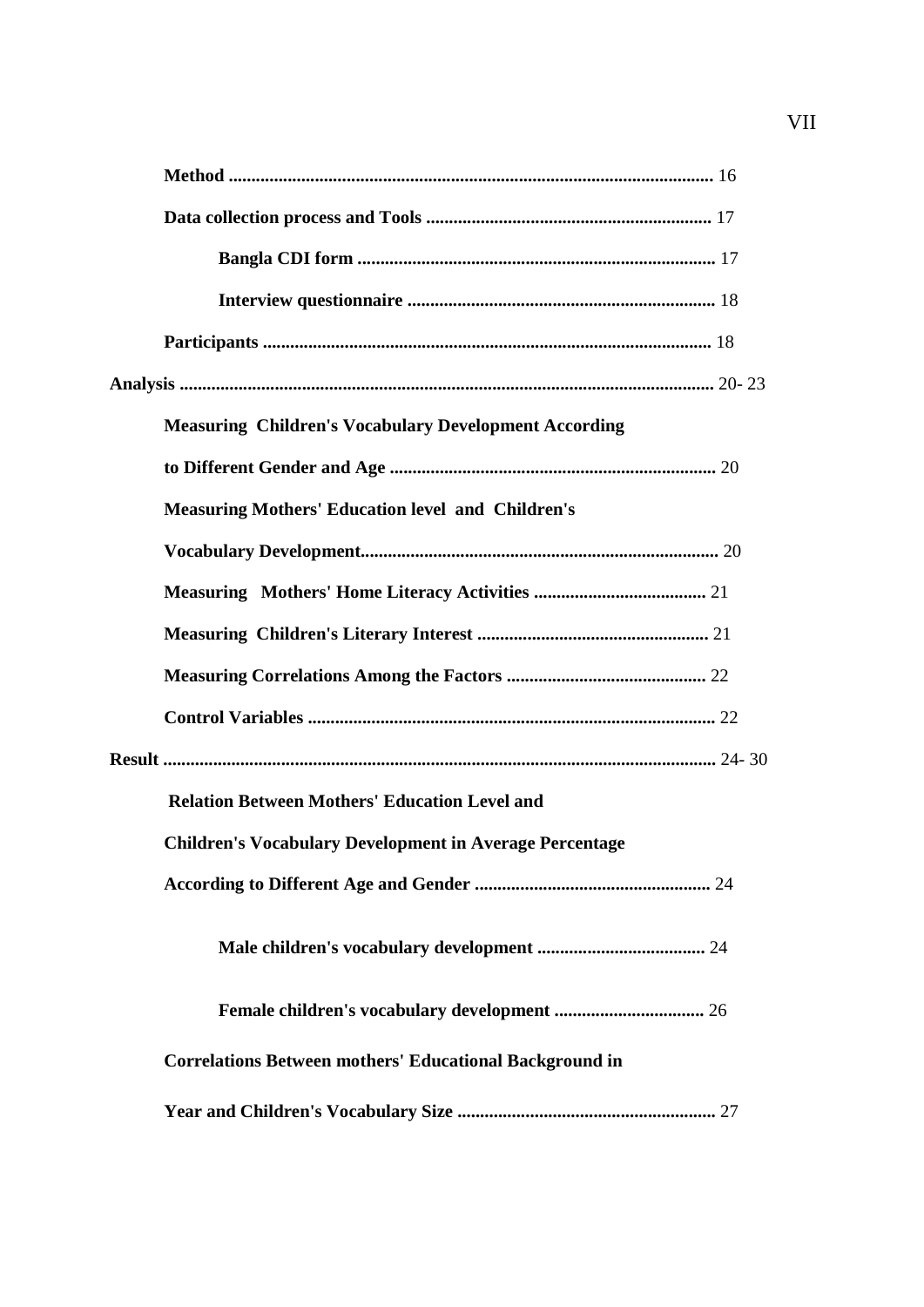# **Parent's Literary Activities and**

#### **Correlation Among Mothers' Educational Background,**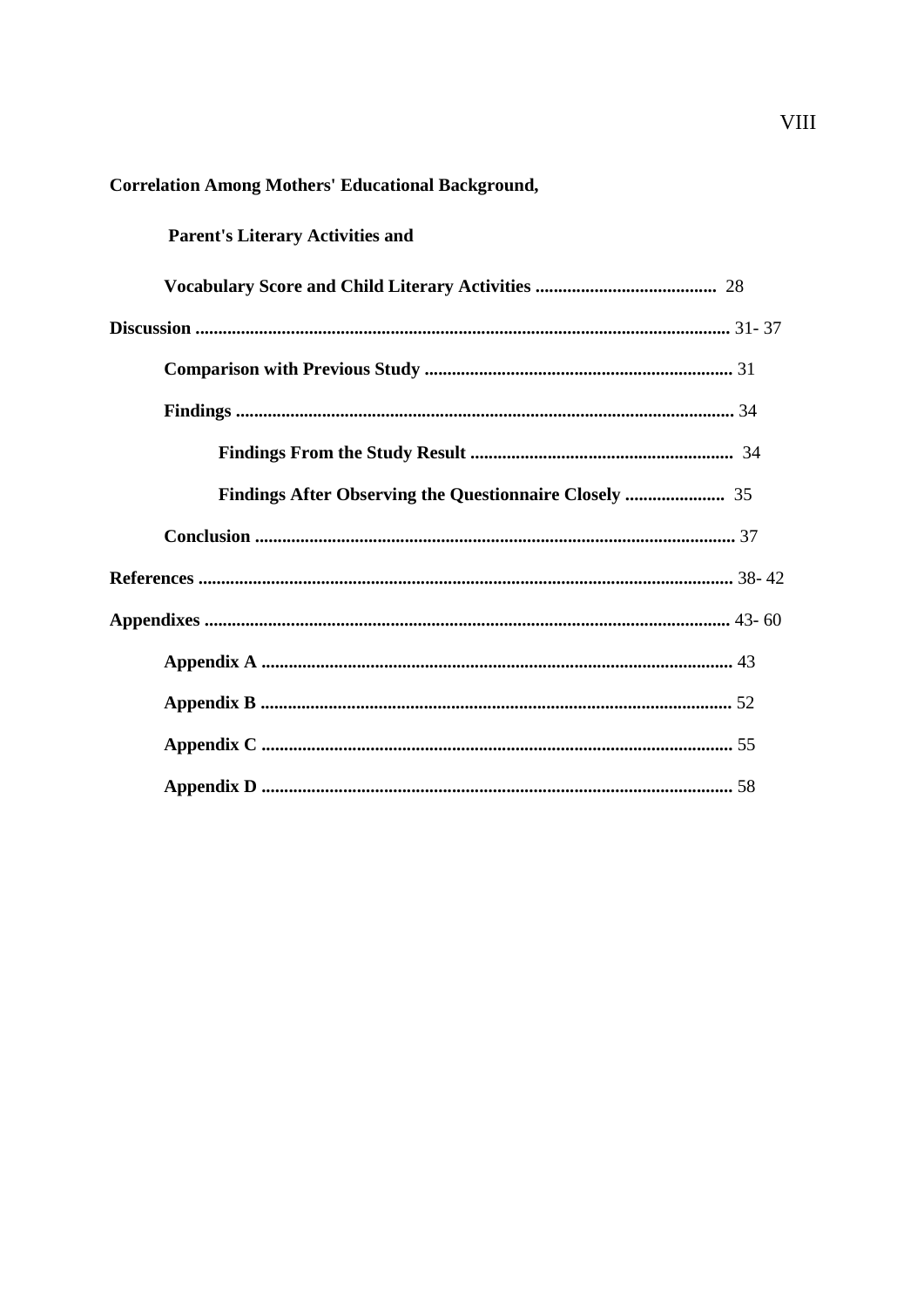Impact of Mothers' Education on Early Vocabulary Development of Bangla Speaking

Preschool Children

Chamily Hasna

ID:14363001

BRAC University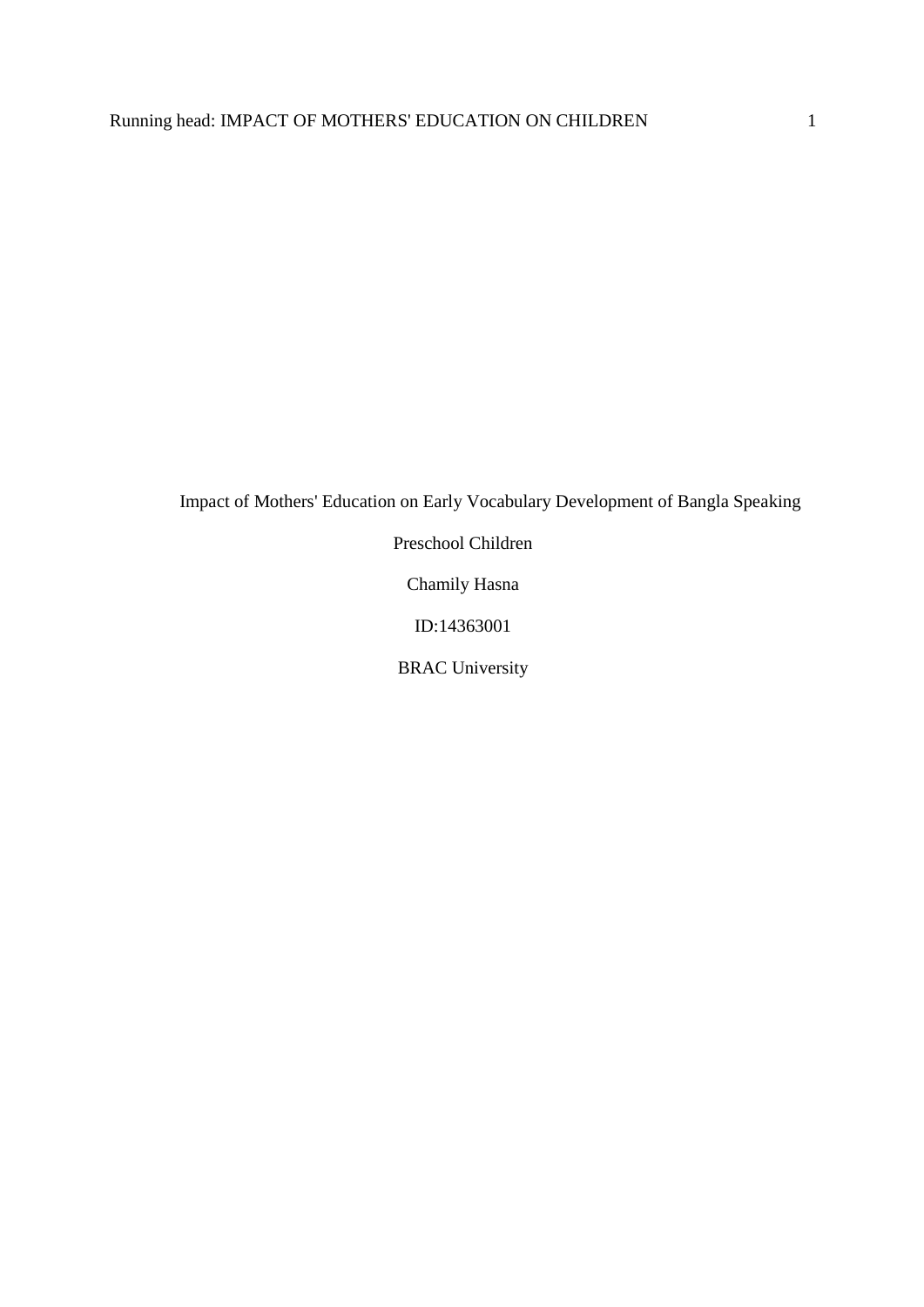#### Abstract

This research is about the impact of mothers' education on early vocabulary development of Bangla speaking preschool Children. This research is focusing on the children's first language acquisition and the impact of different SES factors in it. In Bangladeshi socioeconomic condition, this study is aimed to reveal the importance of mothers' education for the linguistic development of children. It has been hypothesized from the previous study that mothers might have some influences on the educational development of children. Through the research questions the correlation between mothers' educational background and children's' Bangla vocabulary development and how it has been influenced are going to be investigated in Bangladeshi context in this paper. In Bangladesh, Children's linguistic development and the impact of mothers' educational background on it may differ from the other western countries in the worlds as they differ in their SES factors. In this study, the participants are total 44 children and their mothers where 21 are girls and 23 are boys of 2 years to above four years age. The data from this participants are through interview questionnaire, demographic questionnaire and Bangla CDI list created by prior observations of these child. Then the correlation study has been conducted to get the significance of these two factors by controlling the age and gender of the children. The result has been discussed and some pattern how mothers' education might influence children's linguistic development have been established through observative study. It is anticipated from the previous study which had been conducted on non Bangla speaking children in most of the western countries that the result of this recent study might reveals the positive relation between mothers' educational background and children's Bangla vocabulary development in Bangladeshi context and it also revels the positive correlations though there are intervention of many other SES factors.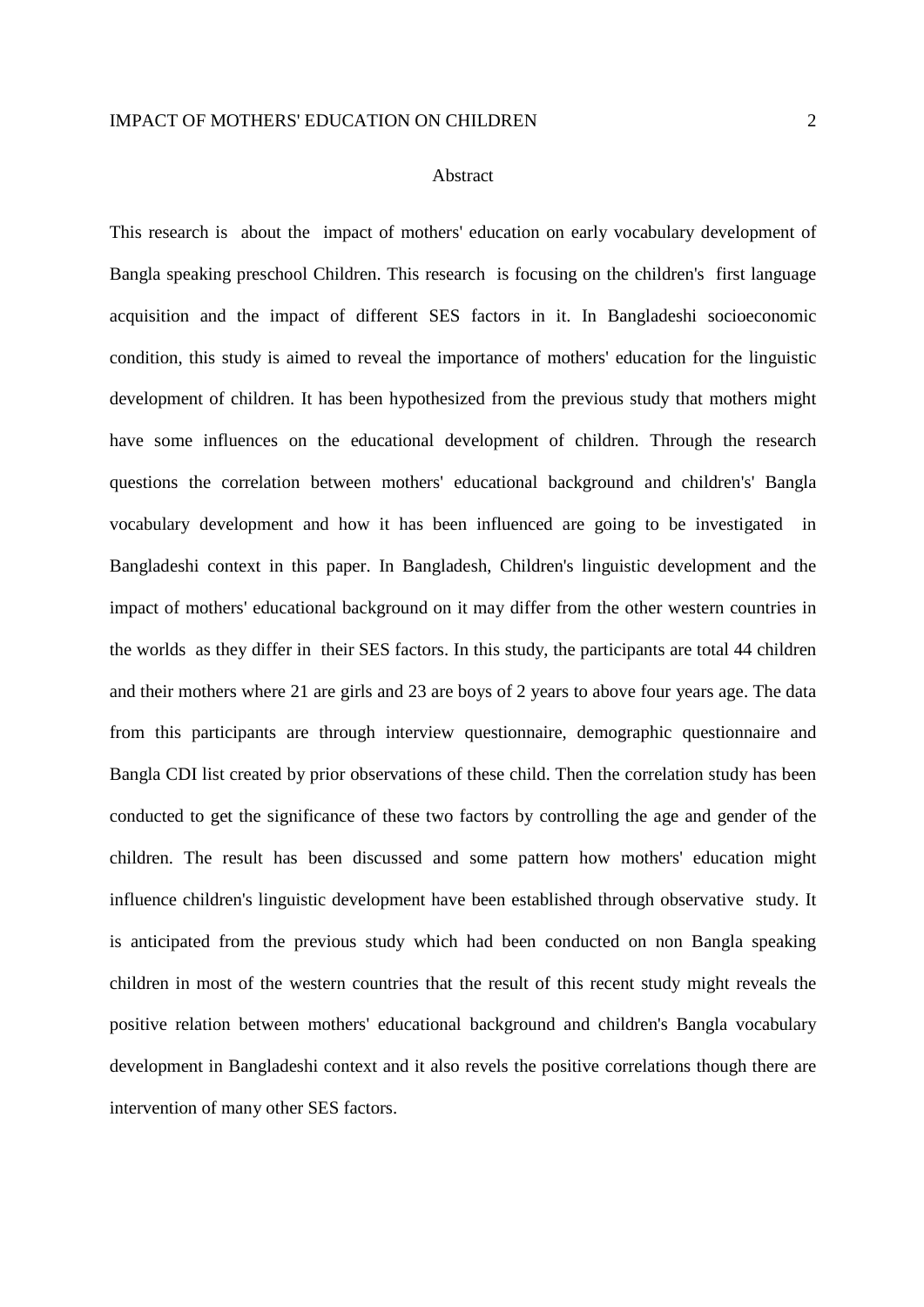Impact of Mothers' Education on Early vocabulary Development of Bangla Speaking

#### Preschool Children

In Bangladesh , the Bangla speaking children develop Bangla as their first language. In their early childhood, their internal cognitive development procedures starts to take linguistic input from surroundings which indicates that the surrounding of a child is very important for his or her first language development in the early childhood.

In the socioeconomic condition of Bangladesh, most of the children in town start going to school at the age of 3.5 years or later and in countryside ,most of the children start their schooling after the age of 4 or 5 years. As a result, most of them develop their linguistic ability at home before going school. At home, they get the family members surrounded by them if they live in an extended family but this is very rare case now in a days. On the other hand, nuclear families are available where children get only their parents and helping hands in their surroundings.

After being born, a child gets more intimate with his or her mother than any other member of the family though fathers are also taking important part in parenting. Children learn to speak first mostly by imitating the sounds of mother. Later they start to imitate the sounds surrounding them. In Bangladeshi contexts, mothers tend to be more responsible than fathers to look up children's development and education in the first few years of the children. In this study it is aimed to identify the relationship between mothers' educational background and children's vocabulary development prior to going school.

This study is going to investigate whether there is any relation of mothers' educational background and activities with their children's early morphological development or not and how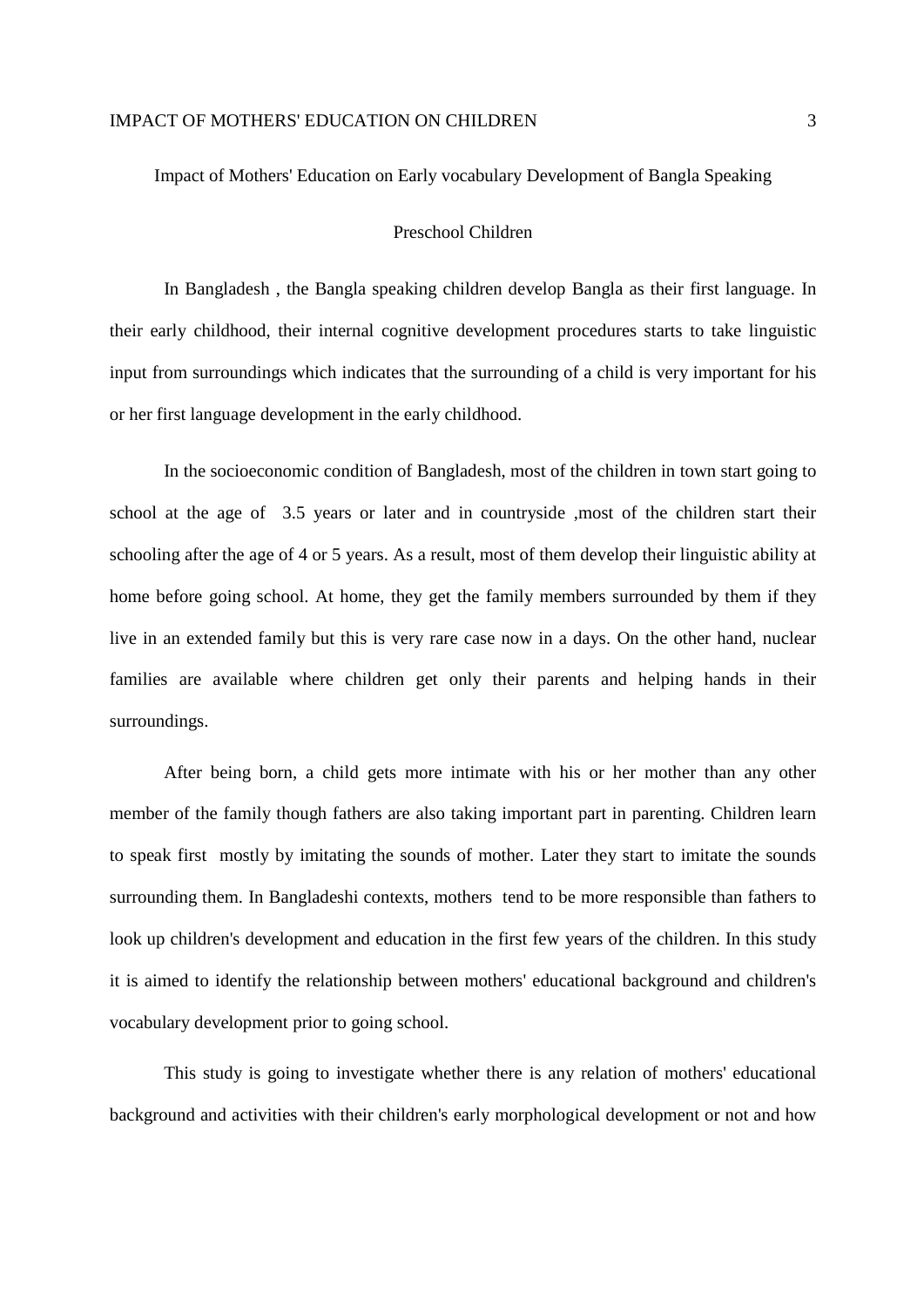it does that. This study will first investigate the vocabulary size of target group children according to their age by using Bangla edited and adapted version of Mac Arthur's CDI (toddler version) ( Fenson, 1993) and then the correlation between their vocabulary score and mothers' educational background will.

#### **Rationale**

In our country, there are many children whose first language is not well developed though they do not have any language disabilities. As it is known that home is the best school for a child. Mother is the first interlocutor of her children. A child can understand language from mother's womb before born. That is why, mothers play very important role in children's linguistic development though many researchers suggested that fathers' role is also undeniable. As a result it can be predicted that mothers' educational background, home literacy activities and children's linguistic development might be related in some way. As a developing country, there are many local areas where girls are not encouraged to receive minimum level of education and get married in their childhood or teenage. As a result, they are giving birth to immature children who are suffering from malnutrition and lack of prenatal development which is a remarkable threat to the mass development of children in the whole country. It is also a threat to children normal linguistic development. So, it is very important for Bangladeshi female children to receive at least medium level of education and get married after being adult.

This study is designed to find whether mothers' education and children's vocabulary development is correlated or not for the Bangla speaking pre-school going children and how it influences home literacy activities practices by mothers, children's Bangla vocabulary development and their literary interest. Besides, this type of study is essential to know the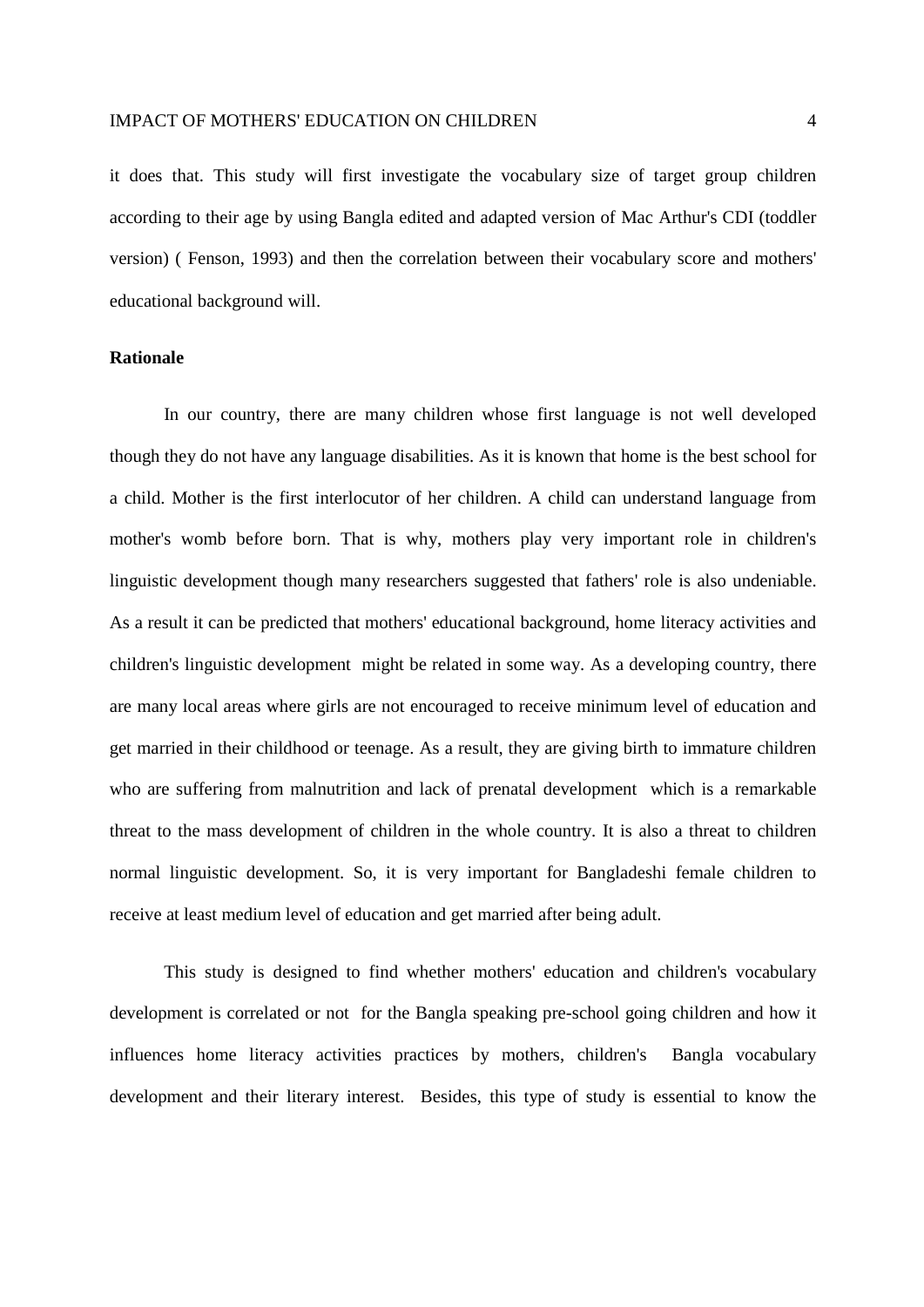normal vocabulary size of Bangla speaking children according to age to treat the children who have language disorder, to know the differences in vocabulary developmental differences of similar aged child, to identify the factor behind it, to investigate the contribution of parents for child's development in acquiring sophisticated mother tongue.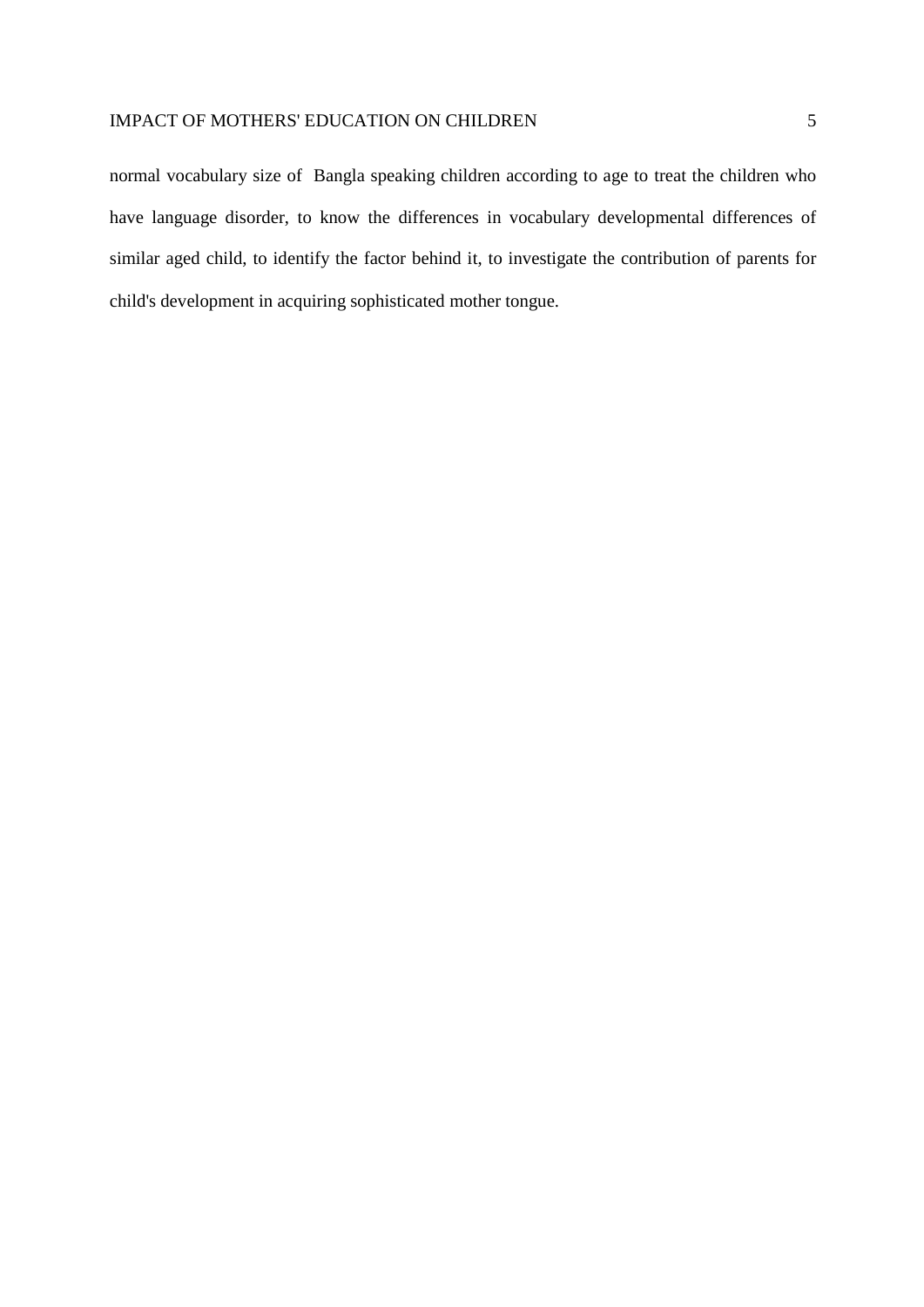#### **Literature Review**

Children's early vocabulary development is very important for its oral language development. In this developmental process a child acquires vocabulary from surroundings. There are many theories about the source of child's early oral vocabularies. They are Behaviorism by Skinner (1957), Innatism by Chomsky (1965), Input Hypothesis by Krashen (1977) , Interactionism by Vygotsky (1978), Child's Linguistic Development by Atchinson (1987) etc. Beside this, there are some other factors which also influence child's early vocabulary development such as- home literacy environment, impact of parental involvement, parental influences and parental literacy activities.

#### **Literary Theories**

Atchinson (1987) explained how language is learned by the young children and she put emphasis on both **''**innate abilities and environment''. As she focused on children's nature of '' imitation'' partly, so the surroundings of child and family members' association with the child can accelerate his or her language learning. As a result what a child will learn is dependent on his or her surroundings' ''experiences and environment'', what she or he is listening from the environment, and how much opportunity he or she is getting to use those in different context what she or he has learnt. (aggslanguage.com. n.d.)

 Vygotsky's social interaction theory incorporated that the children's early language development could be influenced by their surroundings and as well as the language input that children receive from their parents or family members. As a result, language learning could be viewed from the sociocultural perspective. According to Lightbown & Spada (2013), sociocultural theory related learning and thinking and it is thought to be interrelated. A child's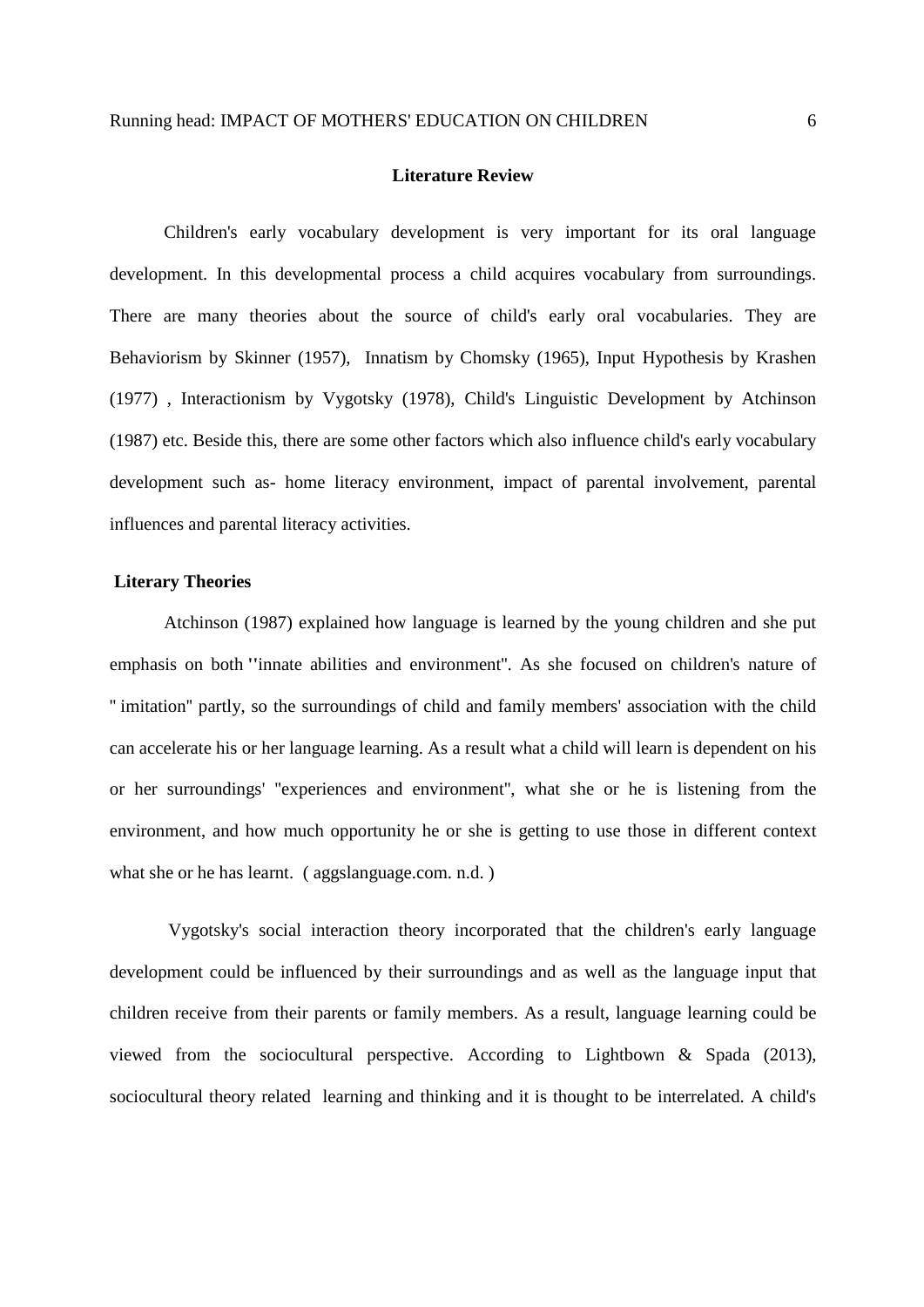thought changed into his speech and this proved that he or she had the control over his internal mental process which resulted the ongoing interchange of his received knowledge (input) through conversations into produced speech (output).

 In order to describe the language learning procedures, Lightbown and Spada (2013) stated Vygotsky's ZPD hypothesis.

'' Learning is thought to occur when an individual interacts with an interlocutor within his or her zone of proximal development (ZPD)-that is , in a situation in which the learner is capable of performing at a higher level because there is support from an interlocutor.'' (Lightbown & Spada, 2013, pp. 47)

 So, it could be assumed from Vygotskey's ZPD hypothesis that the role of an interlocutor was very important for learning language from socio-cultural context. According to Lightbown & Spada (2013), interaction hypothesis and Vygotsky's theory had similarities in this way that both focused on the importance of interlocutor's role. Learners had the exposure to the interlocutors' speech which they received as input and incorporated with their individual cognitive process. In this way the learner and interlocutor both negotiated with the meaning to be understood by each other and activated their own internal process by the input they received.

 From the theories of learning language it can be assumed that children had much exposure in their surroundings to gather the linguistic elements they needed and with the help of their own cognitive process they changed those linguistic elements into meaningful speech.

#### **Oral Language**

 Oral language was the spoken form of some vocabularies to convey meaning, expression, knowledge, idea and feelings of the speaker according to Lesaux & Harris (n.d). Oral language can be described as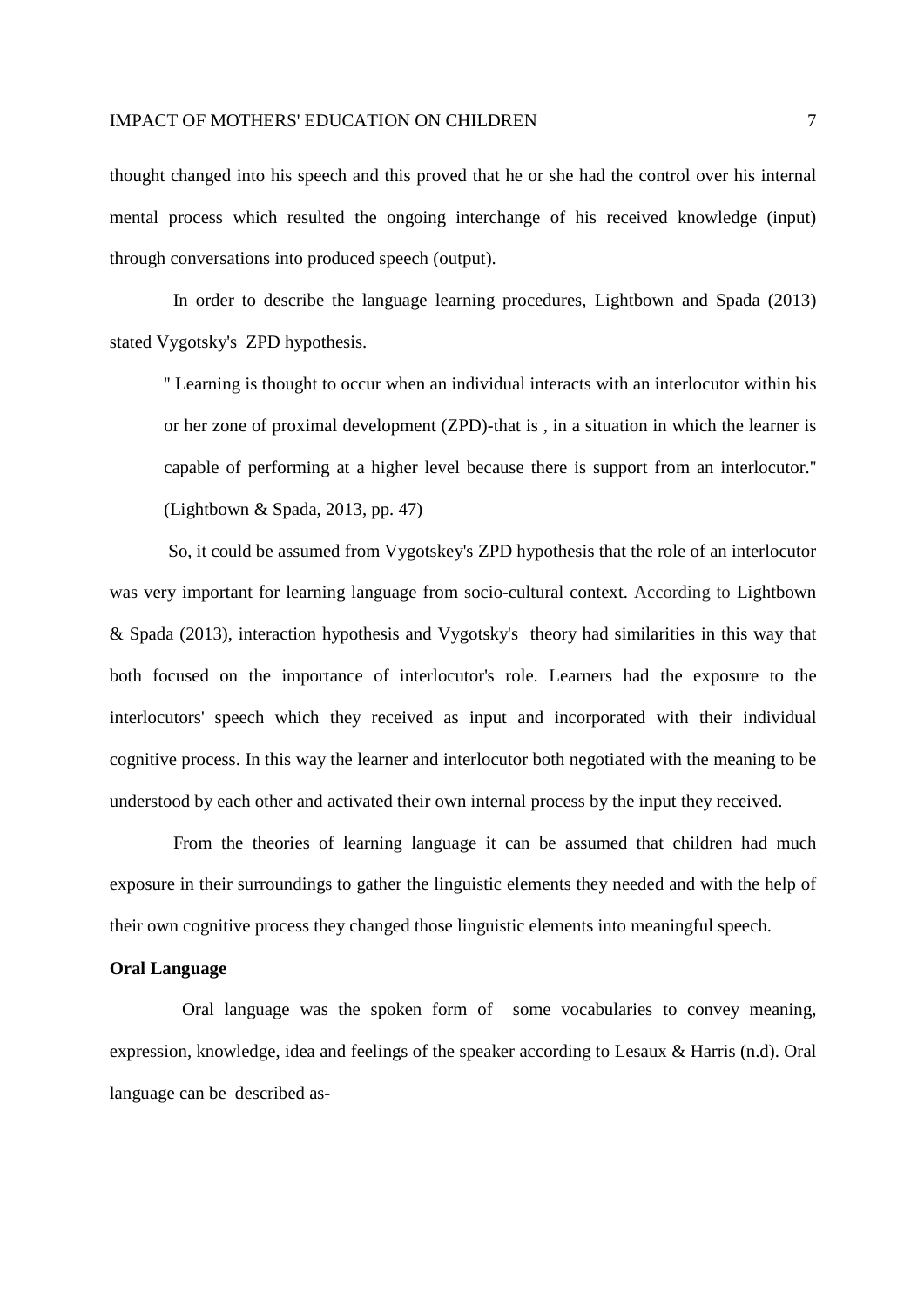''Oral language is defined, very basically, as a complex system that relates sounds to meanings; it is made up of three components: the phonological, semantic, and syntactic. The phonological component is the ability to detect, segment, and blend phonemes (sounds) and to manipulate their position in words. The semantic component consists of morphemes—the smallest units of meaning that can be combined with each other to make up words (for example, "paper" and "s" are the two morphemes that make up "papers"). The syntactic component consists of the rules that enable us to combine morphemes into sentences." (Carroll, 2013, p.19).

 As semantics deals with meaning, semantic components include vocabulary to express meaning. Carroll (as cited in Rodriguez & Tamis- LeMonda, 2011) discussed that the children who had more supportive experience of learning at home from the family members or caregivers in the first few years of their life that had been noticed to develop 'better receptive language skills' than the knowledge of sound and alphabets at their age of five. According to Carroll (2013), Children who had ability to understand linguistic concepts from the ongoing conversations surrounding them, they could also take part in more literacy activities than their peers. As a result, they were exposed to wider and resourceful linguistics context and could gather 'information' which could be considered as linguistic elements as much as possible.

 From the review of the researches discussed above, oral language and practice of oral communication with children help them to understand and adjust themselves in different linguistic situations. The experiences they gather through these oral communication might develop their linguistic ability.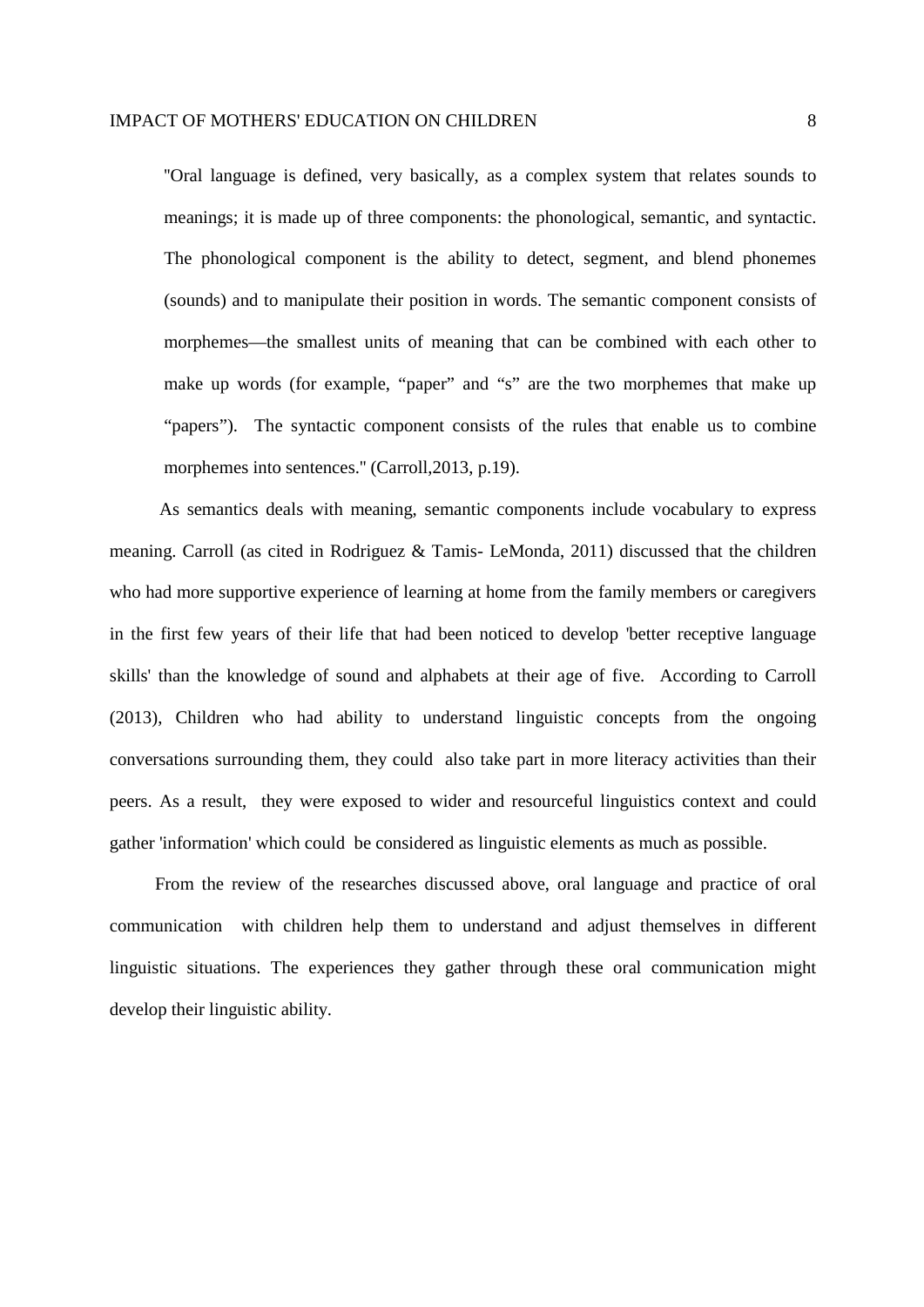#### **Vocabulary**

 Vocabulary is a meaningful word of any particular language. It can be described as 'the knowledge of word and its meaning' (Lehr, Osborn & Hiebert, 2008). From the definition of vocabulary it is known that knowledge of vocabulary is a very important part of language learning and without it communication can not be successful. According to Kamil & Hiebart (2005), the two parts of vocabulary where one is oral and another is printed. Printed vocabularies are those which can be identified and and used in reading as well as writing. This type of vocabulary deals with knowledge of words which can be divided in to two parts where one is productive and another one is receptive. Productive vocabularies are those words, a child can produce during conversation in meaningful context and receptive vocabularies are those words, a child can understand. They also mentioned that a child can have a large collection of receptive vocabulary than productive vocabulary.

#### **Development of Vocabulary**

 Children's universal grammar helps them to associate words with its meaning and its use in communication with others if they are exposed to those words several times in meaningful context. Wasik & Campbell ( as cited in Stahl & Fairbanks, 1986) explained ''The research on vocabulary development provides helpful insight into how young children learn words.''

 According to Lehr, Osborn & Hiebert, (2008), vocabulary was very important to map the phonology in conversation and understand the meaning of word from any oral communication. Wasik & Campbell (as cited in Biemeller & Boote, 2006) put more emphasis on the repeated exposure of different words during oral communication to help them to learn the vocabulary easily. According to different researches stated above, children's vocabulary development was influenced by several pattern of presentation of different vocabularies in regular speech, parents'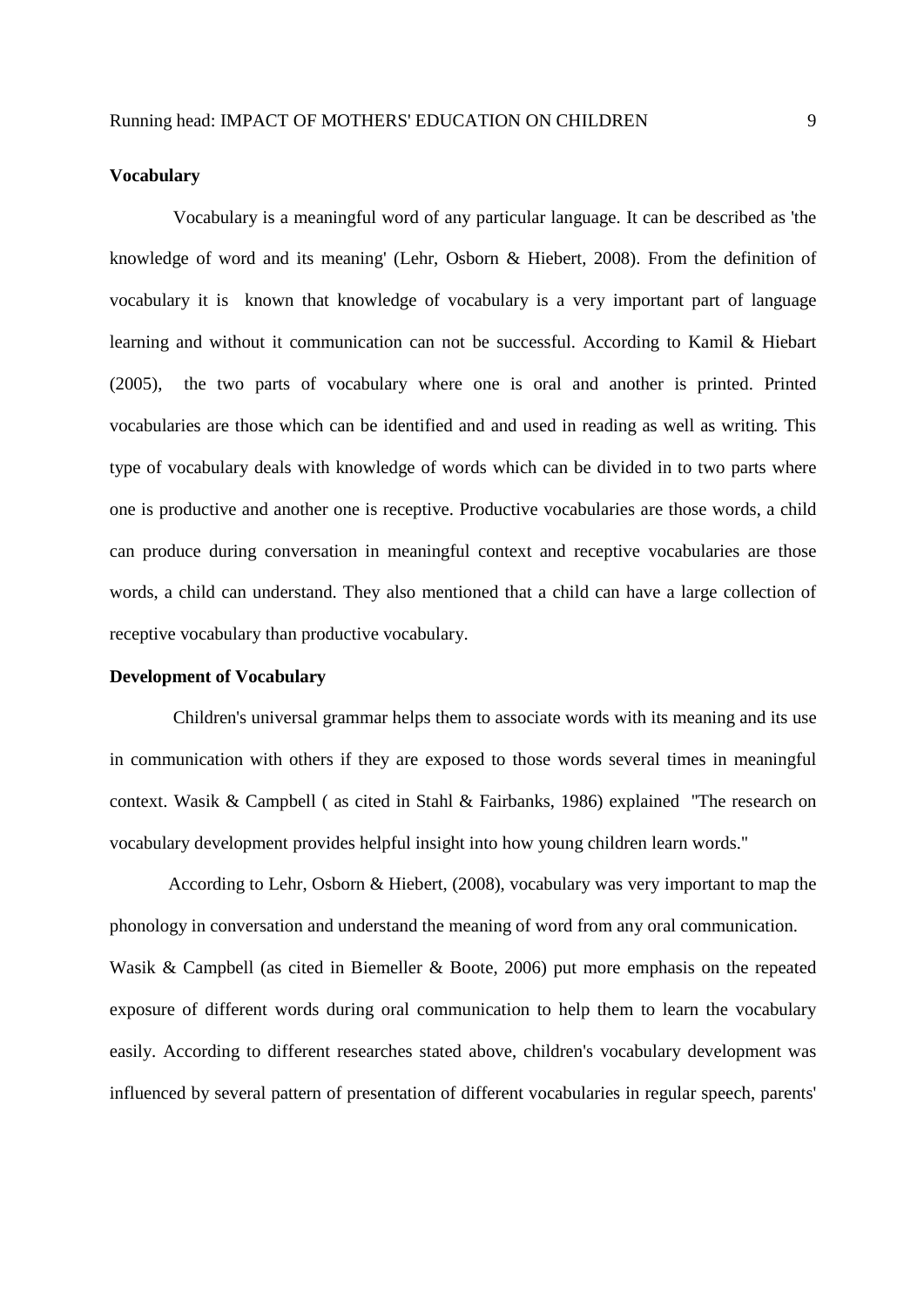or teachers' initiative to include new vocabularies while interaction with child and encouraging them to corporate new words in their conversation by positive feedback, home literacy environment etc.

#### **Home Literacy Environment**

 Most of the children uttered their first word in native language at home before going school. As the child was acquiring his first language to communicate with the family members at home by influencing the environment of home, the home literacy activities by the family members had an important role of child's early language as well as vocabulary development. According to different linguists discussed above, the role of input and child's exposure to linguistics environment was very necessary. This exposure could be ensured by adult's conversation to a child, reading storybooks, rhymes to him or her, cartoons on television, printing materials with colorful images, lullaby or any other types of activities that ensures linguistic inputs to the child. Home literacy environment was divided into two different types.

 Ásgeirsdóttir (2011) discussed that there were two main kinds of experiences which children were exposed to at home; informal and formal (as cited in Sénechal & LeFevre, 2002). ''Storybook reading would apply to informal experiences while more instructed activities, such as teaching about literacy, alphabet letters etc., applies to formal experiences'' (Ásgeirsdóttir, as cited in Sénéchal et al., 1998).

 According to Ásgeirsdóttir (2011), It can be considered that as the informal activities were related to enjoyment so it influenced the younger children more and on the other hand, the formal activities were directly related to teaching the child. So, it influenced the elder children comparatively.

So, it can be compared with Vygotsky's theory of social interaction where language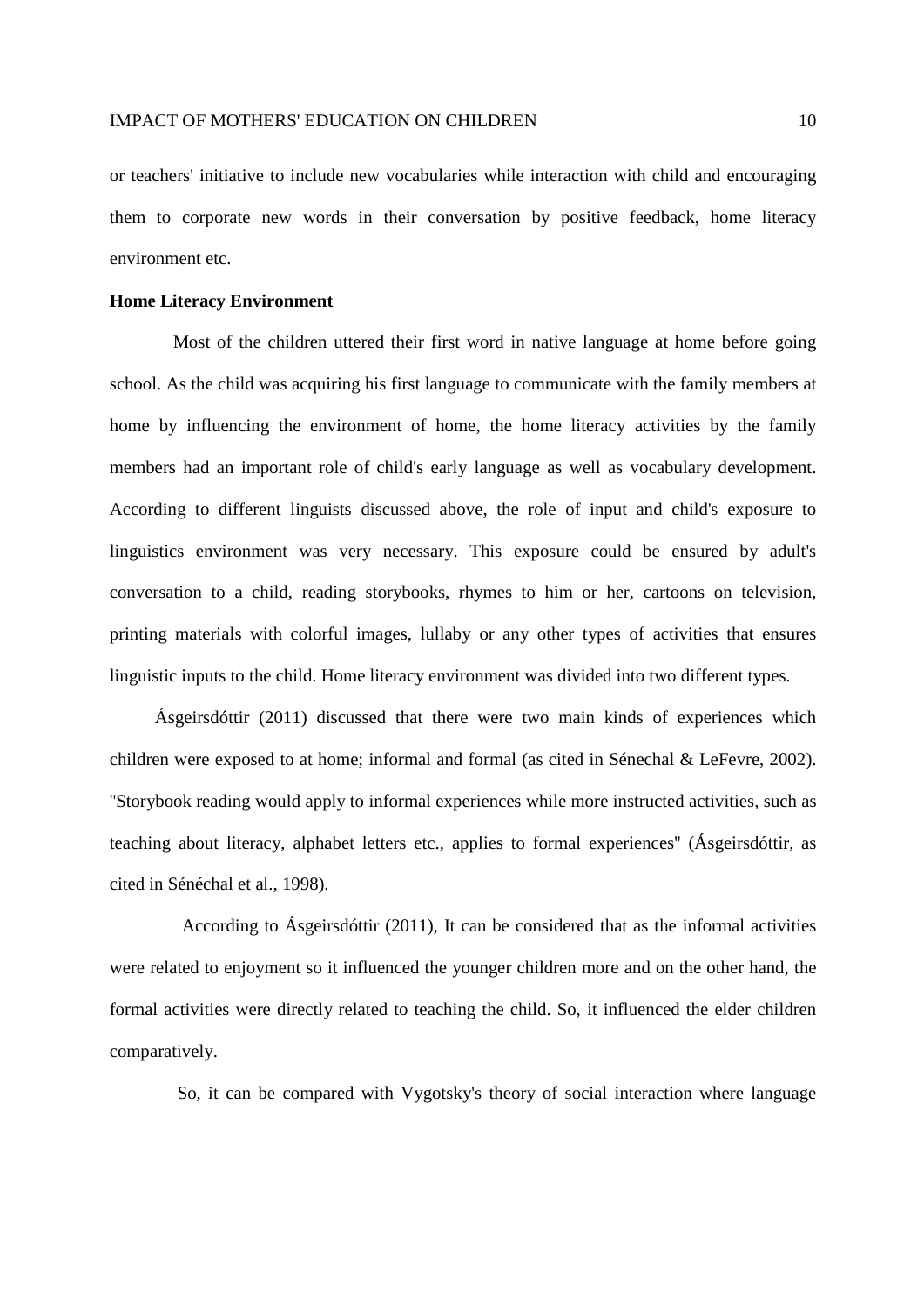acquisition and development is a process of learning through communication and interaction between the child and adult.

 According to Hamer (2012), 'Home Learning Environment (HLE)' created by mothers had some positive impacts on children's educational achievement. Mothers influenced children to take part in different activities. HLE was 'associated' with different SES factors like parents' education according to that particular research.

 As most of the children had exposure to their first language in their early childhood at home, home literacy environment could make the maximum room for communication and interaction between child and adult.

#### **Parental Literacy Activities and Its Impact**

 Ermisch & Francesconi (2001) suggested that parenthood and family income had impact on the educational achievements of children in their first seven years. In this study, mothers' education was found to be more significant than the fathers' in early childhood of those children . Educated wealthy mothers were considered to support economically to their children in educational expenses than the poor and uneducated families.

 It had been already discussed based on researchers' different views that home literacy environment and shared experiences between children and their parents are important factors in children's early language and literacy development. According to Lyytinen, Laakso & Poikkeus (as cited in Debaryshe, 1993; Griffin & Morrison, 1997), home environments vary in the amount of reading materials such as newspapers, magazines, books and library visit with family members or parents and literacy-related behaviors (mother and father read to themselves), in the age at which parents start to read to their child, and in the frequency with which adults were engaged in shared reading with the child.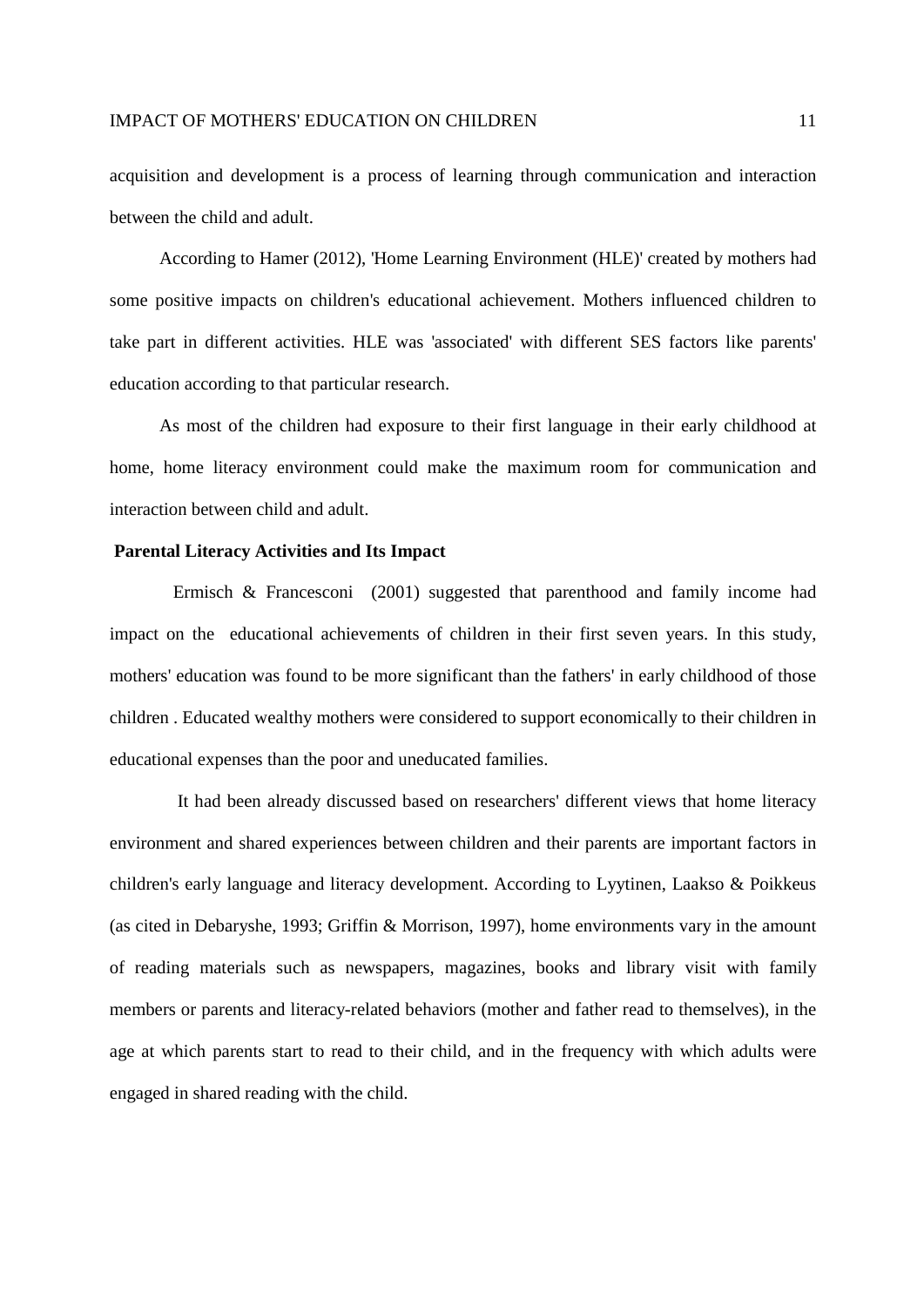Most of the studies paid almost exclusively attention to mothers' role as opposed to look at the contribution of both parents according to Lyytinen, Laakso & Poikkeus (as cited in Dale, 1996; Lonigan, 1994). Lyytinen, Laakso & Poikkeus (1998) quoted the result of research conducted by Laakso(1995) and Labrell(1996) to explain that fathers' contribution to children's early language had been examined relatively and rarely although fathers were acknowledged to have an important role in their child's development during that study.

Dubow, Boxer and Huesmann (as cited in Duncan & Brooks –Gunn, 1997) presented a study result which indicated that maternal educational background was 'significantly' influential for child's language development after controlling the other SES variables.

 It was found in a study of ''Parental contribution to child's early language and interest in books '' that in accordance with these results, mothers' own literacy activities and education together contributed significantly to the prediction of children's maximum sentence length at 2 years of age. Maternal shared reading with the child also correlated significantly with children's lexical and grammatical skills at the same age. (Lyytinen, Laakso and Poikkeus;1998)

According to Dubow, Boxer and Huesmann (2009) , parents' education had positive effects on their educational and occupational success in their mid childhood where there was no significant relations of gender but with the growth of those children in adolescence, there were several factors that have different effects on their educational and occupational success. They also added that the children's educational and occupational success was not a linear progress rather there were the effects of Parents' several SES factors with parents' education.

 According to the findings of different researchers discussed above, mothers' literary activities and educational experiences played a very important role in early childhood development where fathers' contributions also could not be denied.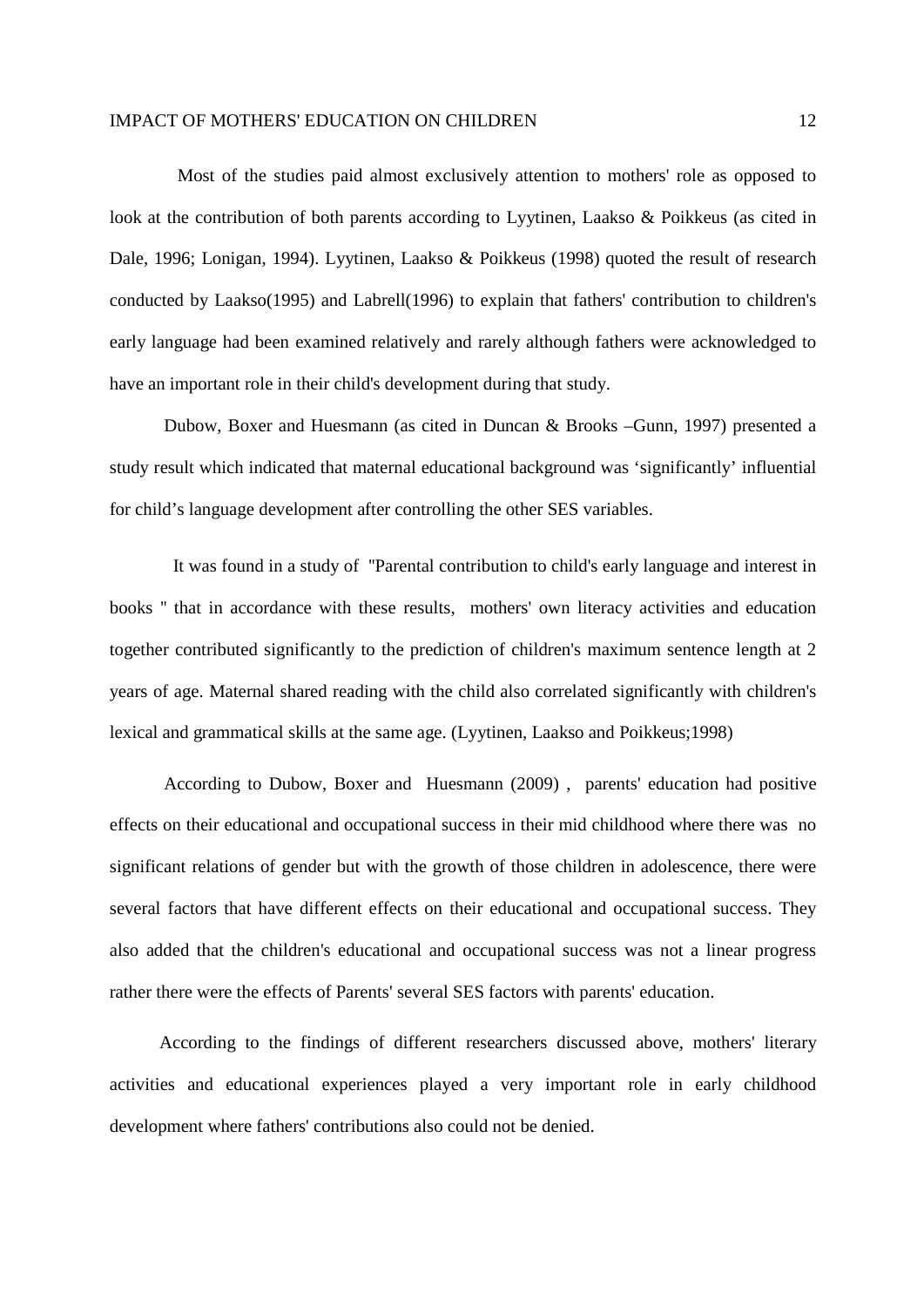#### **Determining Factors of Children's Early Linguistic Development**

There are lot of factors which influence children's early linguistic development such associo economic conditions, parents' literacy involvement, home environment, children's personal abilities, age, gender, personalities etc.

#### **Home environment and parents' activities.**

Generally home environment suggests the belief and activities that is practiced at home. At home, parents' different activities related to children's linguistic development create the environment where children get influenced automatically to acquire new information.

''Children whose mothers reported that they frequently read to them, went to the library and puppet theater or cinema, were involved in the process of joint reading, and stimulated their reading and learning of the letters, and guided them to the zone of proximal development achieved higher scores on the Language Development Scale and told more coherent stories with a text less picture book'' ( Scribner, 2013 as cited in Fekonja, Podlesek, & Umek, 2005).

 According to Scribner (2013), mothers' reading involvement with children was beneficial for the children to be developed linguistically. She also suggested that 'home environment' and 'parents' involvement' are tend to be influential positively if they are intervened as early as possible for the language development of children.

From the studies above it can be assumed that if children are influenced by parents' literacy related activities in their early childhood their linguistic development gets benefitted.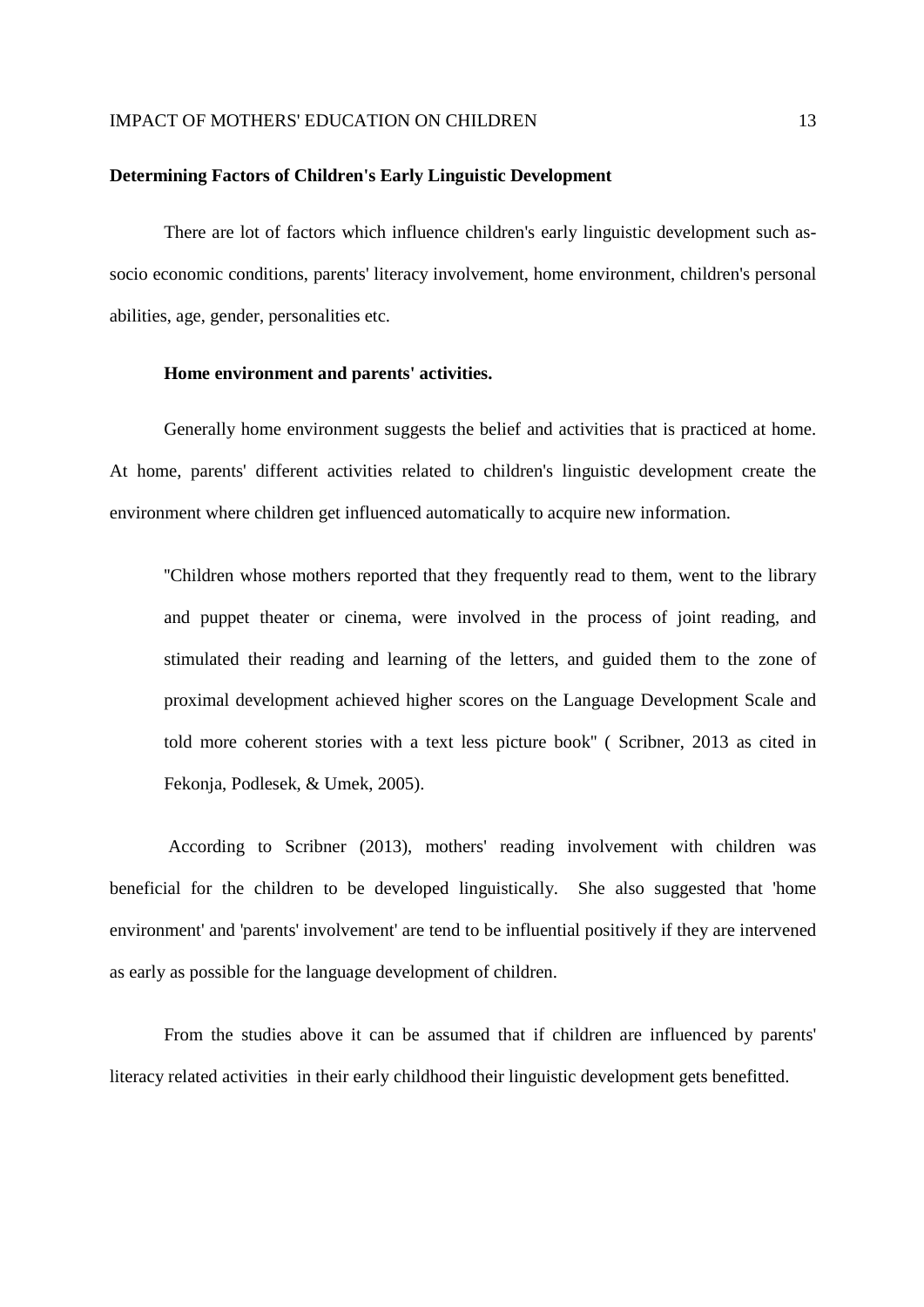#### **Economic conditions.**

According to the research on the influence of socioeconomic condition on children's early vocabulary development conducted by Fernald, Kariger, Hidrobo & Gertler (2012), the early language development of children under the age of 2 years from the countries of low or middle income shows significant relation with their economic conditions. In that study the children from 'wealthiest family' tend to have higher rate of development than the children who come from the families of comparatively lower income. The findings of this study also suggest that the children of countries of low or middle income suffer in malnutrition, vitamin deficiencies, prenatal development, infectious diseases and less scope of healthy growth which might affect their cognitive or proper brain functions development that the children of countries of higher economic conditions.

#### **Biological and social factors.**

Children also have ''biological influences such as- genetic expressions, prenatal influences, as well as biological constraints and possibilities created by prenatal and postnatal events plus prior states of health,'' '' Behavioral influences such as - child's emotions, beliefs, attitudes, behaviors, and cognitive abilities that affect health outcomes'', ''environmental influences such as wide-ranging and include infectious agents, toxins such as lead and air pollution'' and influences of some other ''social factors such as loving interactions with caregivers, socioeconomic resources in the family and community, and peer relationships, segregation, racism, culture, the availability and quality of services, and policies that directly or indirectly affect these other interactive influences'' (ncbi.gov, n.d.)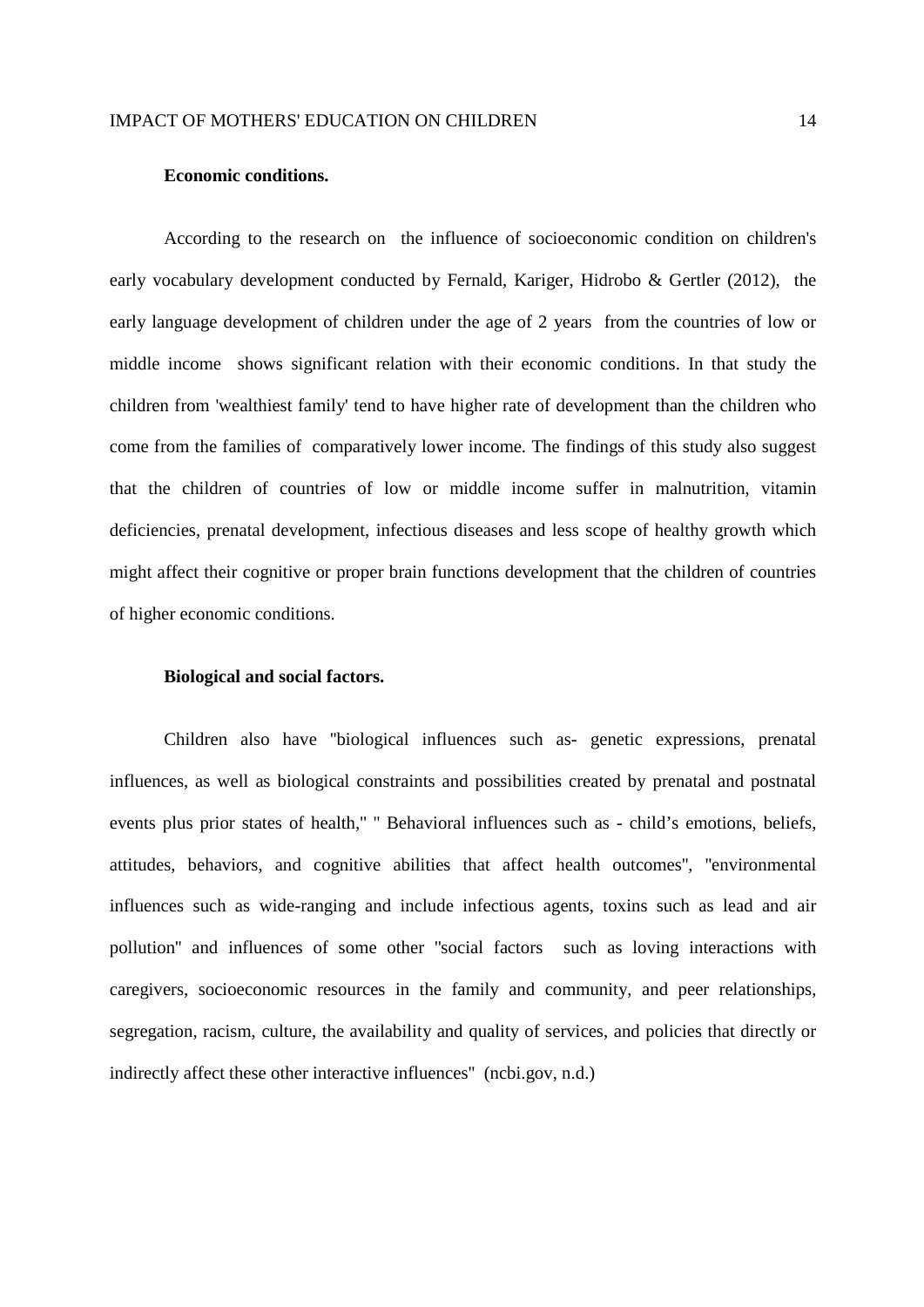#### **Gender.**

Some researchers found gender influences on children's early language development but some other researchers deny it. The following few words can be referred to identify the role of gender in the early childhood linguistic development.

'' Child sex and family socioeconomic status (SES) have been repeatedly identified as a source of inter-individual variation in language development; yet their interactions have rarely been explored. While sex differences are the focus of a renewed interest concerning emerging language skills, data remain scarce and are not consistent across preschool years. The questions of whether family SES impacts boys and girls equally, as well as of the consistency of these differences throughout early childhood, remain open. Low-SES boys' performances were the poorest whereas low-SES girls' performances were intermediate, that is, lower than those of high-SES children of both sexes but higher than those of low-SES boys. Although all children's mastery of obligatory liaisons progressed with age, our findings showed a significant impeding effect of low-SES, especially for boys. '' (Barbu et el.,2015)

 The different perspectives of different researchers and the findings of their study suggests that language development is not a linear process. In fact, it is interconnected with several influential factors and the correlation might be find between any two factors when others are controlled.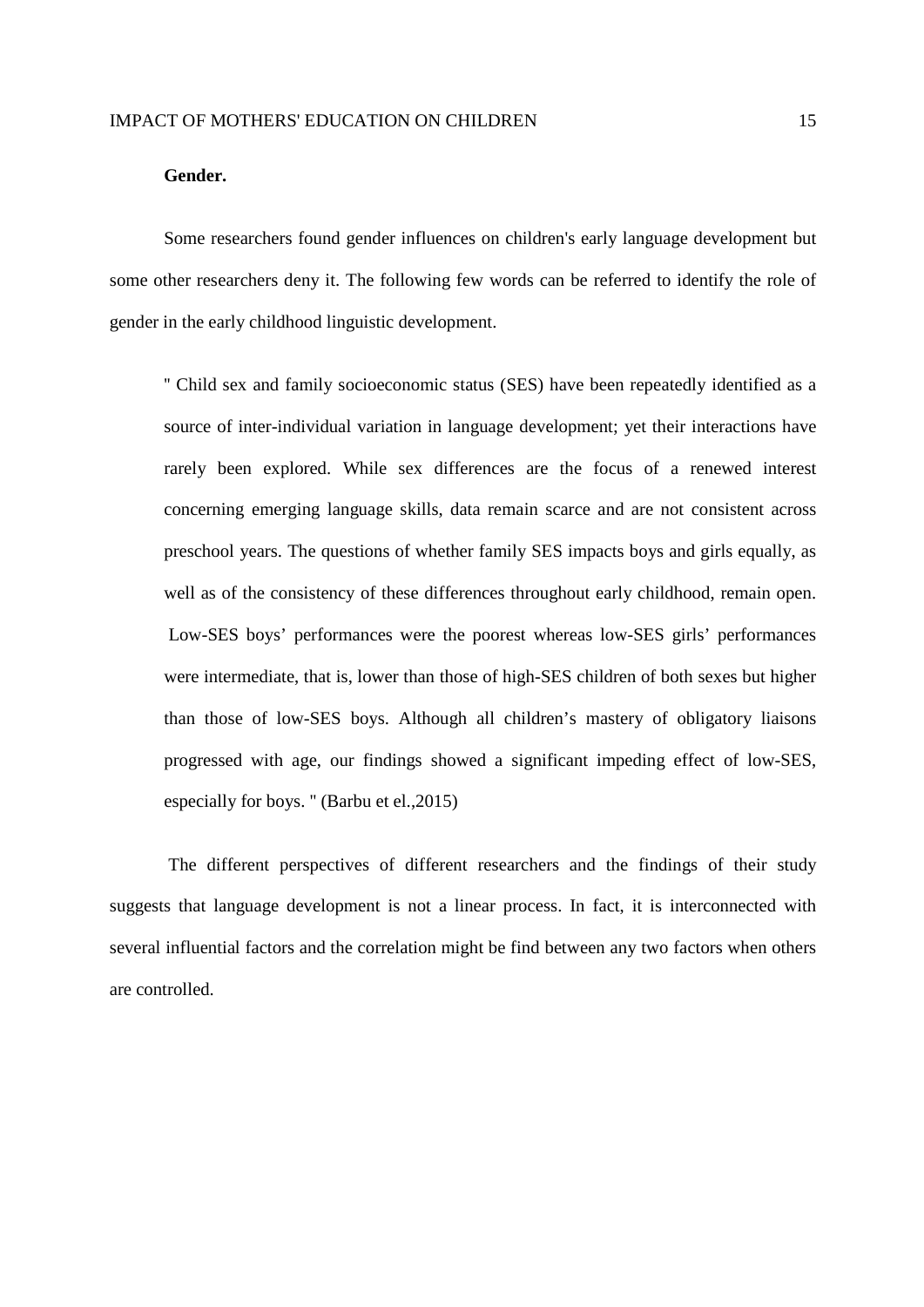#### **Research Methodology**

#### **Research Hypothesis**

The research hypothesis of this study can be assumed from the previous studies that children's vocabulary development might be influenced by parents' educational background. In this paper between both parents, mothers' educational background is given priority as most of the children get more influenced by their mothers linguistically in their early childhood than their fathers though several researches show that fathers also play very important role in child's early language development.

#### **Research Questions**

 Based on the previous study and the design of current study, some research questions are aimed to be investigated in this study -

1. What is the relationship between mothers' education and children's early vocabulary development?

2. How does mothers' education influence their children's morphological development?

#### **Method**

Although most of the previous studies on parents' education and its relation to child's educational development were correlation or longitudinal study, this study was designed to investigate the correlation between parent's specially mothers' educational background and children's vocabulary development. The process of identifying the participants' vocabulary development by using modified Bangla CDI list which had been prepared by the researcher and that is the qualitative part of this study. In this part, the Bangla CDI list was created with the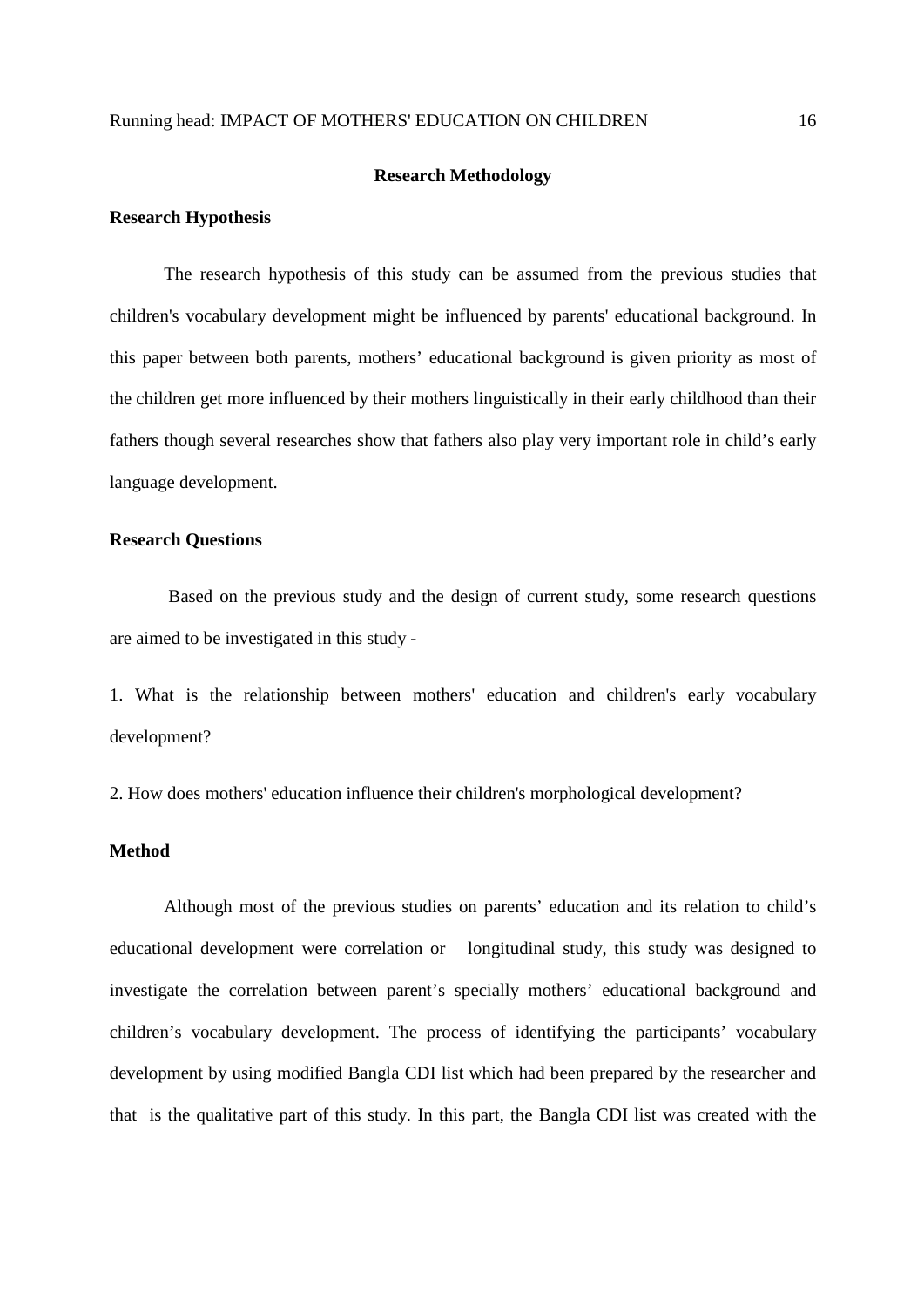help of MacArthur's English CDI (Fenson, 1993) list and rechecked by local parents to ensure the validity of the included words in Bangla. This was used to find the development of vocabulary by the numbers of uttered vocabulary in Bangla for the target group of participants. On the other hand, the study of the parent's involvement and home literacy activities from the interview of them to find the influential activities or factors that influenced the child's early vocabulary development is the quantitative part of this study.

#### **Data Collection Process and Tools**

Data had been collected through different process in this study such as Bangla CDI List and interview questionnaire for parents, observation and interview of participants for rechecking the collected vocabulary sample's validity. Then the collected data was analyzed through correlation study between the scores of vocabulary size and parents' educational background and influential activities by controlling other influential factors of child's early language development.

#### **Bangla CDI form.**

As there was no CDI checklist for Bangla speaking child during conducting this study to measure their vocabulary size according to different ages in our country for this study, the Bangla CDI list was created by translating McArthur's English CDI ( Toddler version) ( Fenson, 1993) and including some common Bangla words uttered by the Bangla speaking children from the surroundings of the similar age of target age group for this study. Then it was rechecked by the parents of 10 children of the age from 2 to above 4 years old whether the most frequently uttered words by this age group were included in this list or not. There were total 366 words in this list which has been selected according to Bangladeshi context. The words were presented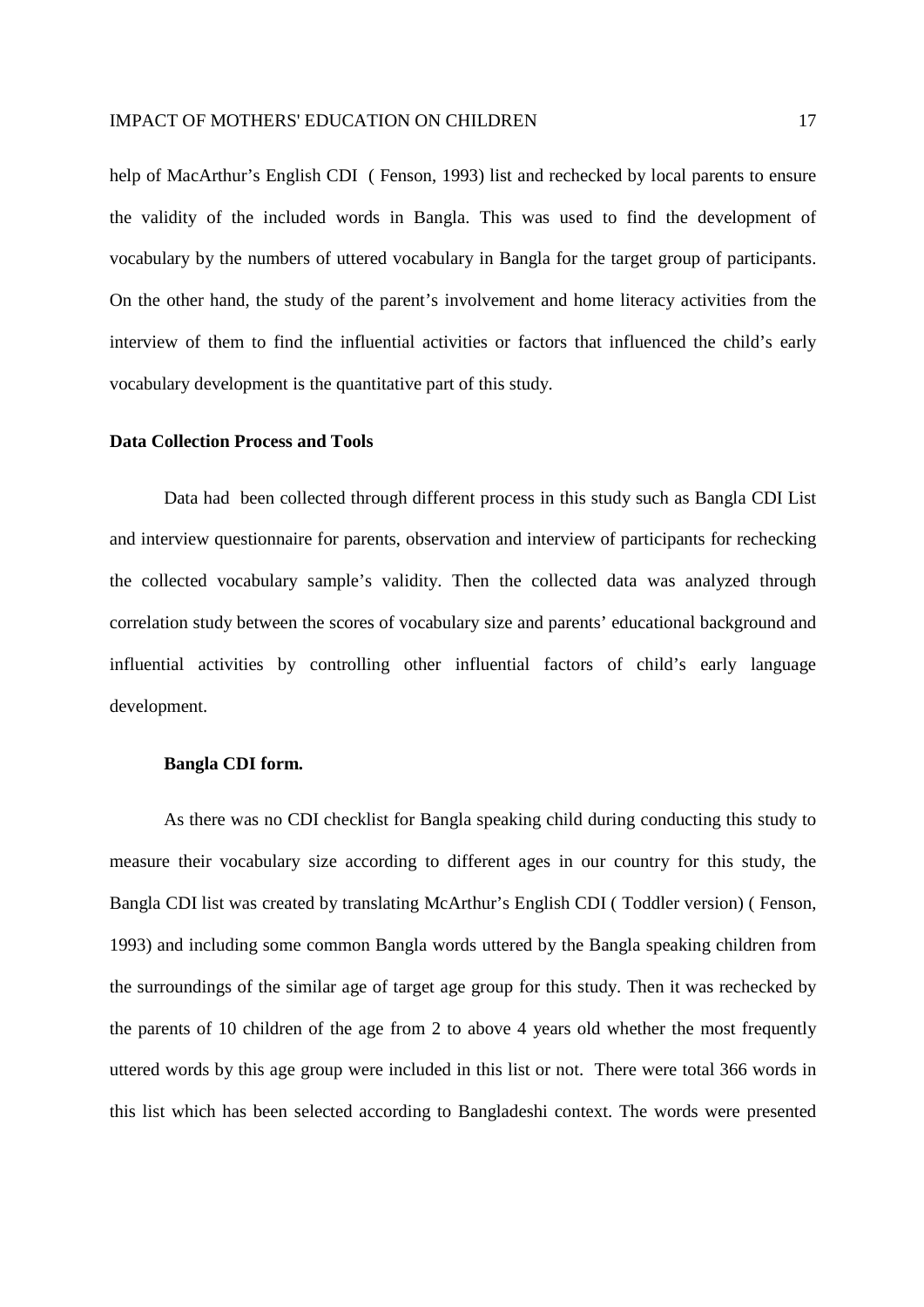under 10 categories such as animal sound, names of animals (real or toy), names of vehicles (real or toy), toys, foods and drinks, necessary elements of household, furniture and rooms, verbs, descriptive words and pronouns.

#### **Interview questionnaire.**

Two interview questionnaires were designed for this study- one was about the personal information and another was about the home literacy activities between parents and children. Personal information included educational background and SES factors like age, income, occupation, literacy activities with child etc. The demographic questionnaire of home literacy activities included some information about children's and parents' mutual home literacy activities which is a translated and edited version of a questionnaire used in a study of home literacy activities and children's development by Ásgeirsdóttir (2011) for English speaking child. In this questionnaire there were two sections- in one, 14 questions were there to investigate the daily literary activities of parents with their child and in another there were 14 questions to investigate of child's literary activities by parents' observations. All these questionnaires and CDI form were analyzed to test the hypothesis and answer the research questions.

#### **Participants**

To conduct this study 44 children were selected where there were 23 boys and 23 girls of age group from 2 to above 4 years old and the mothers of these 44 participants. These participants were selected randomly. The parents of these children were from different age, educational and social background. As the children were selected randomly, some of them were the first child or some might second or third child of those parents. At the time of selecting those parents, it has been aimed to collect some of the children from lower SES background and some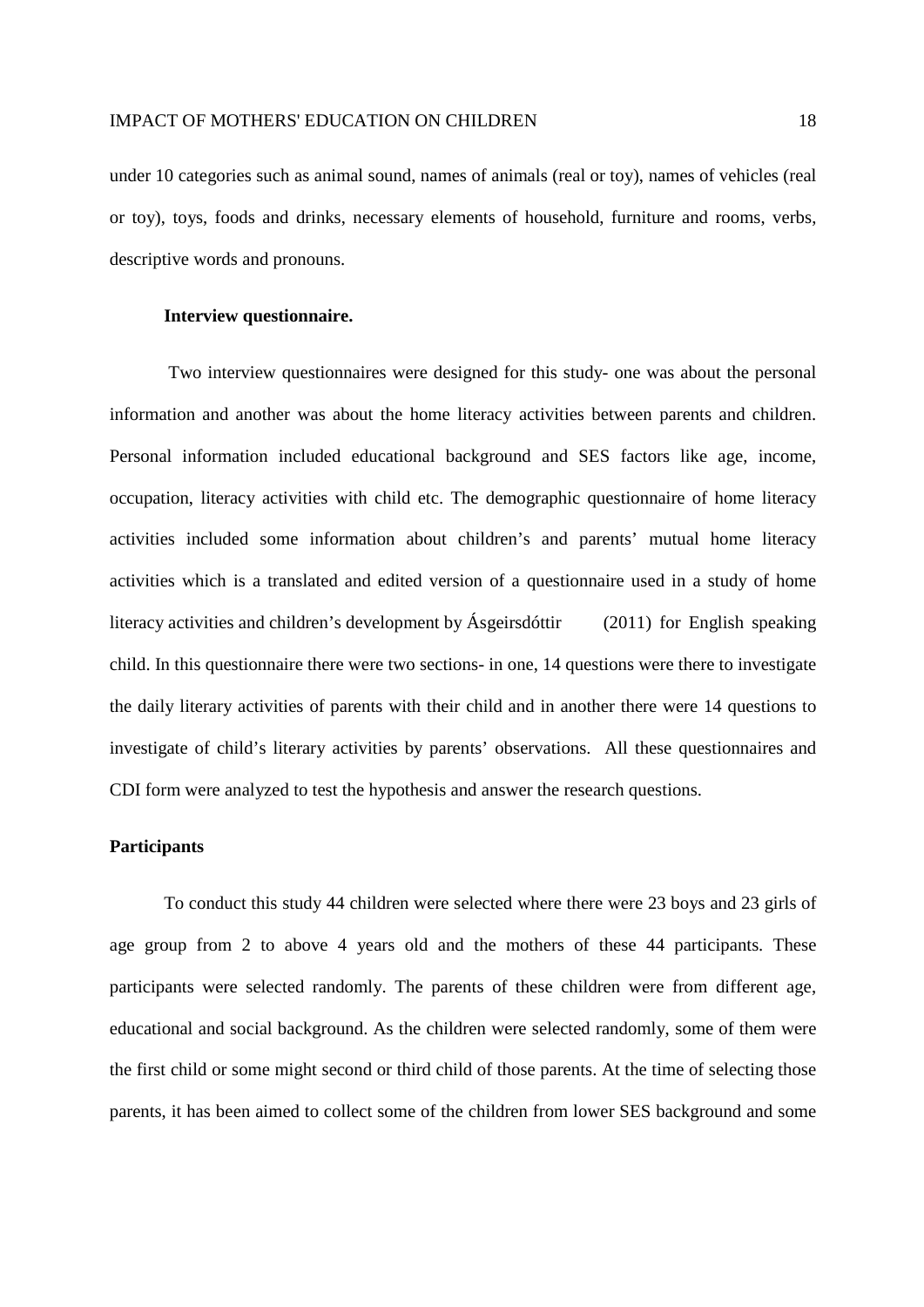of them are from higher SES background. The researcher of this study found some of the participants from her neighborhoods, family, friends and colleagues. The other participants were found from her surroundings in three different area near her house. All of these participants were interviewed at their own house by the researcher.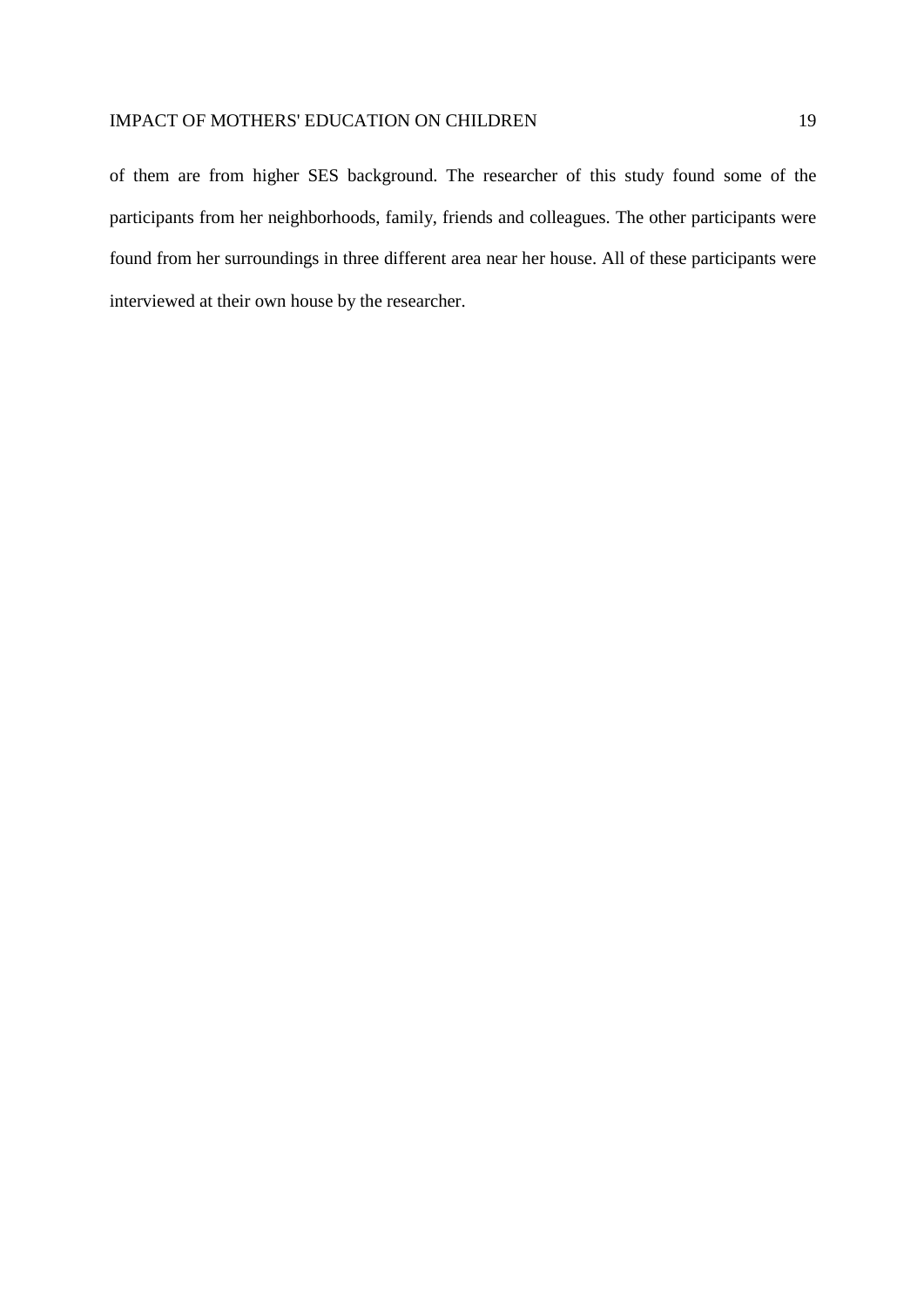#### **Analysis**

The procedure of Analyzing the collected data in this current study is correlation study between the educational background of mothers and children's vocabulary size.

#### **Measuring Children's Vocabulary Development According to Different Gender and Age**

Children's vocabulary development was measured with the help of Bangla CDI list. The scores of all the students were measured in percentage first. Then the CDI form of the children were divided according to their age and gender. After that the questionnaires of parents were separated according to their different education level. The level of parents education was categorized in to three sections- primary, S.S.C.- H.S.C., Graduation- Post Graduation etc. The age of the children was categorized in to four sections- 2-2.5 years, 2.5- 3 years, 3-3.5 years and 3.5- 4 years old for this analysis. These two factors were together placed in a column chart to show the visible relation between them. In this way, this method was also used to show the difference of the scores according to gender differences where the age was similar. The visible relation was significant for the both gender and age.

#### **Measuring Mothers' Education level and Children's Vocabulary Development**

To correlate mothers' education level with the vocabulary score of the children, the education level of the mothers were counted as numbers of years they needed to complete that particular level of education. For example- graduate and postgraduate mothers were scored as 16 as they need at least around 16 years of education in Bangladeshi context. Similarly, the mothers whose education level was S.S.C.- H.S.C. , they needed at least 12 years and their score was considered as 12. Again, the mothers whose education level was primary, they needed highest 10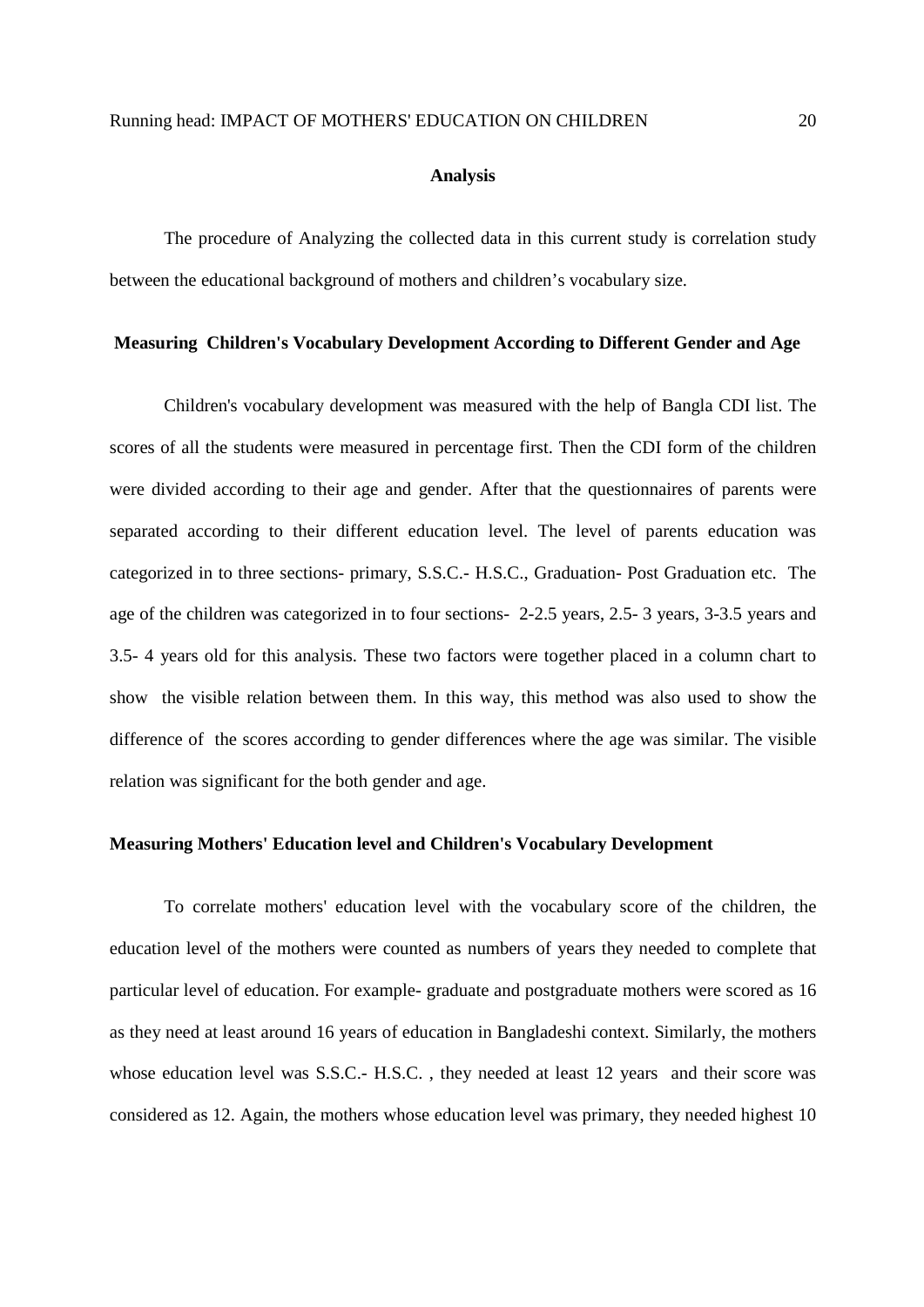years or less than it and their score was considered as 10. After that, the vocabulary score was set by the numbers of total produced Bangla words from the Bangla CDI form out of total 366 words. Then the two sets of scores of all the children were analyzed by correlation study to find out the correlation between these two factors.

#### **Measuring Mothers' Home Literacy Activities**

A questionnaire of 14 questions was set to find what sort of literacy activities were practiced by the mothers at home to influence their child linguistically. For each activities, the mothers were asked the frequency of doing that activities in a week. If they were doing it regularly in a week, then they got the score 6. If they were doing it 3-4 times in a week then the score was counted as 3 and if they were doing it 1-2 times in a week then the score was counted as 1. Again, the mothers who did not take part these type of activities, were not counted to be scored. Then the total score of all the questions was counted as the score of home literacy activities of each mother. The score showed the frequency that how much the mothers are involved with their children in different literacy activities.

#### **Measuring Children's Literary Interest**

There were another questionnaire to identify how much the children were interested in different literary activities though there were several personal factors which can also influence on their interest. There were 14 questions which reveals their different literacy activities observed by their parents. For each activities, the children were asked the frequency of doing that activities in a week. If they were doing it regularly in a week, then they got the score 6. If they were doing it 3-4 times in a week then the score was counted as 3 and if they are doing it 1-2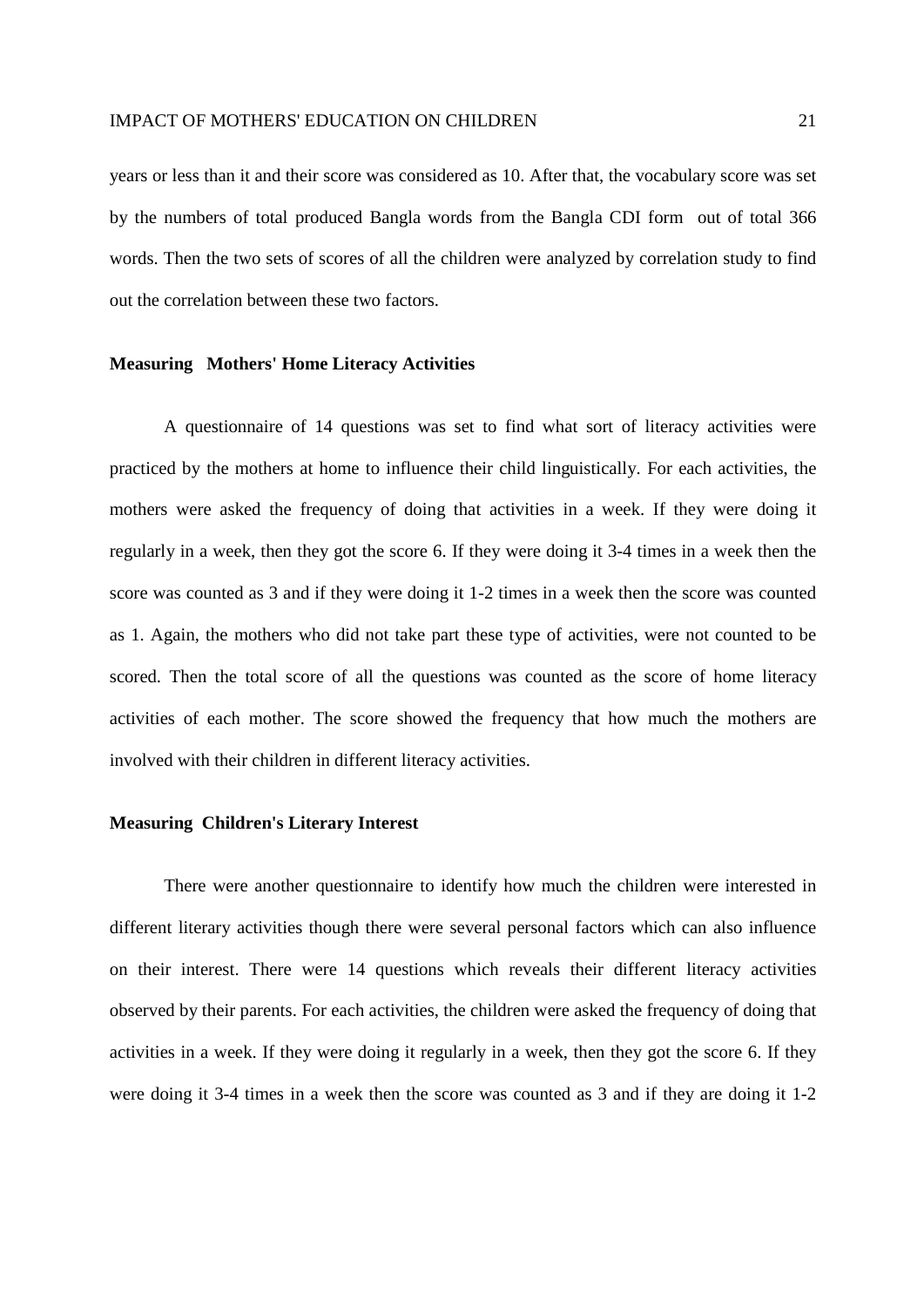times in a week then the score was counted as 1. Again, the children who did not take part in these type of activities, are not counted to be scored. Then the total score of all the questions was counted as the score of Children's literary interest.

#### **Measuring Correlations Among the Factors**

The procedure of analyzing the collected data was correlation study between the educational background of mothers and children's vocabulary size. Then as the previous study stated that there were different influences of age and gender, the scores were investigated differently by presenting the chart of male and female children differently according to different age to find the relation differently. Then interview questionnaires for investigating parents' home literacy activities and children's literary interest were scored by the minimum number of frequency of those particular activities in a week. After that, the scores of different variables such mothers' education, children's vocabulary score, parents' home literacy activities and children's literary interest were analyzed of all age and gender together by correlation study to find whether they had positive or negative relation. These relations were also tested by ANOVA to verify the results. The scores were presented in relation with p-value to verify the significance of the statistical data.

#### **Control Variables**

 Control variables are those related factors which might have an impact on an scientific study and considered to be unchanged through the experiment while the relationship of other two variables are aimed to be measured. To measure the Children's vocabulary development, several factors may intervene. It is related with different SES factors like age, gender, economical status of family, parents' occupation and educational background, number of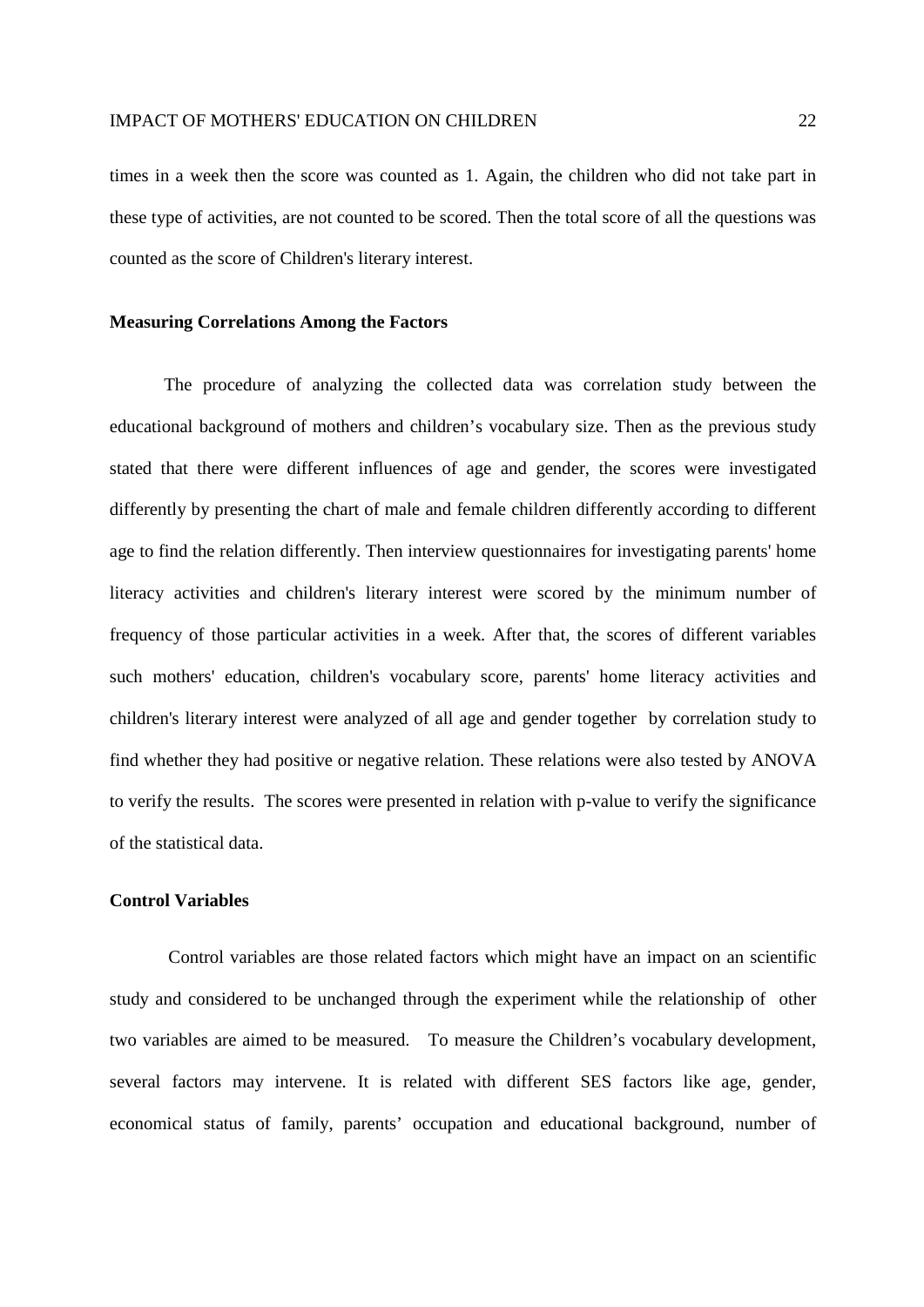siblings, parents' literary involvement with child etc. In this study, the age and gender of the participants are considered as controlled variables during the analysis of result. To count the correlation of mother's education and children's vocabulary the interventions of these SES factors should be controlled otherwise they might have an impact of the results.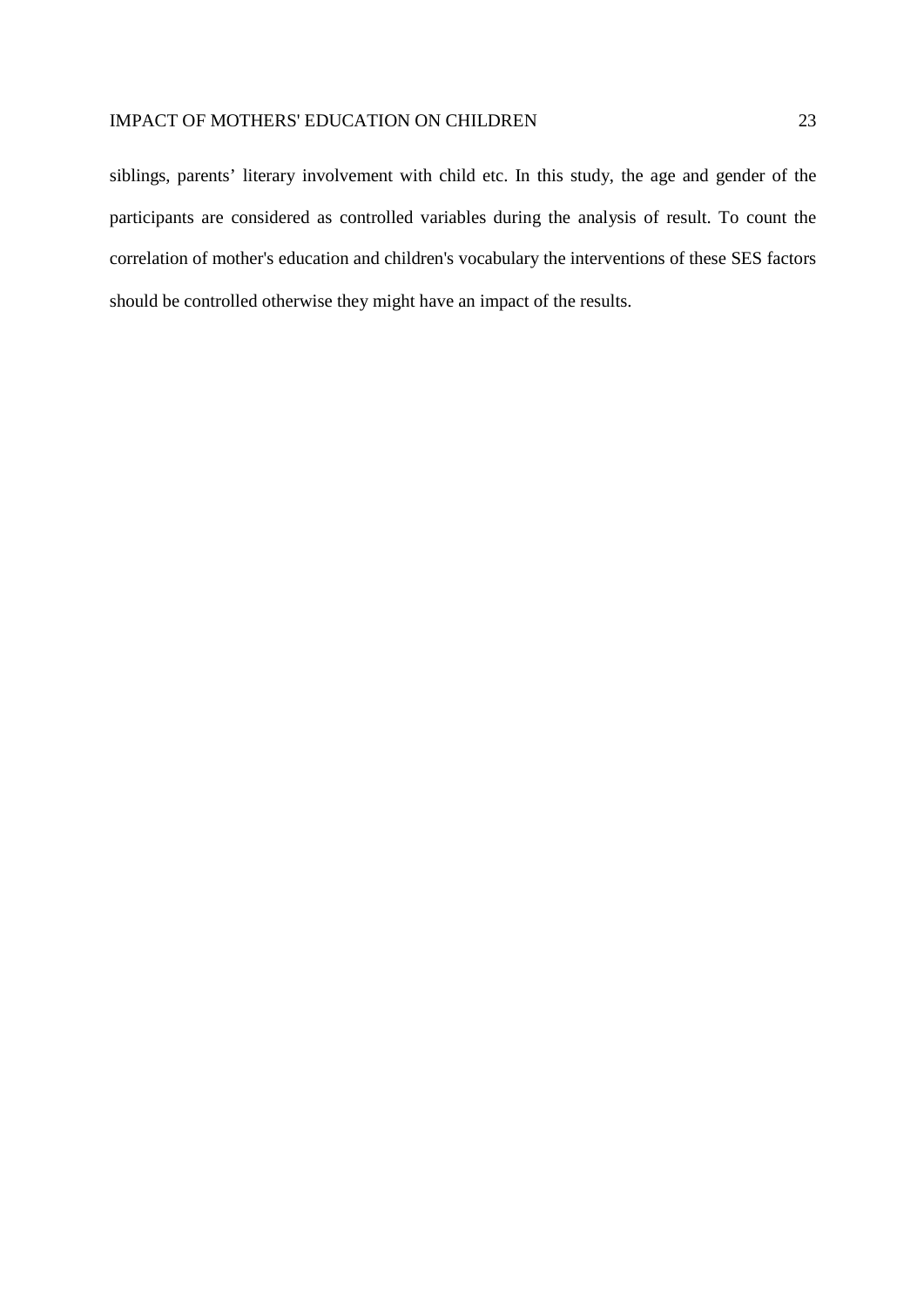#### **Result**

 The result of this study is presented from different angles as there are different factors interrelated with children's language development. Children's vocabulary development is targeted to measure in relation with parents' educational background where children's age and gender have influences according to different previous study. The aim of this study is to identify whether the vocabulary development of children is related positively or negatively with parents educational background.

## **Relation Between Mothers' Education Level and Children's Vocabulary Development in Average Percentage According to Different Age and Gender**

Male and female children's vocabulary development is measured according to their different age and gender by correlating with their parent's education in the following part.



 **Male children's vocabulary development.**

*Figure 1*. Male children's vocabulary development according to their age and mothers' educational background was measured through column chart. Here, Y axis presented the vocabulary scores of male children in percentage and X axis presented the age group of the participants.

There were 23 male participants. In the above figure, the vocabulary development rate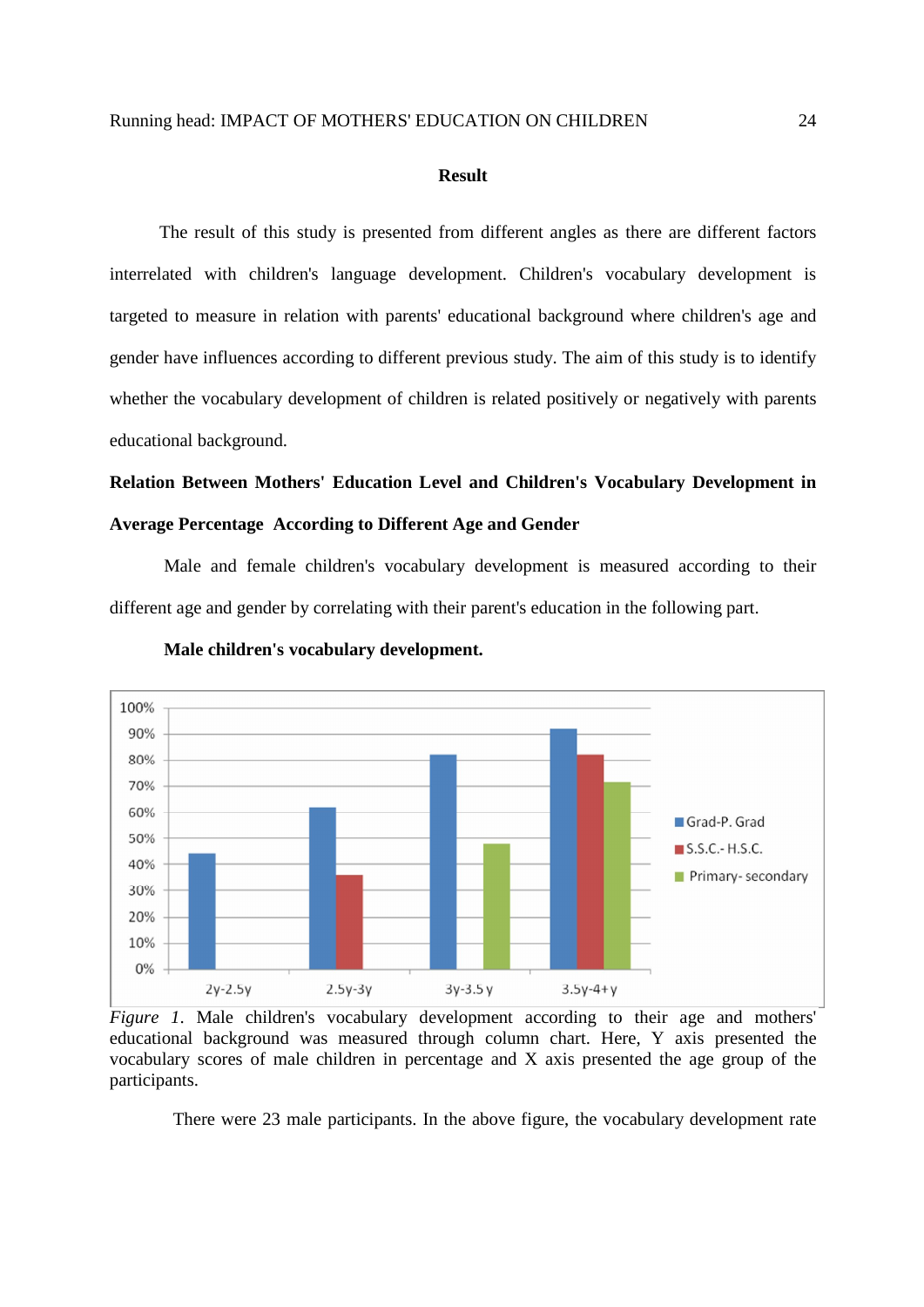was presented vertically in the Y axis and the age of participants are presented horizontally in the X axis. The column of different colors are indicating different educational background of the parents of participants. The blue column indicates parents who are at least graduates and the percentage of their children's' vocabulary development according to different age groups are significantly higher than the other two categories. For the children of graduate parents the average score of vocabulary development of the age group 3.5 years to above 4 years is 92%, 3 years to 3.5 years is 82.5%, 2.5 years to 3 years is 62% and 2 years to 2.5 years is 45%. For the children of S.S.C.- H.S.C. level parents the average score of vocabulary development of the age group 3.5 years to above 4 years is 82% and 2.5 years to 3 years is 36 %. For the children of primary level educated parents the average score of vocabulary development of the age group 3.5 years to above 4 years is 71% and 3 years to 3.5 years is 48%.

 According to the increase of age the development is also increasing and the children of higher educated parents are developing more than the children of those parents who's education level is below S.S.C.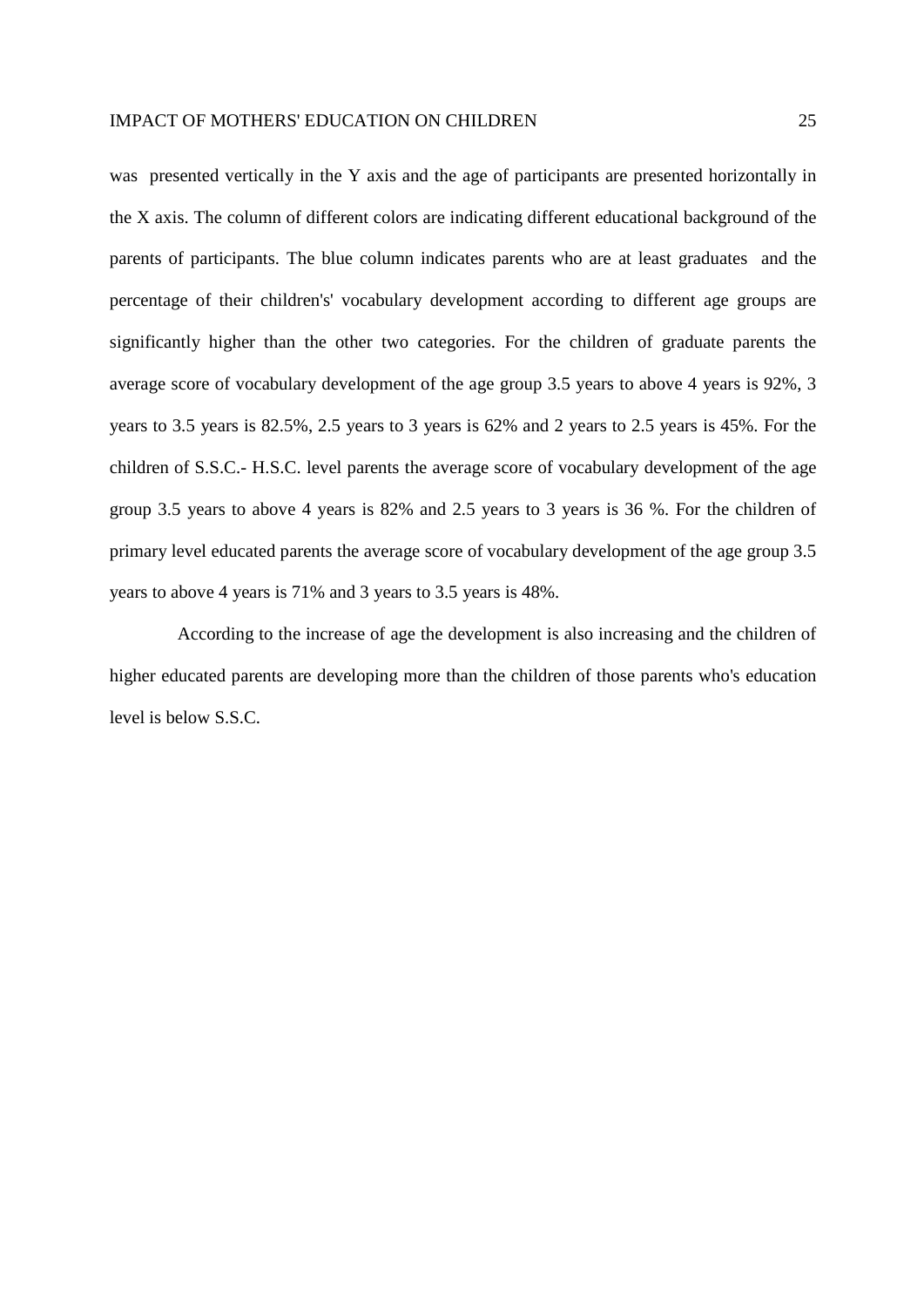

**Female children's vocabulary development.** 

*Figure 2*: Female children's vocabulary development according to their age and mothers' educational background was measured through column chart. Here, Y axis presented the vocabulary scores of female children in percentage and X axis presented the age group of the participants.

 There were 21 female participants. In the above figure, the vocabulary development rate was presented vertically in Y axis and the age of participants are presented horizontally in X axis. The column of different colors indicated different educational background of the parents of participants. The blue column indicated parents who are at least graduates and the percentage of their children's vocabulary development according to different age groups are significantly higher than the other two categories. For the children of graduate parents the average score of vocabulary development of the age group 3.5 years to above 4 years was 93%, 3 years to 3.5 years was 82.5% and 2 years to 2.5 years was 53%. For the children of S.S.C.- H.S.C. level parents the average score of vocabulary development of the age group 3.5 years to above 4 years was 74.5% . For the children of primary level educated parents the average score of vocabulary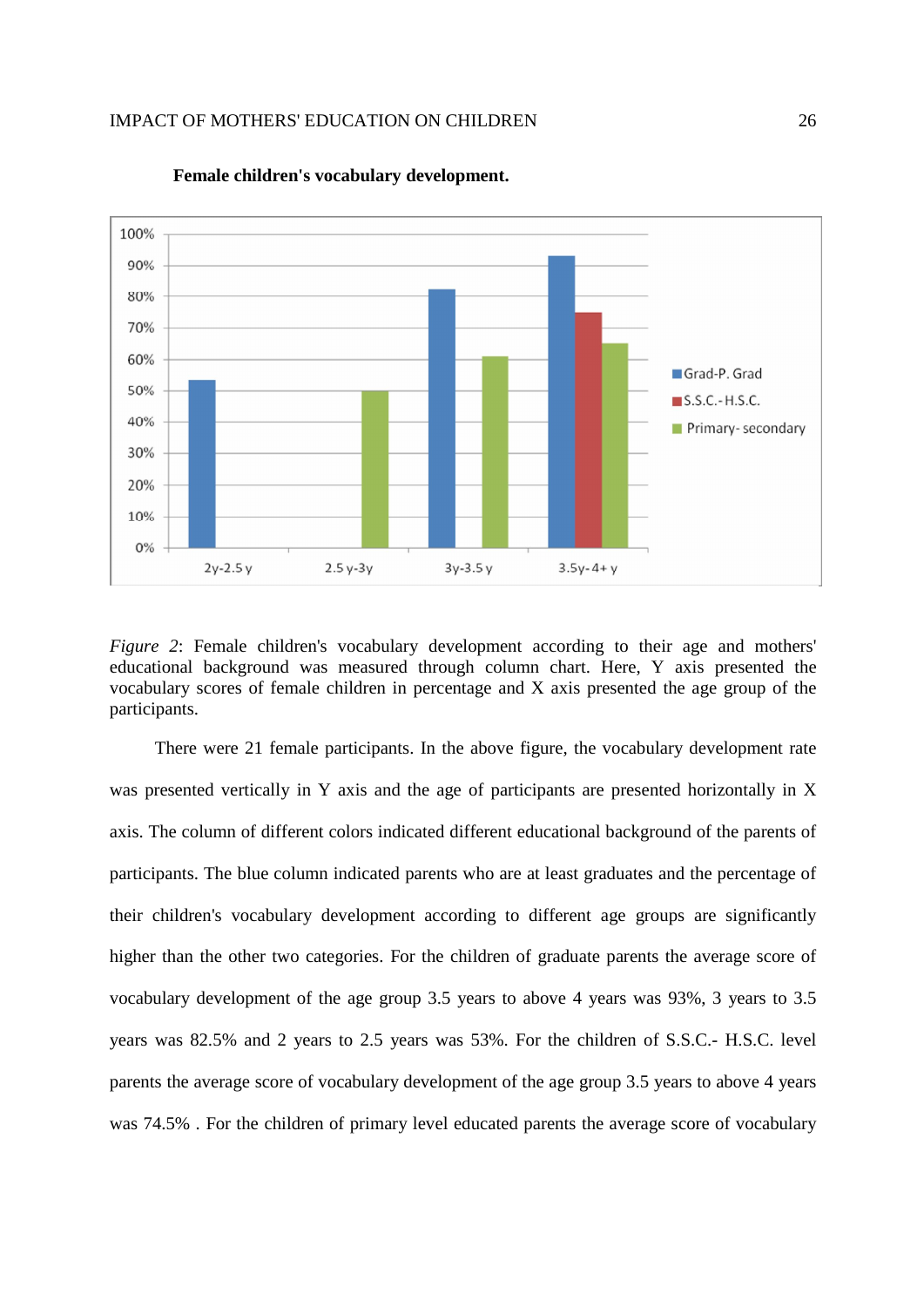development of the age group 3.5 years to above 4 years is 65%, 3 years to 3.5 years was 61% and 2.5 years to 3 years is 50%.

 According to the increase of age the development is also increasing and the children of higher educated parents are developing more than the children of those parents who's education level is below S.S.C. The developmental score is quite different in same aged male and female's chart which indicates the influence of gender. Though the score is different for same aged male and female, it is increasing according to the increase of child's age and parent's educational background. In case of having influence of age and gender, the development of vocabulary is increasing with the increase of parents' education. So, these two factors can be controlled in this study to get the overall view.

## **Correlations between parents educational background in year and Children's' vocabulary size**

As from the previous analysis it is found that age and gender both have positive significance or relations on the vocabulary development of children, correlations between parents' educational background and children's vocabulary development are presented by correlation study according to different age of children by controlling their gender. Mothers' educational level are scored according to the numbers of years to study for reaching that particular level. For example: Primary level =  $>10$ , S.S.C.- H.S.C = 12 and Graduation- Post Graduation=16 etc. The children's vocabulary development is measured by the numbers of words they produced from the Bangla CDI list of total 366 words.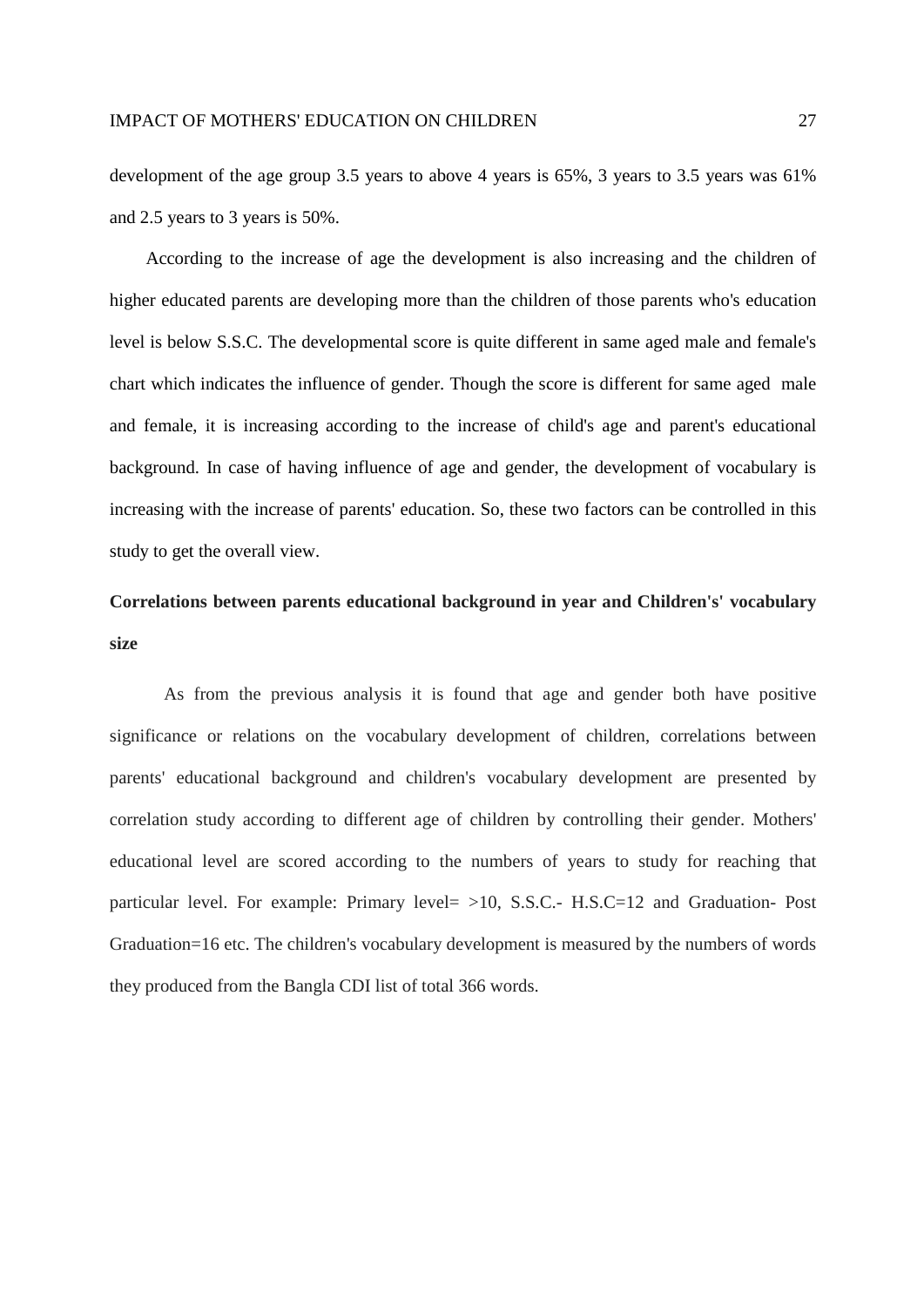| <b>Ages</b>                                                                                 | $2 - 2.5$<br>years | $2.5-3$ years | $3 - 3.5$<br>years | 3.5- above 4<br>years |
|---------------------------------------------------------------------------------------------|--------------------|---------------|--------------------|-----------------------|
| Correlations between parents' education $\vert$ r=.41<br>and child's vocabulary development |                    | $r = .67$     | $r = .83$          | $r = .922$            |

*Table 1. Correlations between parents' education and child's vocabulary development*

*N=44 ( B=23, G=21)*

From the table (1) above , the correlation coefficient between mothers' educational background and the children's vocabulary size of 2-2.5 years age is  $r = .41, 2.5 - 3$  years age is .67, 3-3.5 years age is  $r = .83$  and for 3.5-4 years age  $r = .922$  respectively. Here all the coefficient are positive which indicates that with the increase of mothers' educational background, children's vocabulary develops significantly. So, mothers' educational background correlates significantly with the score of vocabulary size that indicates if mothers have a well educational background then their children will be more developed linguistically than other children.

## **Correlation among mothers' educational background, Parent's literary activities and Vocabulary Score and child literary activities**

It was predicted from the hypothesis that if mothers' educational background could influence children's vocabulary development but it was also a matter of interest that how it was being influenced . It was predicted that mothers' literacy activities, their educational background, children's vocabulary development and Children's literary interest could be interrelated. To find the fact, a correlation study is designed with this four different factors.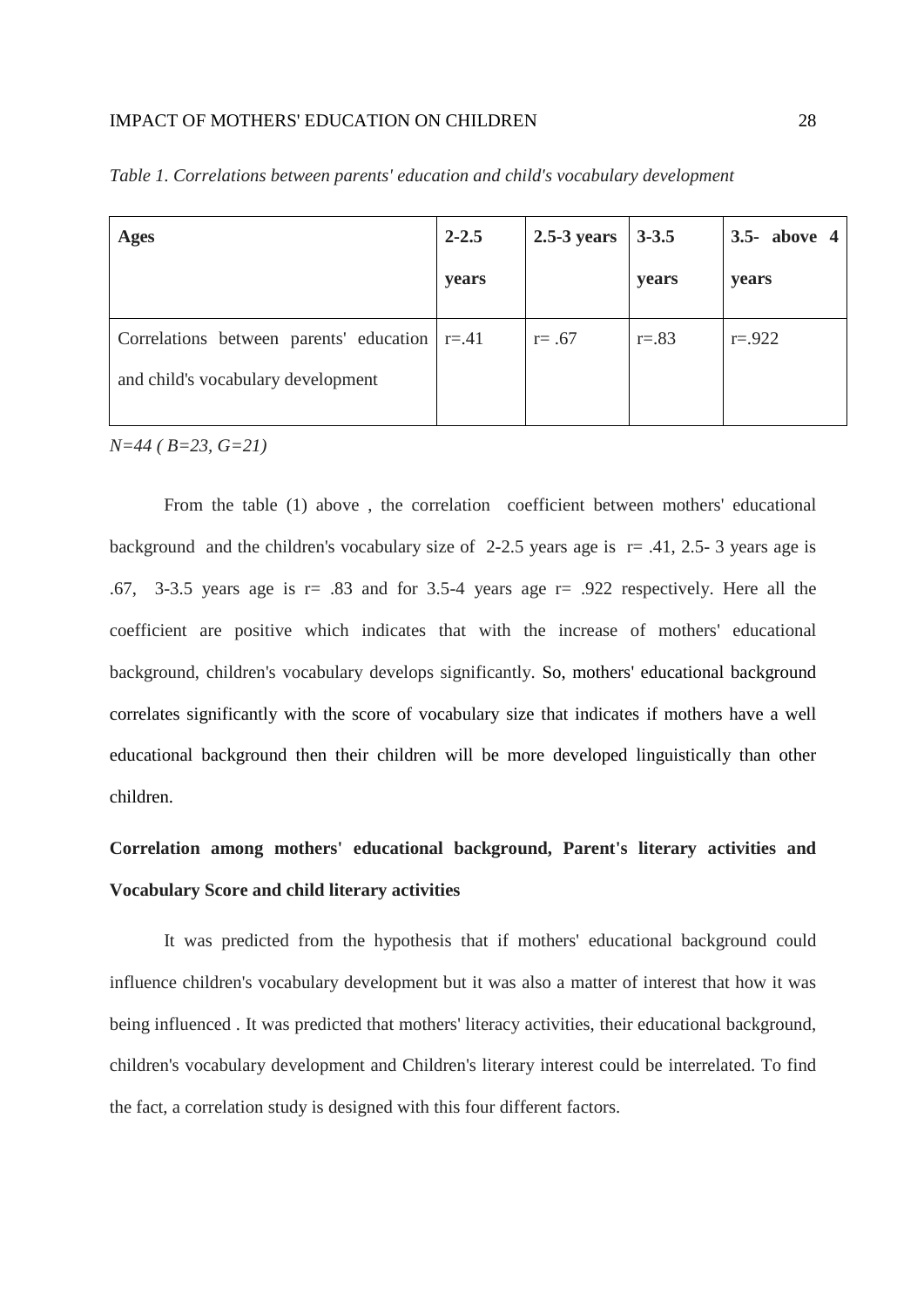| <b>Different factors</b>                                | <b>Children's</b> | Home<br>Literacy        | <b>Children's</b> |
|---------------------------------------------------------|-------------------|-------------------------|-------------------|
|                                                         | <b>Vocabulary</b> | <b>Activities (HLA)</b> | Literary          |
|                                                         | <b>Score</b>      |                         | Interests (CLI)   |
| Correlations among different factors with $\vert$ r=.54 |                   | $r = 428$               | $r = .942$        |
| mothers' education                                      |                   |                         |                   |

*Table 2. Correlations among different factors with parents' education*

In the table 2, the correlations are found individually with parents education. The correlation between mothers' education and children's vocabulary score has already been found in figure 3. The correlation between mothers' education and parents' literacy activities (HLA) is r= .43 which indicates positive correlations. Children's literary interests is also correlates with mothers' education and the  $r = .94$  which indicates very strong and positive.

In the table 2, the correlation between mothers' educational background and children's vocabulary size was discussed according to different age group. The result was positive for all the age group individually which indicated that according to different age group if the mothers' educational background increases, the vocabulary score of the children will be increased also. Now in the table 2, All the children's vocabulary score of different age group was correlated with their mothers' educational background together and the coefficient was  $r = .54$  which still indicated the positive correlation between children's vocabulary age and mothers' educational background. The correlation between mothers' educational background and home literacy activities by mothers was r= .43 and the correlation between mothers' educational background children's literary interests was r= .94 which indicates very positive correlation.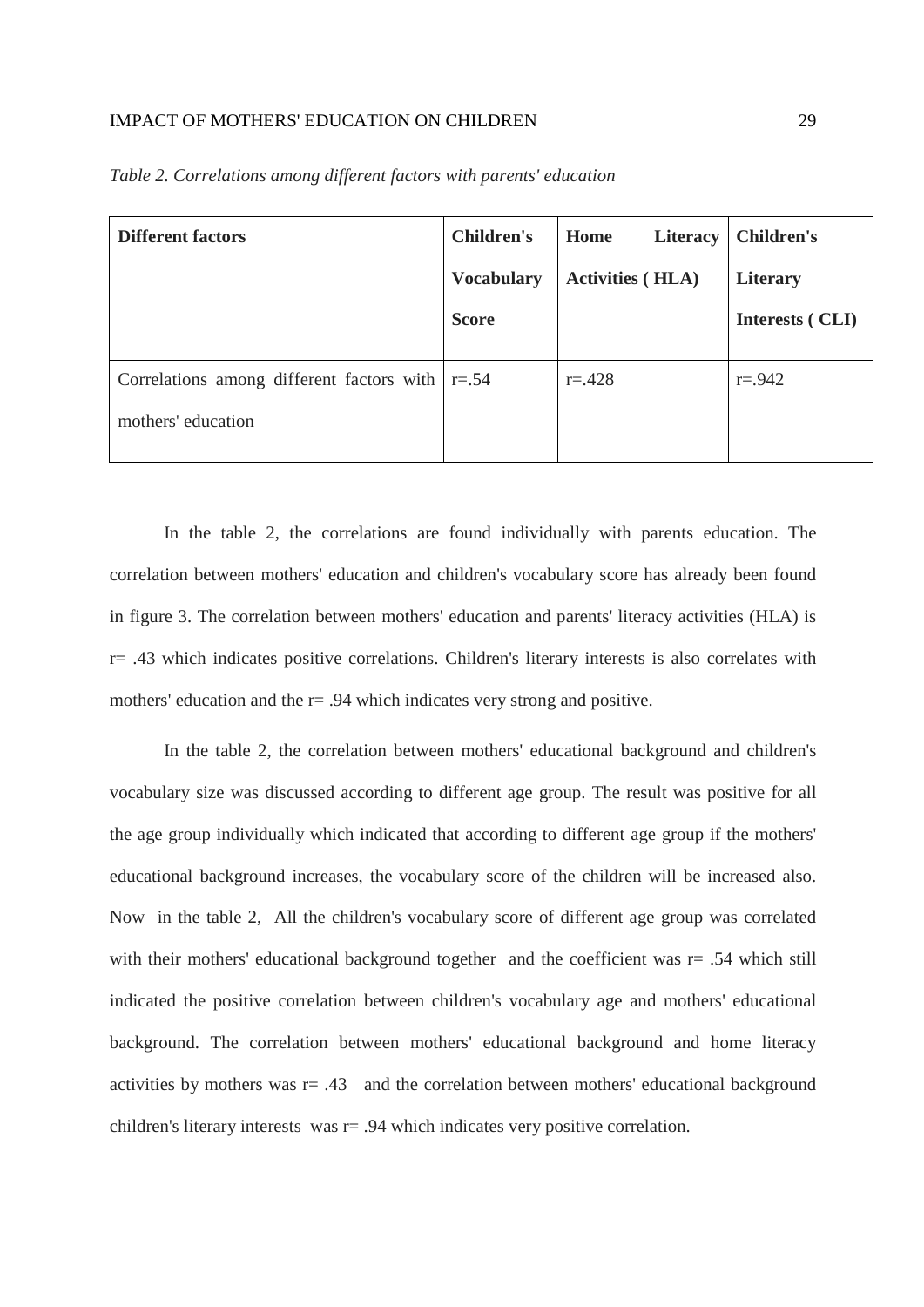It indicated that children's literary interests might have more intervention than the other factors and more significant where parents' literary activities had the least significance among all the factors discussed above.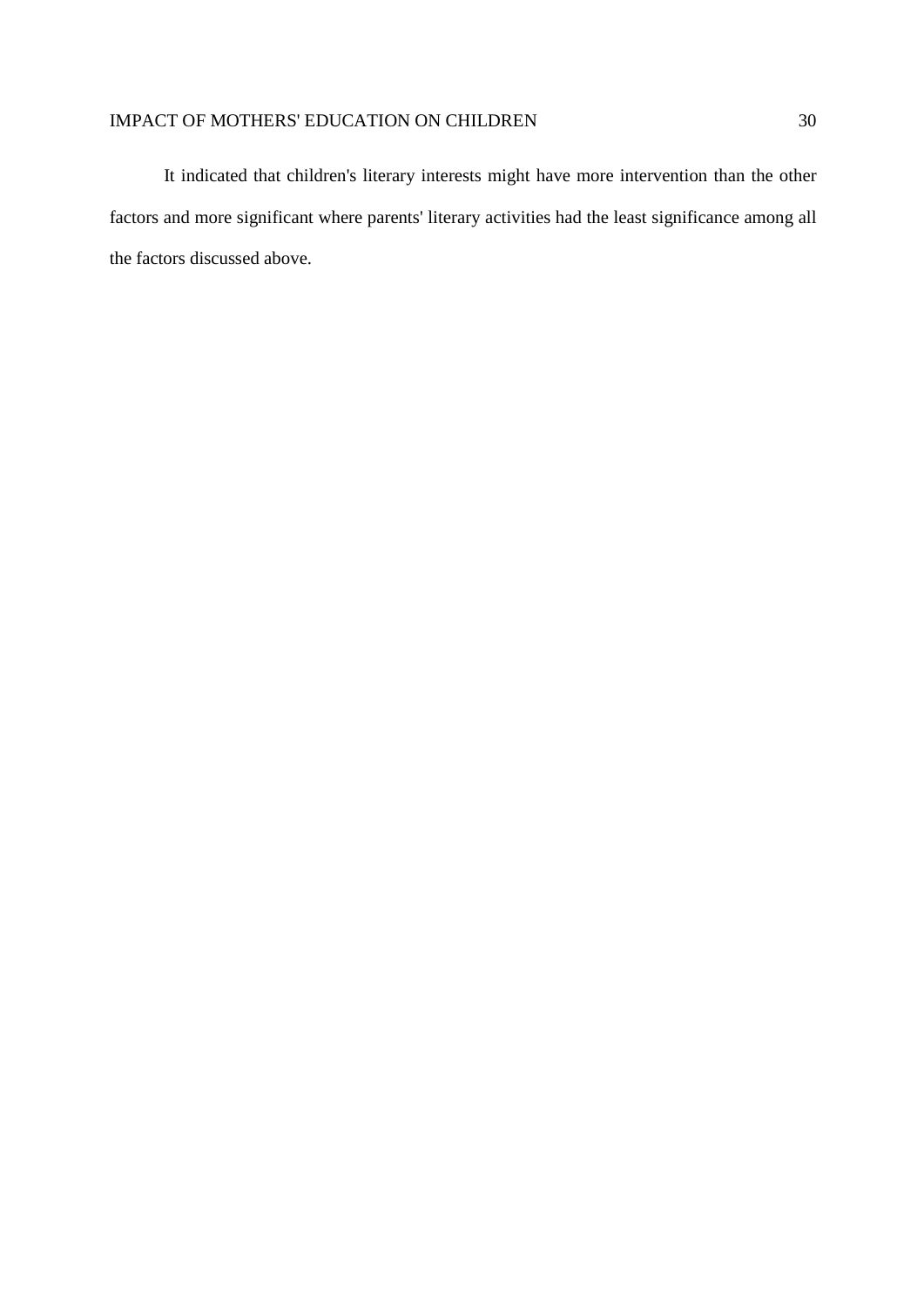#### **Discussion**

From the results in this study, positive significance was found in the correlation of children's vocabulary development, home literacy activities by parents and child's literary interest with maternal educational background in Bangladeshi context.

In figure 4, the correlation of children's literary interest was highly significant. It was hypothesized in the beginning of the study that maternal educational background can influence children's vocabulary development because when a mother was educated and had acknowledge of the privileges of education, she would encourage her child to be educated and would be more careful to develop her child. From the result above, all four factors- children's vocabulary development, home literacy activities by parents, child's literary interest and maternal educational background were correlated where one factor is significantly more correlated than others.

It was found that children's vocabulary development was more correlated than home literacy activities of parents and children's literary interest was highly correlated than other factors. There were other factors which could influence the result such as mothers' occupation, family income and how much time mothers spend with their child.

#### **Comparison with Previous Study**

In a longitudinal study named ''Long-term Effects of Parents' Education on Children's Educational and Occupational Success: Mediation by Family Interactions, Child Aggression, and Teenage Aspirations'' conducted by Dubow, Boxer and Huesmann (2009) , impact of parents' education were measured when the targeted child were at the 3rd grade and then collected the information of their educational and occupational success at their 19, 30 and 48 years old in New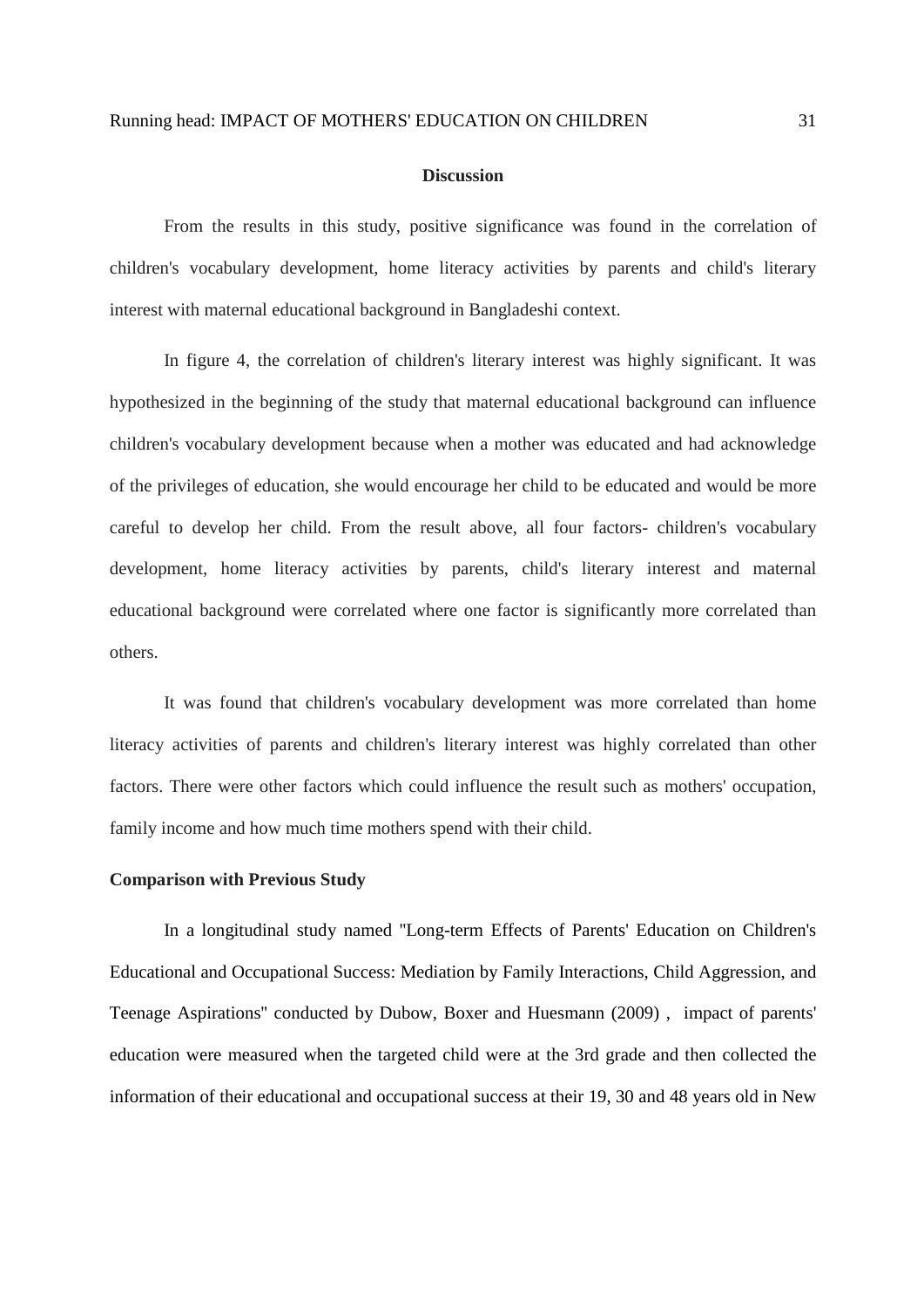York . The result of this study stated that parents' education had positive effects on their educational and occupational success in their mid childhood where there was no significant relations of gender but with the growth of those children in adolescence there are several factors that had different effects on their educational and occupational success. They also added that the children's educational and occupational success was not a linear progress rather there were the effects of Parents' several SES factors with parents' education.

Another study on the ''Impacts of Family Background on Educational Attainments'' conducted by Ermisch & Francesconi (2001) suggested that parenthood and family income had impact on the educational achievements of children in their first seven years. This study had been conducted on the British children in their first seven years which designed as a household panel study. In this study mothers' education was found to be more significant than the fathers' in early childhood and educated wealthy mothers were considered to support economically to their children in educational expenses than the poor and uneducated families. It had been noted that the economic condition of the family had a very significant positive impact on children's vocabulary development.

'' A review of evidence focusing on school-aged children found that the extent and form of parental involvement is 'strongly influenced by family social class, maternal level of education, material deprivation, maternal psycho-social health and single parent status and, to a lesser degree, by family ethnicity'. However, parental involvement in the form of 'at-home good parenting' had a 'significant positive effect on children's achievement and adjustment' after all other factors shaping attainment had been taken into account.'' (Hamer, 2012 as cited in Desforges & Abouchaar ,2003.)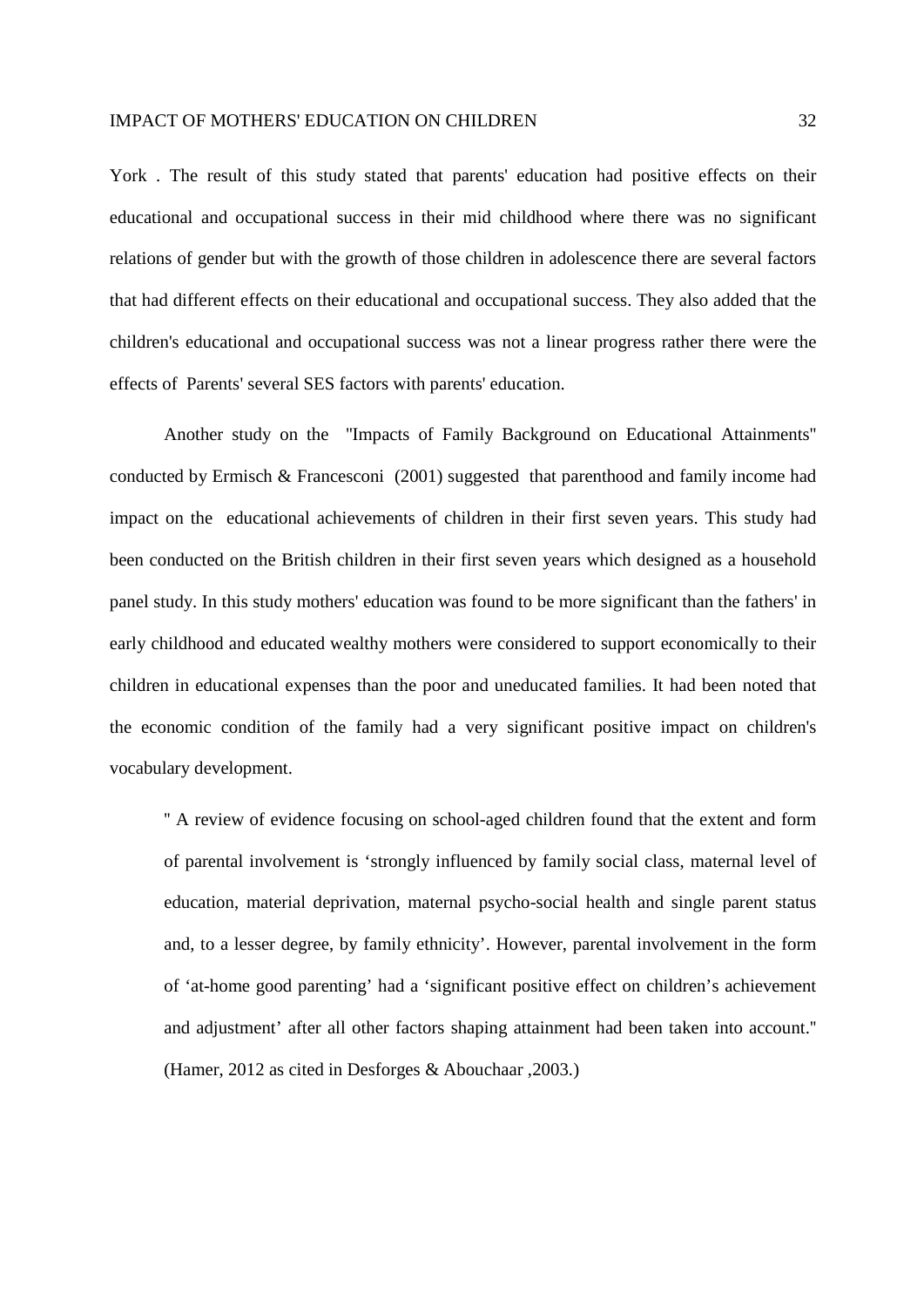According to a research review by Hamer (2013), 'Home Learning Environment (HLE)' created by mothers had some positive impacts on children's educational achievement. Mothers influenced their children to take part in different activities. HLE was 'associated' with different SES factors like parents' education according to that particular research. The correlation between these two factors was (.28-.38) which indicated the positive relations. Impacts of parents' education showed the more positive significance with the growth of children.

According to a study on parental contribution to child's early language and interest in books by Lyytinen, Laakso & Poikkeus (1998) that parents' education had strong effect on children's linguistic development. Between the both parents, maternal education had the more 'contribution' in children's linguistic development than paternal education. The result of this study suggested that maternal education and own home literacy activities could influence the children's syntactical, lexical and grammatical development significantly at the age of 2.

The result of this present study also suggested that maternal education had positive significant on the children's vocabulary development. It showed the significant differences in children's vocabulary development between the higher educated mothers and the primary level educated mothers which had similarity with the previous studies. The studies of Lyytinen, Laakso & Poikkeus (1998) above suggested that higher educated mothers' rate of participating in home literacy activities with their children were higher than those mothers who were not educated enough which was also similar to this present study and the educated parents were highly involved with the literacy activities which influenced to grow literary interests in child.

Ásgeirsdóttir (2011), found positive correlations between the home literacy activities and children's early language development in one of the study conducted on English speaking children. In the present study, a positive correlation between Bangla speaking children's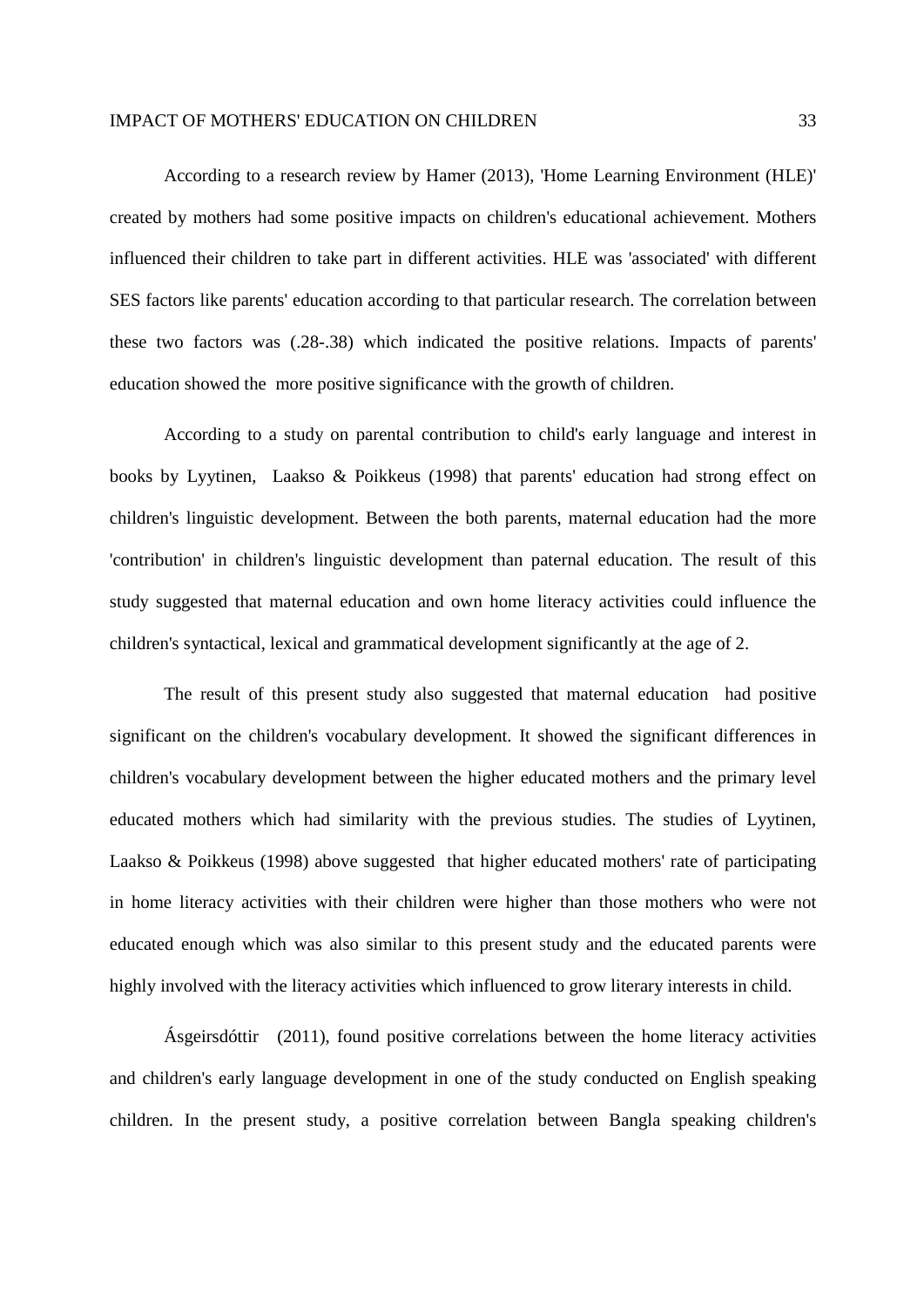vocabulary development and their mother's educational level was correlated to put focus on the importance of mothers' education for the development of children.

Mothers' educational background , their home literacy activities and children's literary interest also correlated significantly which matched the previous study done by Carrol (2013) on the English speaking children which suggested in one of the study that parents' literacy activities such as reading books could increase children's literary interest. Though there were other factors' influenced on the vocabulary development of early childhood, this present research findings matched the previous studies conducted on these types of socioeconomic issues and factors by controlling other factors.

#### **Findings**

In this study, two types of findings followed by the different methodology were found. One was from the study result of the statistical correlation and another was from the close observational study of the participants' personal questionnaire.

#### **Findings from the study result.**

From the result above, it was found that educated mothers encourage their child in their linguistic development by different home literacy activities. The reason behind this could be assumed that the educated mothers were conscious about their children's language development. They read stories and did different literary activities with their children. The mothers whose education level was comparatively low were found to be less interested in different home literacy activities with child. Children's literacy interest was found to be highly significant whose mothers were educated and influence the children's development by engaging them in different types of home literacy activities.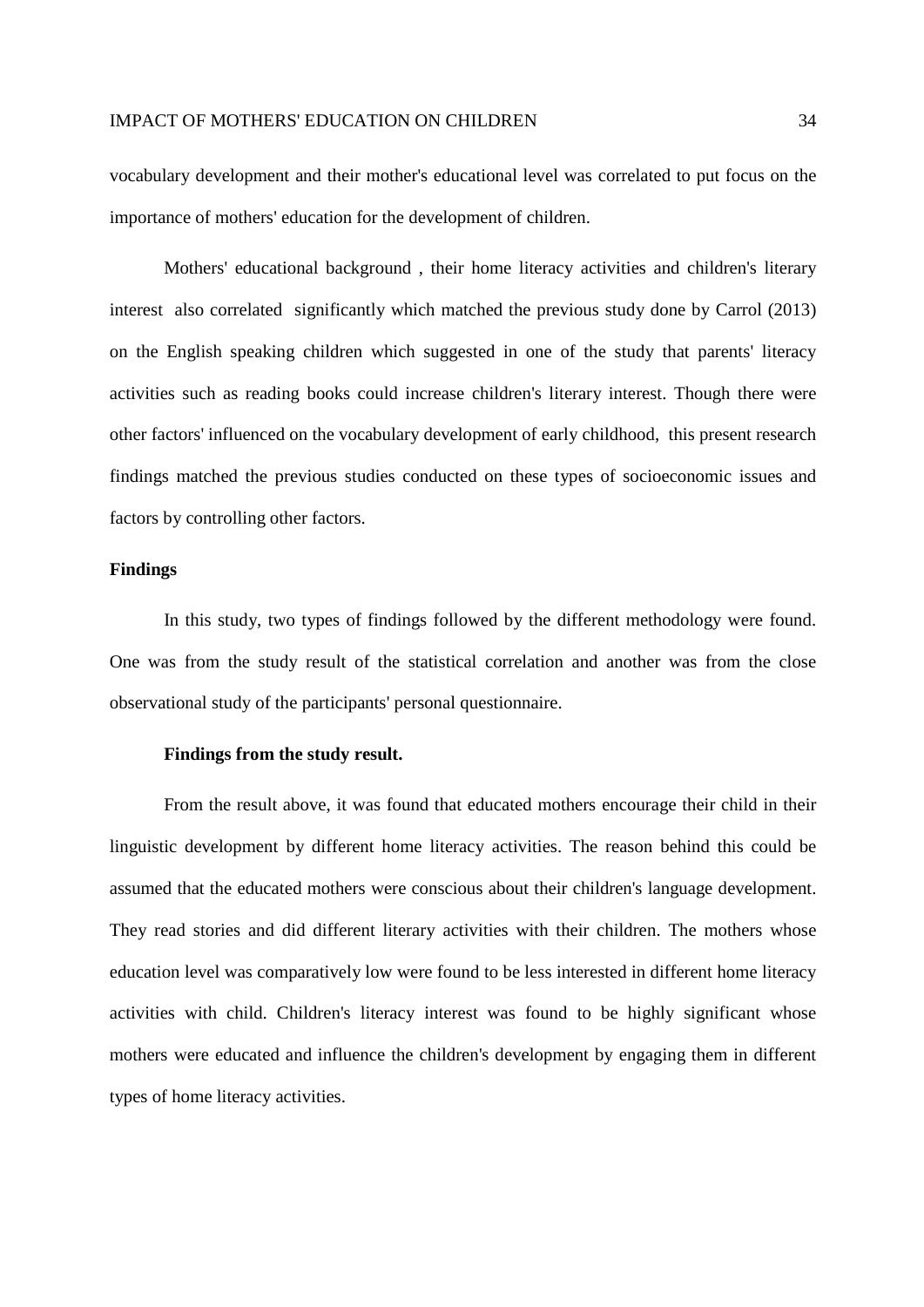#### **Findings after observing the questionnaire closely.**

From the observations of the personal questionnaire filled up by the mothers of the participants, it was also found that children's economic conditions, mother's occupation and the time a mother spent with their children had influence on their development. During this study, it had been found that the educated mothers who were job holder tend to spend less time with their children but some of them were very careful about their children's development and regularly took part in some home literacy activities with their children. On the other hand, the mothers who were less educated or received education below primary level and work in garments or as house maids were too busy to spend time with their children and very few of them took part in home literacy activities with their children.

There were other scenario also such as there were many mothers who received higher level and medium level education and housewives. They were tend to be active in different home literacy activities and developing their children linguistically at home. The children of less educated mother mostly produced the vocabularies in local version and accent. On the other hand, the children of the mothers who were upper or at least S. S.C.- H.S.C. level educated, mostly produced standard version of vocabularies with proper accent. Some educated and working mothers' children were likely to be less interested in literary activities due to their mothers' less involvement in home literacy activities. Though these mothers were educated but had less time to be involved in home literary activities with children due to their job. This was not the case for all educated working mothers. Some of them were very sincere for their children's development. So, the time they spent for their children in home literacy activities was very important for the children's linguistic development.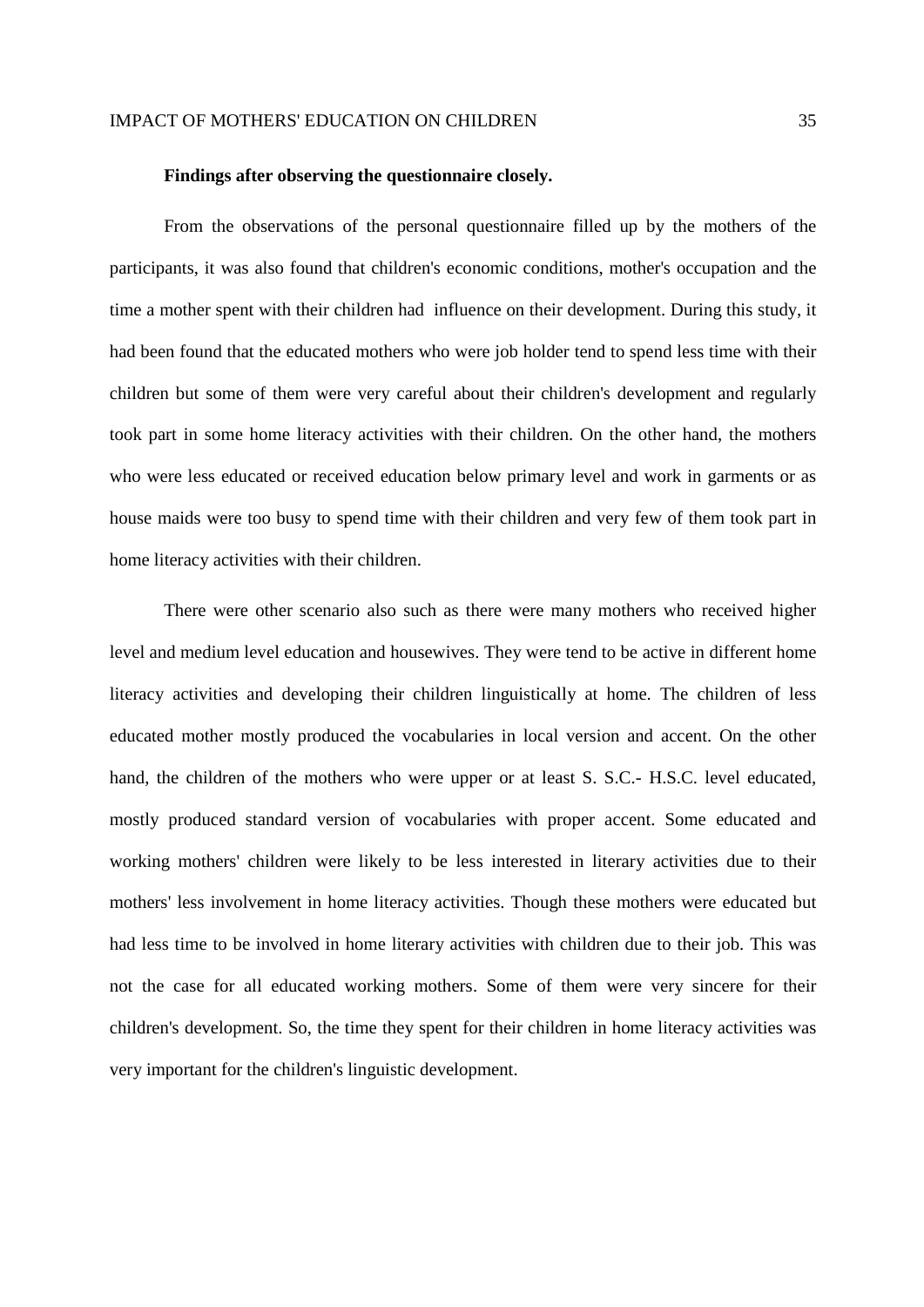The children whose mothers are higher educated but housewives tend to have the higher score in vocabulary development. As The mothers are educated, they know about how they will influence their children linguistically. The home literacy activities are practiced by them at home with the children as much as possible as they have lot of time to spend with their kids for not having job.

Children from the families of low income and working parents are likely to be the least linguistically developed than other children. As they work outside of home, so some of them can't spend time with their children . On the other hand, some of them are not conscious enough to influence children's linguistic development by such type of literacy activities those can triggers their literary interests. Parents from the low socioeconomic conditions such as- primary level of education, low income, less educational resources, poor household environment are not as sincere as the educated parents and not very conscious about their children's linguistic development. As they work outside of home, so some of them can't spend time with their children.

These might be considered as the reason of why one factor is more positively correlated with other factors. There were two research questions in the beginning of the study. From the findings of the study, the first research question that is- ''What is the relationship between parent's education and child's early vocabulary development?'' can be answered and from the findings from the close observational study, the second research question that is - ''How does parents' education influence their child's morphological development?'' can be answered. The research hypothesis is tested and it is valid with the result of this study if the other influential variables can be controlled.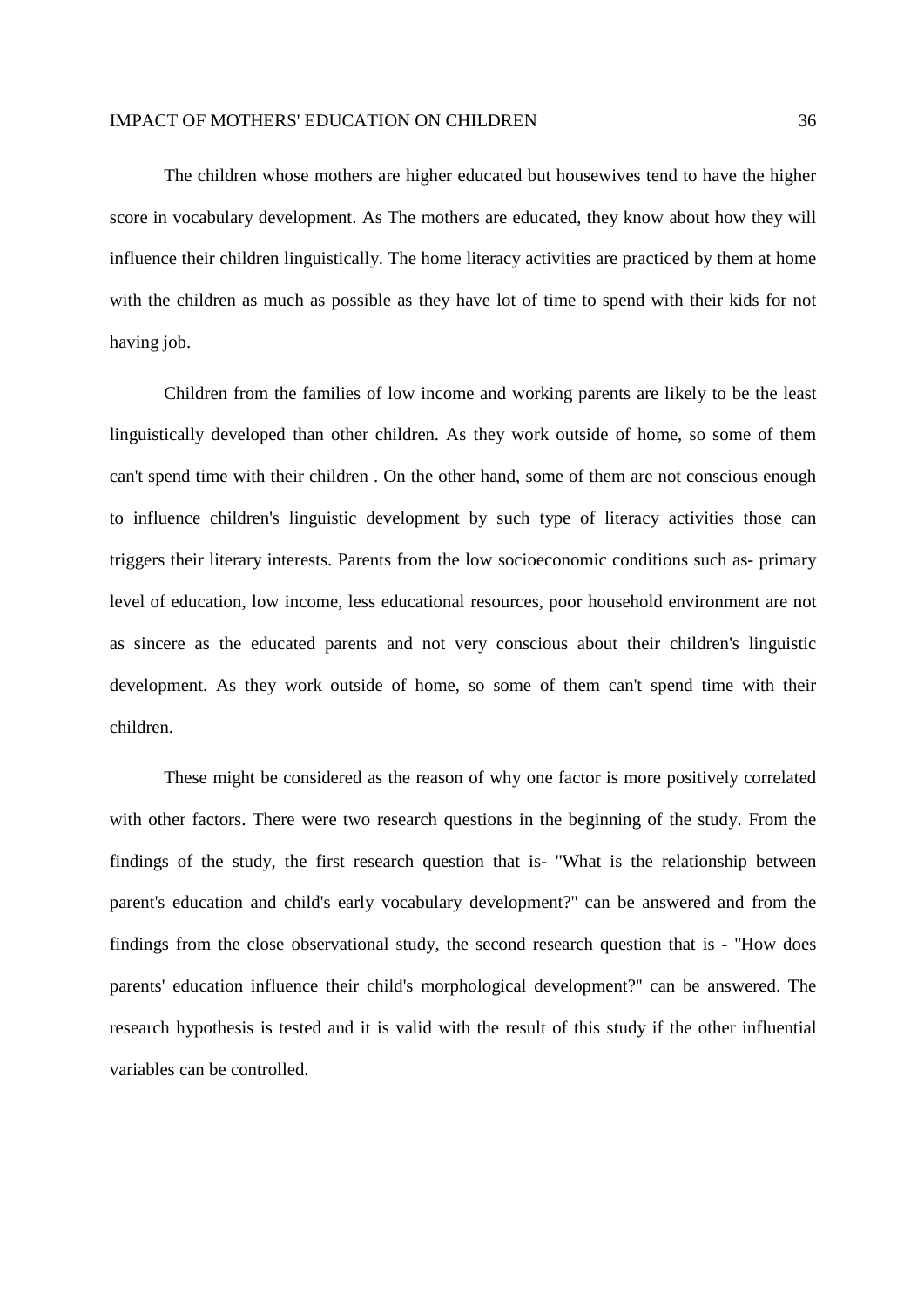#### **Conclusion**

Previous studies on the parental influence on early childhood language development mentioned in the literature review part suggested the positive correlations between parents' educational background and children's linguistic development. The findings of the study might be used to conduct the similar types of further studies on the correlations of socio economic issues on Bangla speaking children like the influences of siblings, paternal involvement in children's language development, influences of family income etc. which had not been conducted yet.

There were some limitations in this study. Firstly it was difficult to find similar numbers of participants according to different gender and age and secondly, more words could be included than the present study where the Bangla CDI list created by adapting and editing the main version of MCDI according to the targeted age group of participants.

In Bangladeshi context, mothers' role is important for child. According to the present study mothers' educational background and home literacy activities influence the children's linguistic development positively which creates literary interests in children and influence them to take part in different literary activities. It can enhance the childhood linguistic development if the mothers of the rural and urban context of Bangladesh can be educated properly.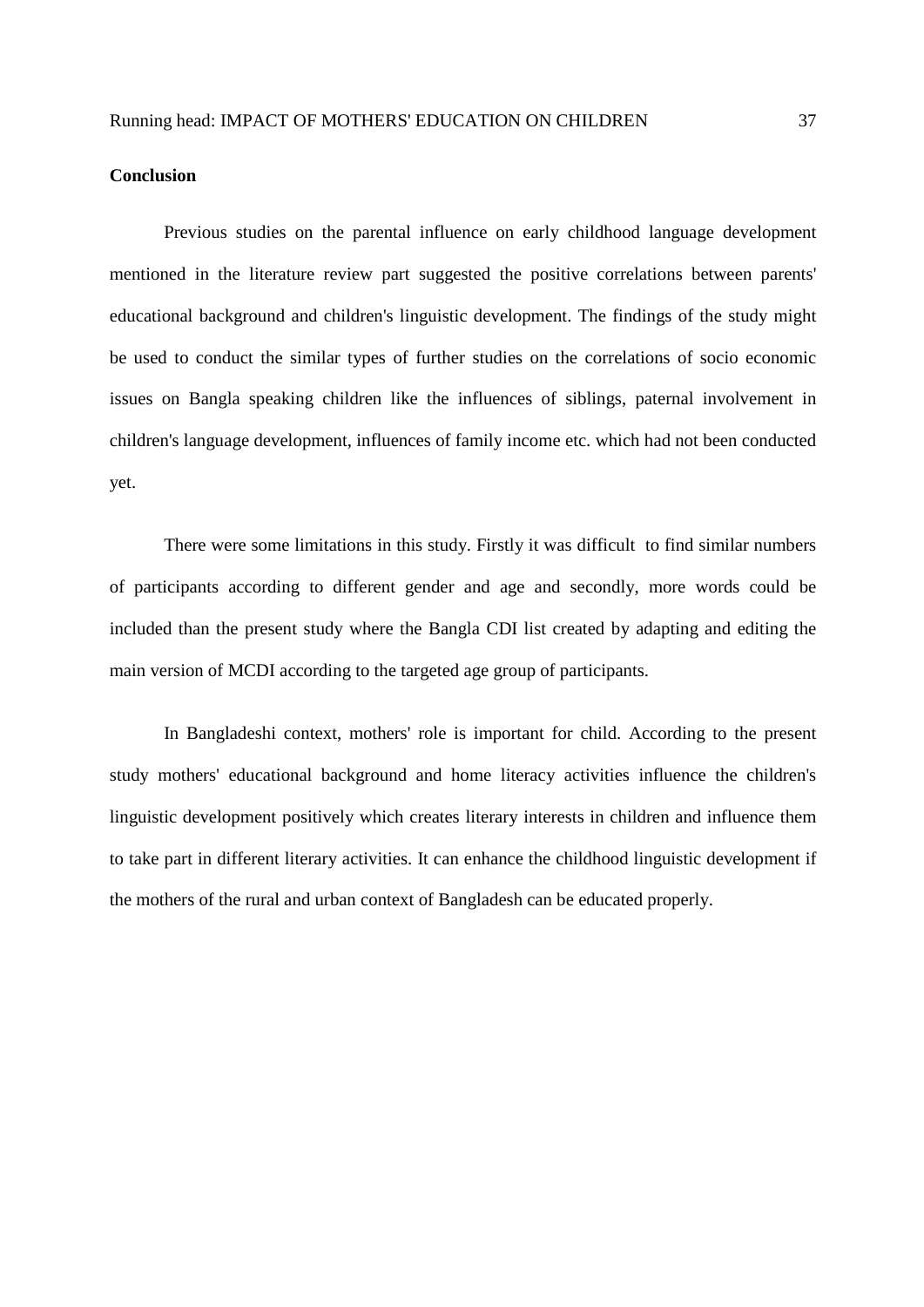#### **References**

- Anglin, J. M., Miller, G. A., & Wakefield, P. C. (1993). Vocabulary Development: A Morphological Analysis. *Monographs of the Society for Research in Child Development, 58*(10), I. doi:10.2307/1166111
- Ásgeirsdóttir, A. S. (2011).Home literacy & child language development : The importance of children's literature and poetry. Retrieved on June 25, 2016 from http://hdl.handle.net/1946/8407
- Barbu, S., Nardy, A., Chervot,J., Guellaї, B., Glas, L., Juhel, J., & Lemasson, A. (2015, February). Sex Differences in Language Across Early Childhood: Family Socioeconomic Status does not Impact Boys and Girls Equally. *Frontires in Psycchology Front. Psychol*., 6, 1. doi: 10.3389/fosyg.2015.01874
- Biemiller, A., & Boote, C. (2006). An effective method for building meaning vocabulary in primary grades. *Journal of Educational Psychology, 98(1)*, 44–62. doi:10.1037/0022-0663.98.1.44
- Bonci, A. ( 2008, revised 2010 and March 2011). A research review: the importance of families and the home environment. National Literacy Trust. Available in http://www.literacytrust.org.uk/assets/0000/7901/Research\_review importance of families and home.pdf. Retrieved on 25 july,2016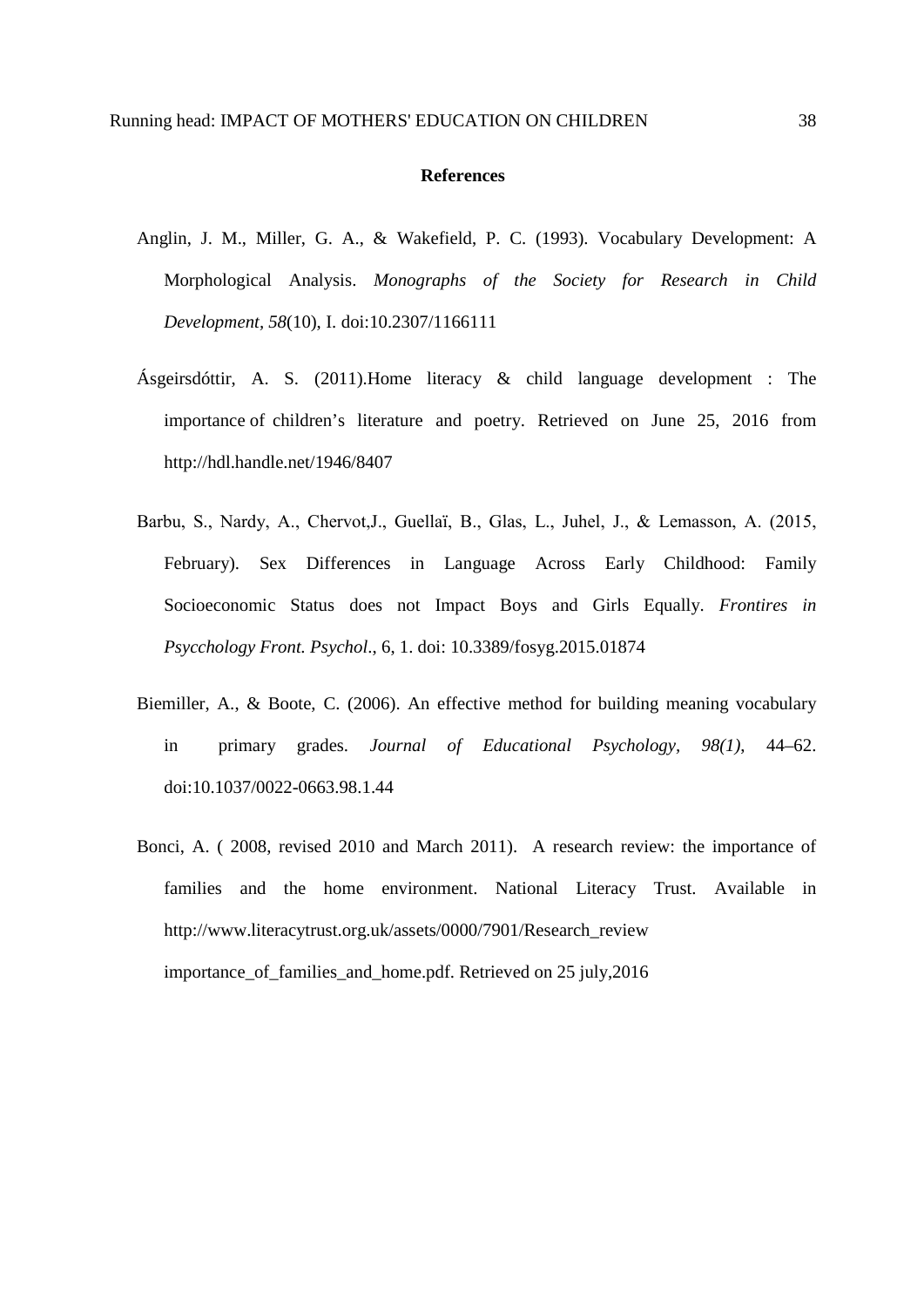- Carroll, C. J. (2013). The effects of parental literacy involvement and child reading interest on the development of emergent literacy skills. Theses and Dissertations. Paper 230. Retrived on 24 June,2016 from http://dc.uwm.edu/etd.
- Dale, P.S. (1996). Parent report assessment of language and communication. In K.N. Cole, P.S. Dale, & D.J. Thai (Eds.), Assessment of communication and language. 6. P. 161- 182). Baltimore: Paul H. Brookes.
- Debaryshe, B.D. (1993). Joint picture-book reading correlates of early oral language skill. Journal of Child Language, 20, P. 455-461.
- Desforges C, Abouchaar A. The impact of parental Involvement, parental support and family education on pupil achievements and adjustment: a literature review. Research Report RR433. London: Department for Education and Skills; 2003. Available from:http://www.bgfl.org/bgfl/custom/files\_uploaded/uploaded\_resourc es/18617/Desforges.pdf
- Dubow, E. F., Boxer, P., & Huesmann, L. R. (2009). Long-term Effects of Parents' Education on Children's Educational and Occupational Success: Mediation by Family Interactions, Child Aggression, and Teenage Aspirations. *Merrill- Palmer Quarterly, 55(3)*, 224-249. doi: 10.1353/mpq.0.0030
- Fekonja, U., Podlesek, A., & Umek, L. (2005). Assessing the home literacy environment. European Journal of Psychological Assessment, 21(4), 217-281. doi: 10.1027/1015- 5759.21.4.271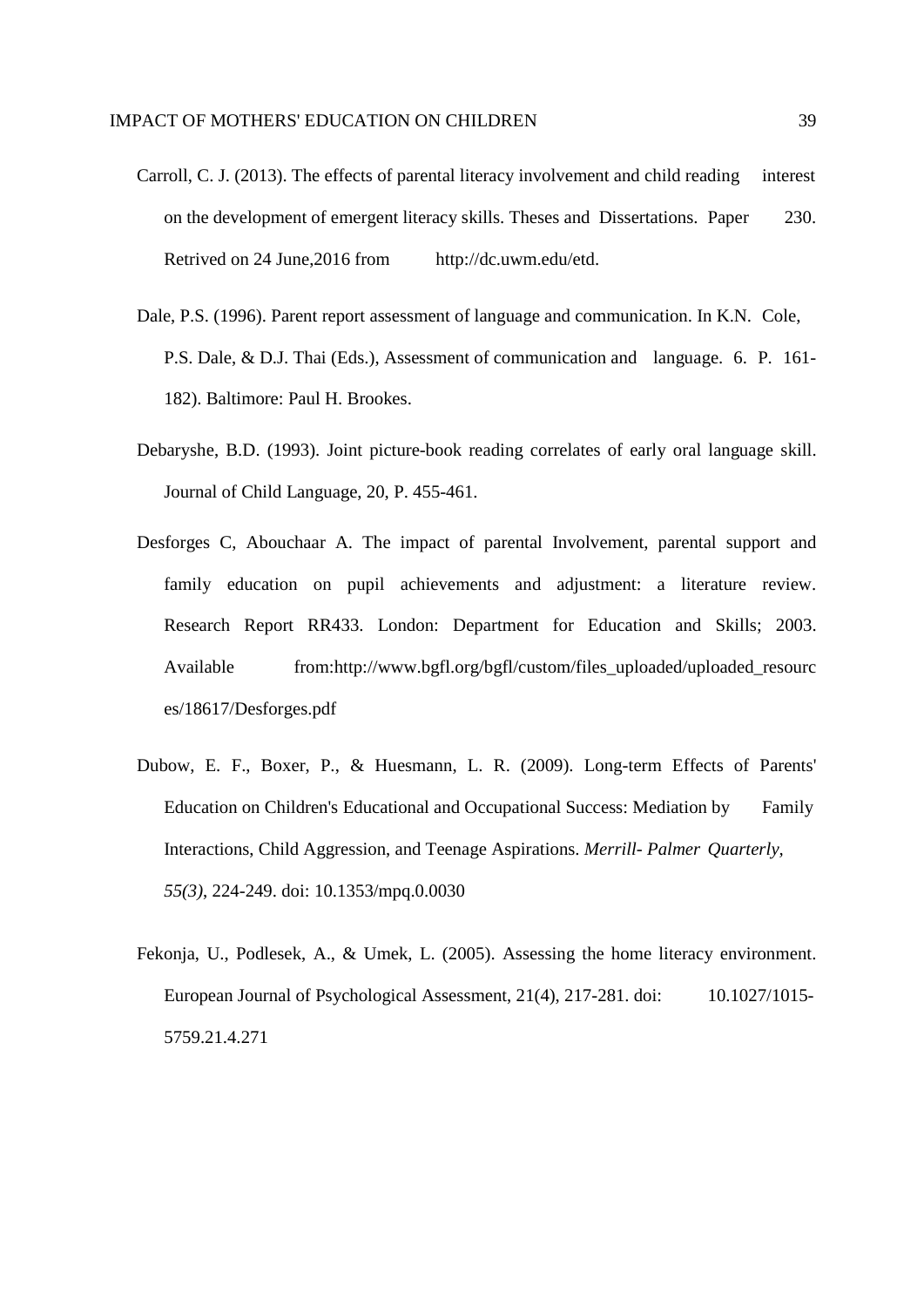- Fernald, L. C., Kariger, P., Hidrobo, M., & Gretler, P. J. (2012, October 16). Socioeconomic gradients in child development in very young children: Evidence from India, Indonesia, Peru, and Senegal. *Proceedings of the National Academy of Sciences, 109*(Supplement\_2), 17273-17280. doi: 10.1073/ pnas. 1121241109
- Griffin, E.A., & Morrison, F.J. (1997). The unique contribution of home literacy environment to differences in early literacy skills. Early Child Development and Care, 127-128, 233-243.
- Hamer, C. (2012). NCT Research overview: Parent-child communication is important from birth. *NCT's Journal on Preparing Parents for Birth and Early Parenthood*. Retrieved on 22 July,2016 from https://webcache.googleusercontent.com/search?q=cache:Npv70NwZKigJ:https://www.n ct.org.uk/system/files/related\_documents/Hamer%2520NCT%2520research%2520overvi ew%2520Parent\_child%2520communication%2520p15- 20%2520Mar12.pdf+&cd=1&hl=en&ct=clnk
- Huttenlocher J.; Haight W.; Bryk A.; Seltzer M.; Lyons T. (1991). *"Early vocabulary growth: Relation to language input and gender"*. Developmental Psychology **27** (2): 236–248. *doi*:*10.1037/0012-1649.27.2.236*.
- Kamil, M.L. & Hiebert, E.H. (in press). The teaching and learning of vocabulary: perspective and persistent issues. In E. H. Hiebert & M.L. Kamil (Eds.), *Teaching and learning vocabulary : Bringing Scientific Research to practice*. Mahwah. NJ:Erlbaum.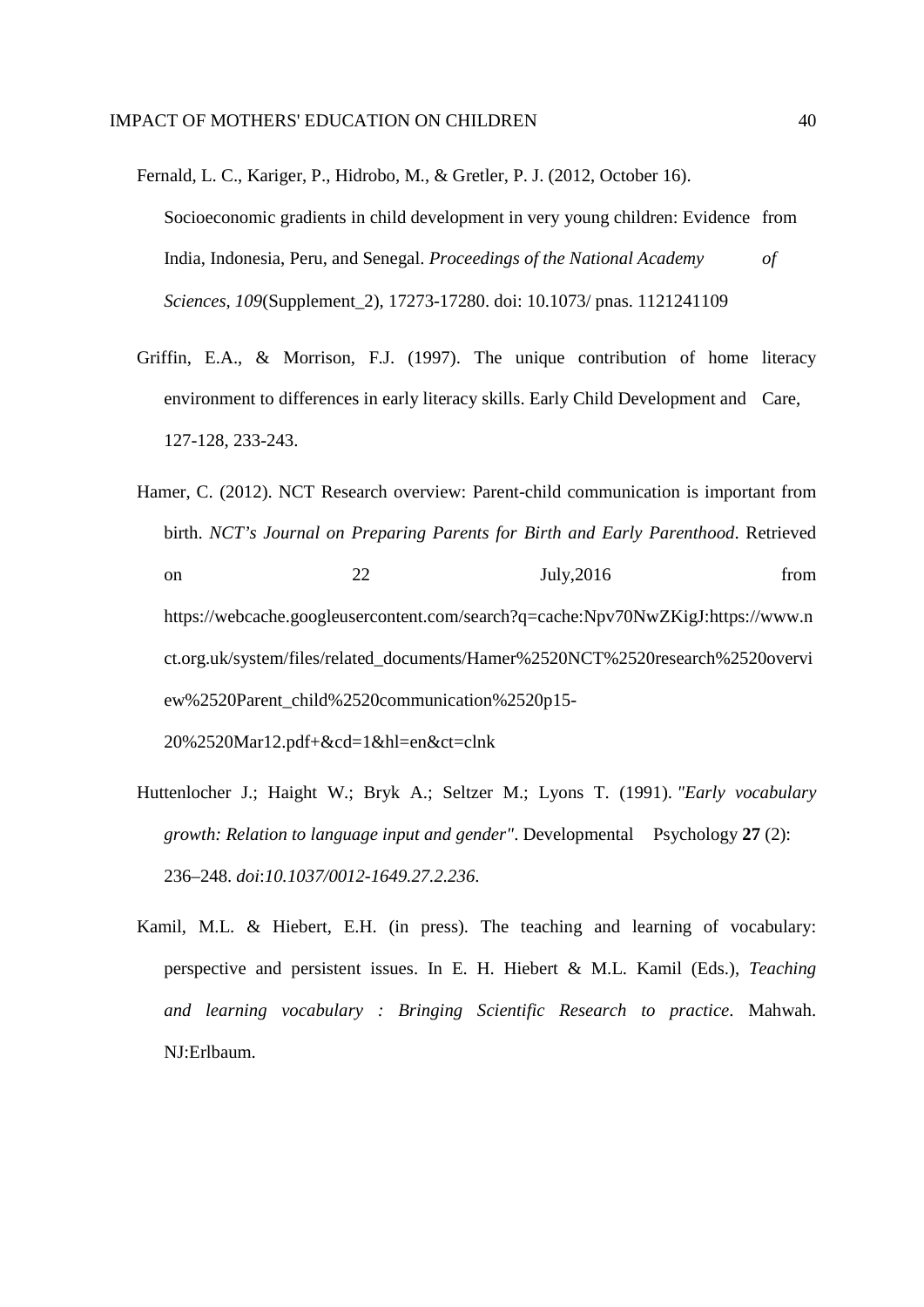- Laakso, M.-L. (1995). Mothers' and fathers' communication clarity and teaching strategies with their school-aged children. Journal of Applied Developmental Psychology, 3, 445-462.
- Labrell, F. (1996). Paternal play with toddlers: Recreation and creation. European Journal of Psychology of Education, 11, 43-54.
- Lehr, F., Osborn, J., & Hiebert, E. H. (2004). A Focus on Vocabulary. *Honolulu, HI: Pacific Regional Educational Laboratory.* Retrieved on June 25, 2015
- Lesaux, N. K. & Harris, J.R. n.d. Supporting ELL's Achievement: Oral Language Unpacked.
- Lightbown,P., & Spada, N.M. (2006). *How Languages are Learned* (3rd ed.). Oxford: Oxford University Press. P. 47
- Lonigan, C. (1994). Reading to preschoolers exposed: Is the emperor really naked? Developmental Review, 14, 303-323.
- Lythian, P., Lasko,M.-L., & Poikkeus, A.-M.(1998). Parental contribution to child's early language and interest in books.*European Journal of Psychology of Education.13*, No. 3. September. P. 297-308.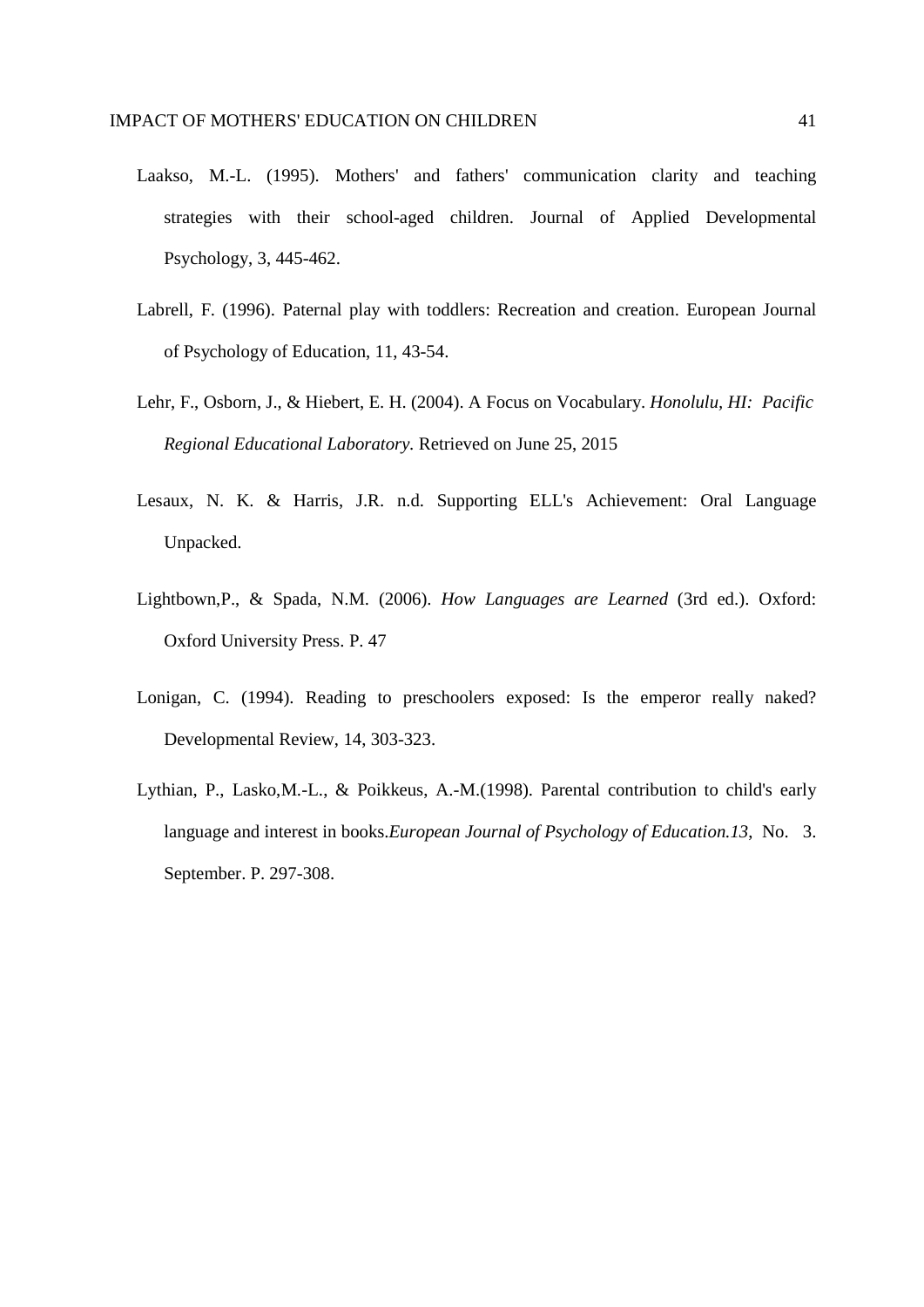Rodriguez, E. T., & Tamis‐LeMonda, C. S. (2011). Trajectories of the home learning

environment across the first 5 years: Associations with children's vocabulary and literacy skills at prekindergarten. *Child development*, *82*(4), 1058-1075.

- Scribner, Elizabeth, "Exploring Different Factors of Language Development" (2013).2013 Awards for Excellence in Student Research & Creative Activity - Documents.Paper 1. http://thekeep.eiu.edu/lib\_awards\_2013\_docs/1
- Sénéchal, M., LeFevre, J., Thomas, E., & Daley, K. (1998). Differential Effects of Home Literacy Experiences on the Development of Oral and Written Language. Reading Research Quarterly, 33, 96-116.
- Sénéchal, M., LeFevre, J. (2002, March/April). Parental Involvement in the Development of Children's Reading Skill: A Five-Year Longitudinal Study. Child Development, 73(2), 445-460.
- Stahl, S.A., & Fairbanks, M.M. (1986). The effects of vocabulary instruction: A model based meta-analysis. Review of Educational Research, 56(1), 72–110. Storch, S.A., & Whitehurst, G.J. (2002).
- Wasik, B.A., & Iannone- Campbell, C. (2012). Developing Vocabulary Through Purposeful, Strategic Conversations. *Read Teach The Reading Teacher*, 66(4), 321- 332. doi:10.1002/trtr.01095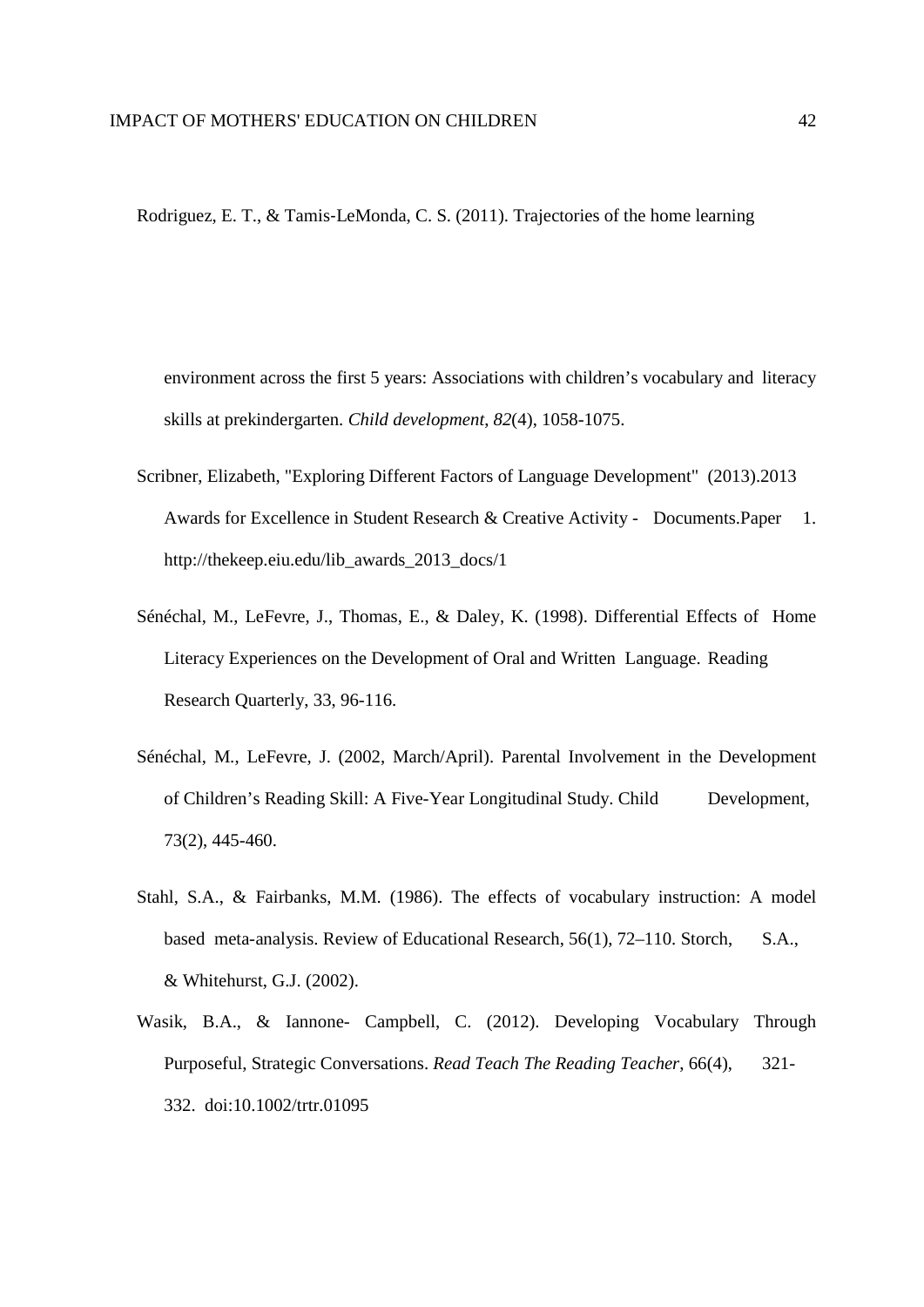Fenson, L. (1993). Adapted, with permission, by Thomas Klee, Claire Marr, Elaine Robertson and Claire Harrison, University of Newcastle upon Tyne, 1999. The MacArthur Communicative Development Inventory: Toddlers. Retrieved on 11 January, 2016 from http://www.wales.nhs.uk/sitesplus/documents/980/macarthur\_cdi1.pdf

#### **Websites**

- aggslanguage. n.d.*.4.1 child language acquisition theory chomsky, crystal, Aitchison & piaget*. (2007). I love English. Retrieved June 24, 2016, from https://aggslanguage.wordpress.com/chomsky/
- (US), N. R. (n.d.). Influences on Children's Health. Retrieved July 25, 2016, from http://www.ncbi.nlm.nih.gov/books/NBK92200/

Language development. (n.d.). Retrieved July 25, 2016, from https://en.wikipedia.org/wiki/language\_developmet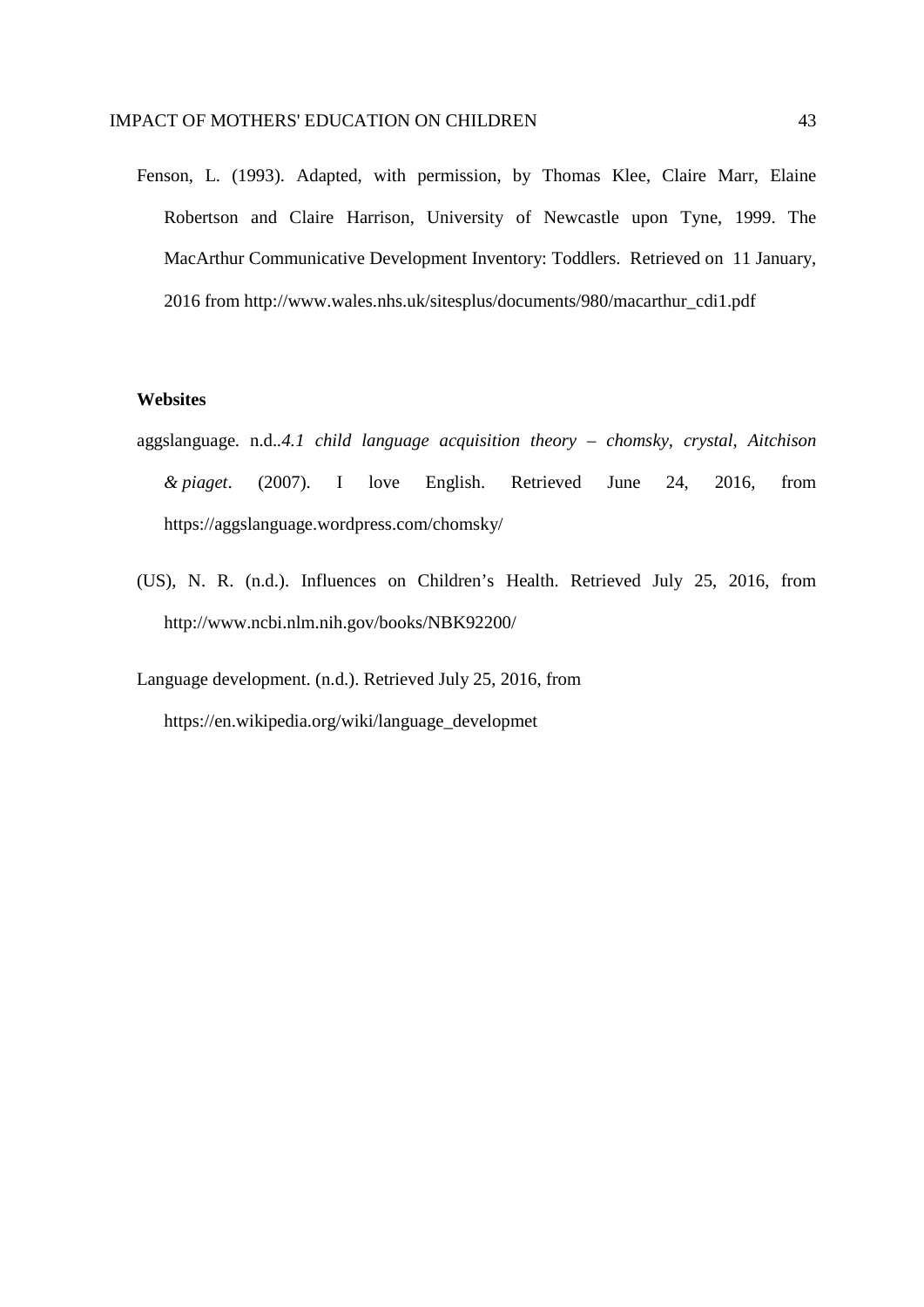## Running head: IMPACT OF MOTHERS' EDUCATION ON CHILDREN 44

### **Appendixes**

### **Appendixes A**

#### **List Of Bangla CDI**

**Child's Name:..............................................................Gender:.................................................**

**Birth Date:....................................................................Today's Date:.......................................**

| ১) বভিনিন প্রানরি ডাক / অন্যান্য শব্দ (১৬)( Animal sounds and other sounds) |                                                          |                     |                    |
|-----------------------------------------------------------------------------|----------------------------------------------------------|---------------------|--------------------|
| ভ্যা ভ্যা ( va va)                                                          | হাম্বা হাম্বা                                            | মডি (meu)           | প্যাঁক প্যাঁক (pak |
|                                                                             | (hamba hamba)                                            |                     | Pak)               |
| ঘটে ঘটে (gheu                                                               | কচিরি মচিরি                                              | মা ম্যা (ma ma)     | হুম $(hmm)$        |
| gheu)                                                                       | (kichir michir)                                          |                     |                    |
| উফফ $(uff)$                                                                 | ধ্রুম (dhrumm)                                           | ধপ ধপ (dhop         | বাপ(বকা দয়ো) (    |
|                                                                             |                                                          | dhop)               | baap)              |
| গ্ররর(বাঘরে                                                                 | হালুম (halum)                                            | ধরাম (পড় েযাওয়ার  | গপ গপ (খাওয়ার     |
| শব্দ)                                                                       |                                                          | শব্দ) (dhoram)      | শব্দ)(gop gop)     |
| (grrrr)                                                                     |                                                          |                     |                    |
|                                                                             | ২)জীবজন্তুর নাম ( প্রকৃত/ খলেনা) (৩৬) ( Name of animals) |                     |                    |
| গরু (goru)                                                                  | ছাগল (Chagol)                                            | বড়িাল (biral)      | কুকুর (kukur)      |
| ঘ•োড়া (ghora)                                                              | পাৰ্খা (pakhi)                                           | কুমরি (kumir)       | সাপ (shaap)        |
| পঁপিড়া (pipra)                                                             | তলোপ∙োকা                                                 | টকিটকি $(t$ iktiki) | প•োকা (poka)       |
|                                                                             | (telapoka)                                               |                     |                    |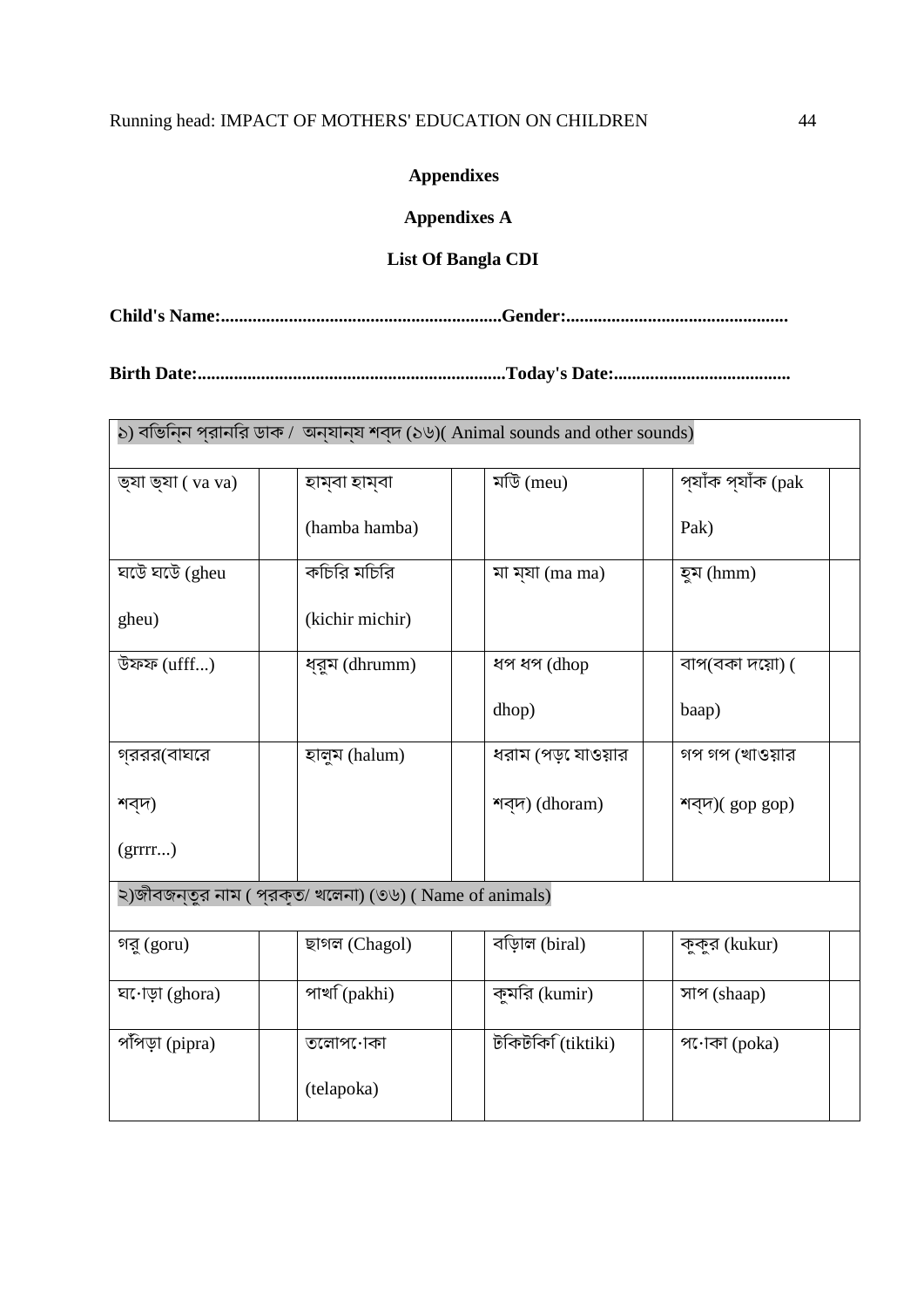| ইঁদুর (Edur)           | বানর (banor)                                              | বাঘ (bagh)       | সংহ (shingho)             |  |
|------------------------|-----------------------------------------------------------|------------------|---------------------------|--|
| হাত (hati)             | মাছ (mach)                                                | মুরগ $f(murgi)$  | হাঁস (hash)               |  |
| ব্যাঙ (bang)           | জরিাফ (giraf)                                             | গাধা (gadha)     | উট $(uut)$                |  |
| শয়িাল (shial)         | হরণি (horin)                                              | প্রজাপত <b>ি</b> | মউমাছ <b>ি</b>            |  |
|                        |                                                           | (projapoti)      | (moumachi)                |  |
| ভালুক(বয়িার)          | পাণ্ডা (panda)                                            | পঁচো (pecha)     | পঙ্গুইন (penguin)         |  |
| (bear)                 |                                                           |                  |                           |  |
| ভড়ো (vera)            | টডেবিয়াির                                                | কচ্ছপ (kochchop) | খরগ∙োশ                    |  |
|                        | (teddybear)                                               |                  | (khorgosh)                |  |
|                        | ৩) যানবাহনরে নাম ( প্রকৃত/ খলেনা) (১২) (Name of vehicles) |                  |                           |  |
| বাস (bas)              | রকিসা (rikshaw)                                           | সাইকলে (sykel)   | গাড় (gari)               |  |
| ম•োটরসাইকলে            | ভ্যান (van)                                               | ট্রাক (trak)     | ন <sup>7</sup> লৈ (nouka) |  |
| (motorsykel)           |                                                           |                  |                           |  |
| প্লনে/ বমািন (plen     | রকটে (rocket)                                             | হলেকিপ্টার       | ট্রনে (tren)              |  |
| /biman)                |                                                           | (helikopter)     |                           |  |
| ৪)খলেনা (১৭) ( khelna) |                                                           |                  |                           |  |
| বল (bol)               | বলেুন (belun)                                             | ব্যাট (bat)      | বই (boi)                  |  |
| বাবল (babol)           | ব্লক (blok)                                               | চক (chok)        | স্লটে (slet)              |  |
| পুতুল (putul)          | পাজলে (puzzel)                                            | কলম (kolom)      | পন্সেলি (pencil)          |  |
| গফিট/ উপহার            | গল্প (golpo)                                              | হাঁড়পািতলি      | গমে ( ম∙োবাইল)            |  |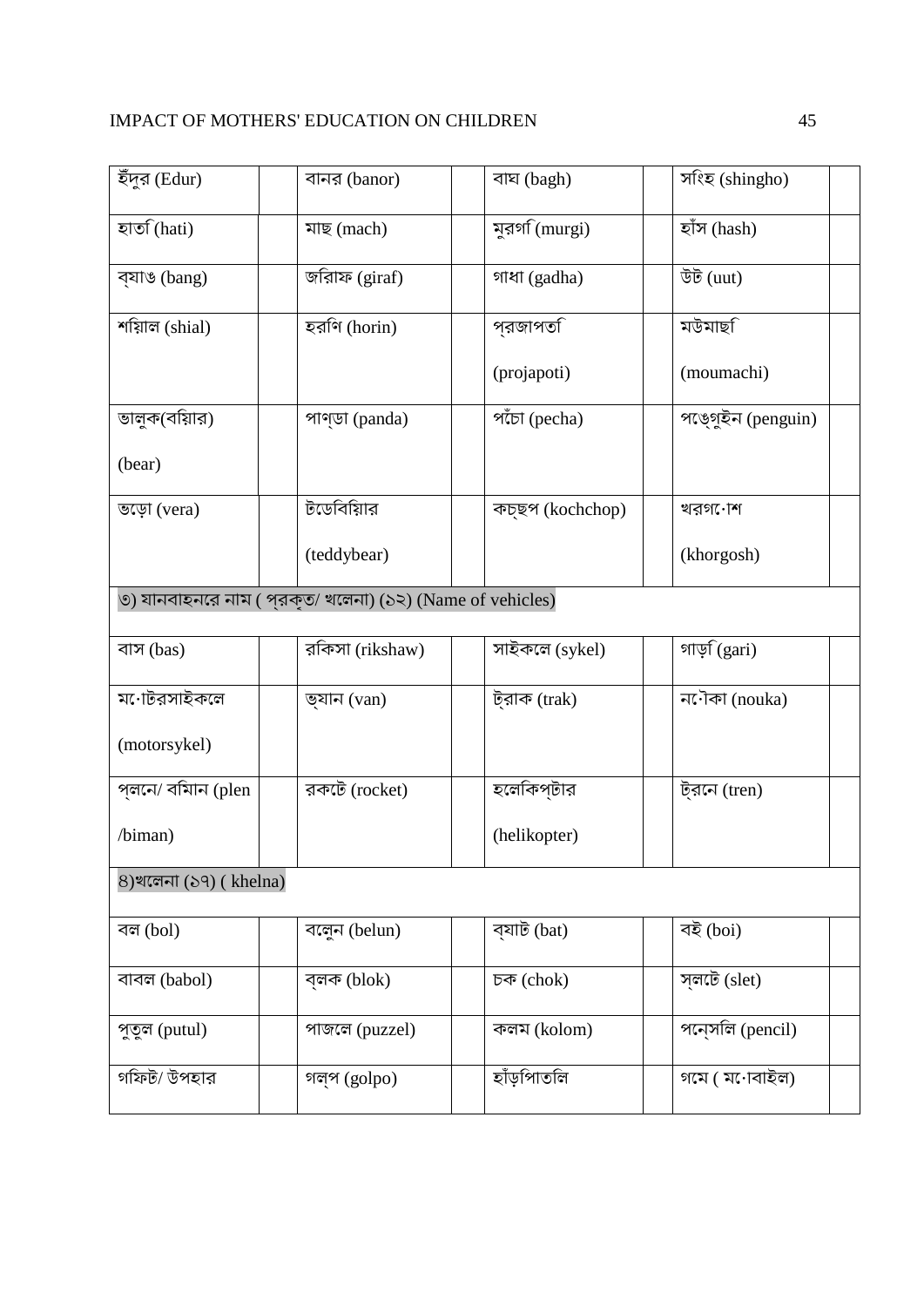| (upohar)                               |                           | (haripatil)       | (mobile gem)                                               |
|----------------------------------------|---------------------------|-------------------|------------------------------------------------------------|
| রঙ পন্সলি (rong                        |                           |                   |                                                            |
| pencil)                                |                           |                   |                                                            |
| ৫)খাবার ও পানীয় (৭৮) (khabar o panio) |                           |                   |                                                            |
| ভাত $(vat)$                            | খচিড় (khichuri)          | ডমি $(dim)$       | ডাল $(dal)$                                                |
| শাক (shak)                             | সবজ <sup>(shobji)</sup>   | মাছ (mach)        | ভাজ $\widehat{C}(vai)$                                     |
| ঝ•োল $(jhol)$                          | রুট $f$ (ruti)            | পাউরুট(pauruti)   | মাখন (makhon)                                              |
| মাংস⁄ গ∙োসত                            | জলে (jelly)               | পরটা (porota)     | $\widehat{\mathsf{D} \mathsf{F} \mathsf{F}}(\text{chini})$ |
| (gosto)                                |                           |                   |                                                            |
| আলু (alu)                              | কলা (kola)                | আপলে (apel)       | কমলা (komola)                                              |
| আনার/ ডালমি                            | আঙুর (angur)              | নাশপাত (nashpati) | পয়োরা (peara)                                             |
| (dalim)                                |                           |                   |                                                            |
| বরই/ কুল (boroi)                       | কশিমশি                    | গাজর (gajor)      | টমটে $\cdot$ া (tomato)                                    |
|                                        | (kishmish)                |                   |                                                            |
| আম $($                                 | কাঁঠাল (kathal)           | স্ত্রবরেরি        | ককে (cake)                                                 |
|                                        |                           | (strawberry)      |                                                            |
| টফ $\widehat{c}$ (tofee)               | চকলটে (choklet)           | ক•োক (coke)       | চকিনে ফ্রাই                                                |
|                                        |                           |                   | (chicken fri)                                              |
| ফ্রঞ্চ ফ্রাই                           | চকিনে বল (chiken          | সরেলোক (serelak)  | জাও ভাত (jao vat)                                          |
| (french fry)                           | bol)                      |                   |                                                            |
| সাগু (shagu)                           | সুজ $\widehat{S}$ (shuji) | দুধ (dudh)        | জুস/ শরবত (juice)                                          |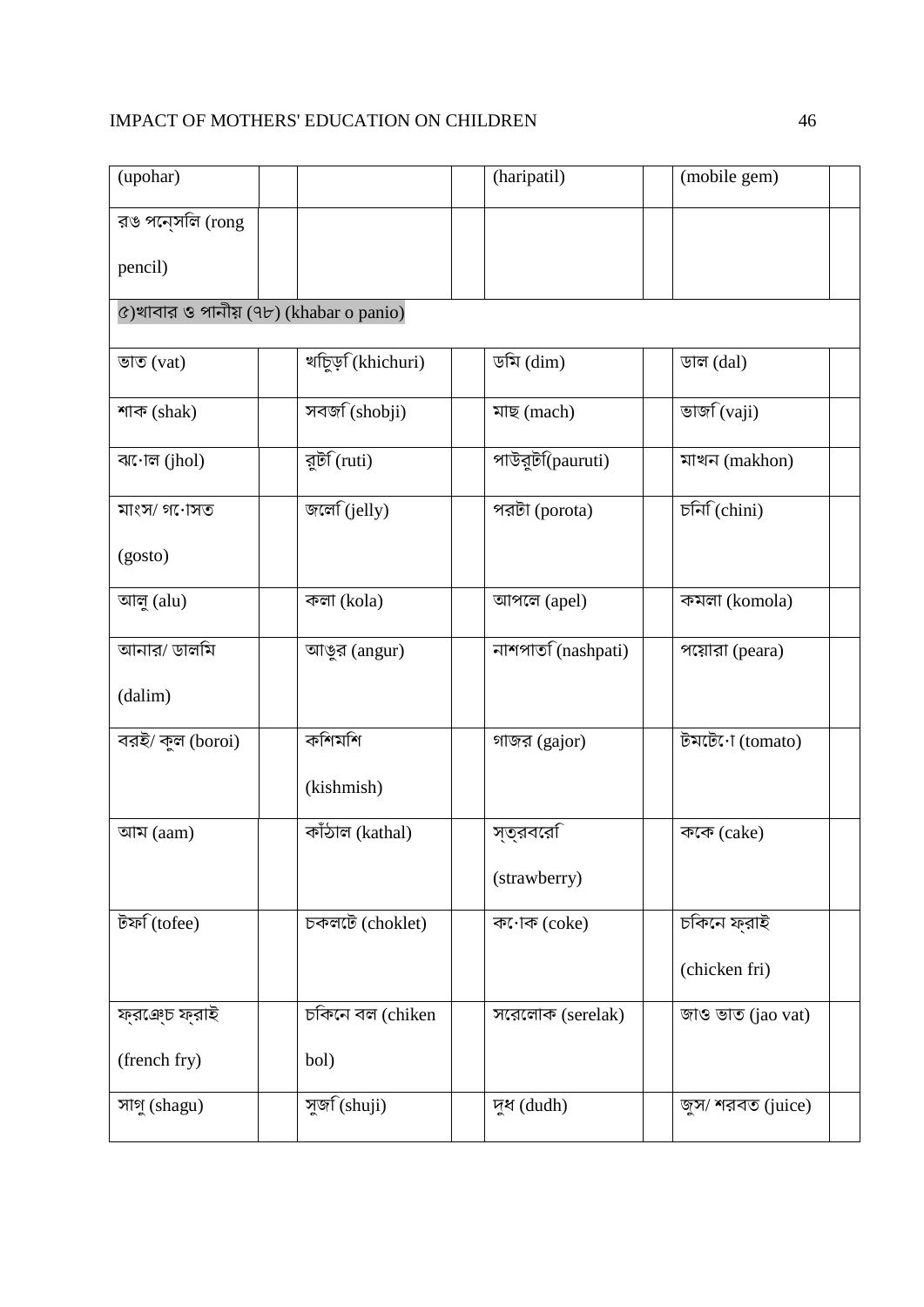| বস্কটি (biskit)         | আইচক্রমি (ice                                            | $\overline{B}$ জ/ পনরি (poneer) | নুদুলস (noodles)              |
|-------------------------|----------------------------------------------------------|---------------------------------|-------------------------------|
|                         | ceme)                                                    |                                 |                               |
| চুইংগাম                 | সস $($ sos $)$                                           | বার্গার (burger))               | ললপিপ (lolipop)               |
| (chuingam)              |                                                          |                                 |                               |
| বাদাম (badam)           | চপিস (chips)                                             | চানাচুর (chanachur)             | পজিজা (pizza)                 |
| পপকর্ণ                  | প•োলাও (polau)                                           | র•োস্ট $(rost)$                 | ফ্রাইড রাইস (fried            |
| (popkorn)               |                                                          |                                 | rice)                         |
| আঁচার (achar)           | পুড <sup>ি</sup> (pudding)                               | মষ্টি কুমড়া                    | মষ্টিী রসগ∙োল্লা              |
|                         |                                                          | (mishti kumra)                  | (mishti)                      |
| দই (doi)                | সুপ (sup)                                                | স্যানডুইচ                       | লবন (lobon)                   |
|                         |                                                          | (sanduich)                      |                               |
| পান $\widehat{C}$ Pani) | চড়া (chira)                                             | মুড় (muri)                     | খই (khoi)                     |
| ম•োয়া $(moa)$          | ওয়ফোর $(oyefar)$                                        | ঝালমুড় (jhalmuri)              | চটপট $\widehat{c}$ (chotpoti) |
| খাবার (khabar)          | বরিান $\sqrt{2}$ কাচ্চ $\sqrt{2}$                        |                                 |                               |
|                         | (birani)                                                 |                                 |                               |
|                         | ৬)ছ•োট ঘর•োয়া জনিসিপত্র (৪৩) (choto ghoroa jinishpotro) |                                 |                               |
| ঝুড়ি(jhuri)            | কম্বল (kombol)                                           | কাঁথা (katha)                   | বালশি (balish)                |
| ব•োতল (botol)           | বক্স (box)                                               | বাট <sup>(bati)</sup>           | ঝাড়ু (jharu)                 |
| বালত (balti)            | ব্রাশ (brash)                                            | কাপ (kap)                       | মগ $(mog)$                    |
| ক্যামরো (camera)        | চরিুন (chiruni)                                          | ঘড় (ghori)                     | প্লটে / থালা $(plate)$        |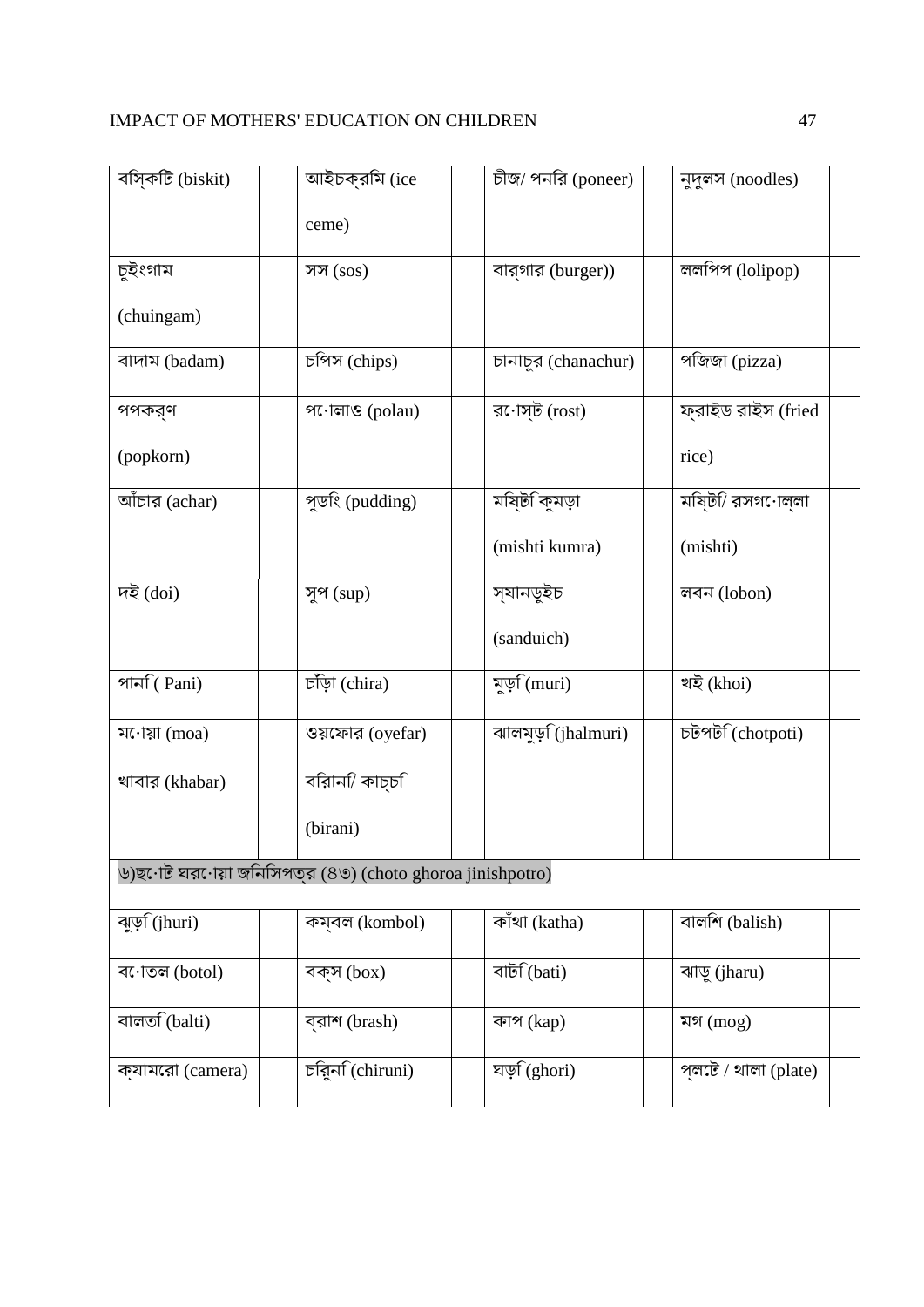| গ্লাস (glass)           | চামচ (chamoch)                                      | কাঁটা চামচ (kata<br>chamoch) | বয়াম (boyam)               |  |
|-------------------------|-----------------------------------------------------|------------------------------|-----------------------------|--|
|                         |                                                     |                              |                             |  |
| ছুর্রা(churi)           | কাঁচ $\widehat{C}$ (kachi)                          | লাইট/ বাতি(lait)             | সুইচ (suich)                |  |
| ওষুধ (oshudh)           | টাকা $(taka)$                                       | চাৰ্ব (chabi)                | চশমা (choshma)              |  |
| ময়লা (moila)           | নইেল কাটার (nail                                    | ন্যাপকনি/ রুমাল              | প্যাম্পারস                  |  |
|                         | katar)                                              | (rumal)                      | (pampers)                   |  |
| কাগজ (kagoj)            | পয়সা (poisha)                                      | ছব্ (chobi)                  | গাছ (gach)                  |  |
| রডেওি (radio)           | সাবান (shaban)                                      | ব্যাগ (bag)                  | পার্স (pars)                |  |
| টলেফি∙োন                | টসি্যু (tishu)                                      | ত•োয়াল (toyale)             | হাত ঘড় (hat                |  |
| (telephone)             |                                                     |                              | ghori)                      |  |
| ল্যাপটপ (laptop)        | ট্যাব $(tab)$                                       | ফ•োন / ম•োবাইল               | আই-পড (i-pod)               |  |
|                         |                                                     | (mobile)                     |                             |  |
| মশার <b>ি(moshari</b> ) |                                                     |                              |                             |  |
|                         |                                                     |                              |                             |  |
|                         | ৭)আসবাবপত্র ও ঘর $(\forall b)$ (ashbabpotro o ghor) |                              |                             |  |
| খাট (Khat)              | আলমার $\widehat{A}$ (Almari)                        | বছিানা / বডে (bed)           | টবেলি $(tabil)$             |  |
| চয়োর (chair)           | দরজা (dorja)                                        | ড্রয়ার (drawer)             | র্যাক (rak)                 |  |
| ওয়ারড্রব               | ডাইনংি ঘর (dining                                   | শ•োবার ঘর (shobar            | স•োফা $(sofa)$              |  |
| (waredrob)              | ghor)                                               | ghor)                        |                             |  |
| সাঁড় (shiri)           | গ্যারজে (garage)                                    | ছাদ (chad)                   | ব্যালকন $\sqrt{a}$ বারান্দা |  |
|                         |                                                     |                              | (baranda)                   |  |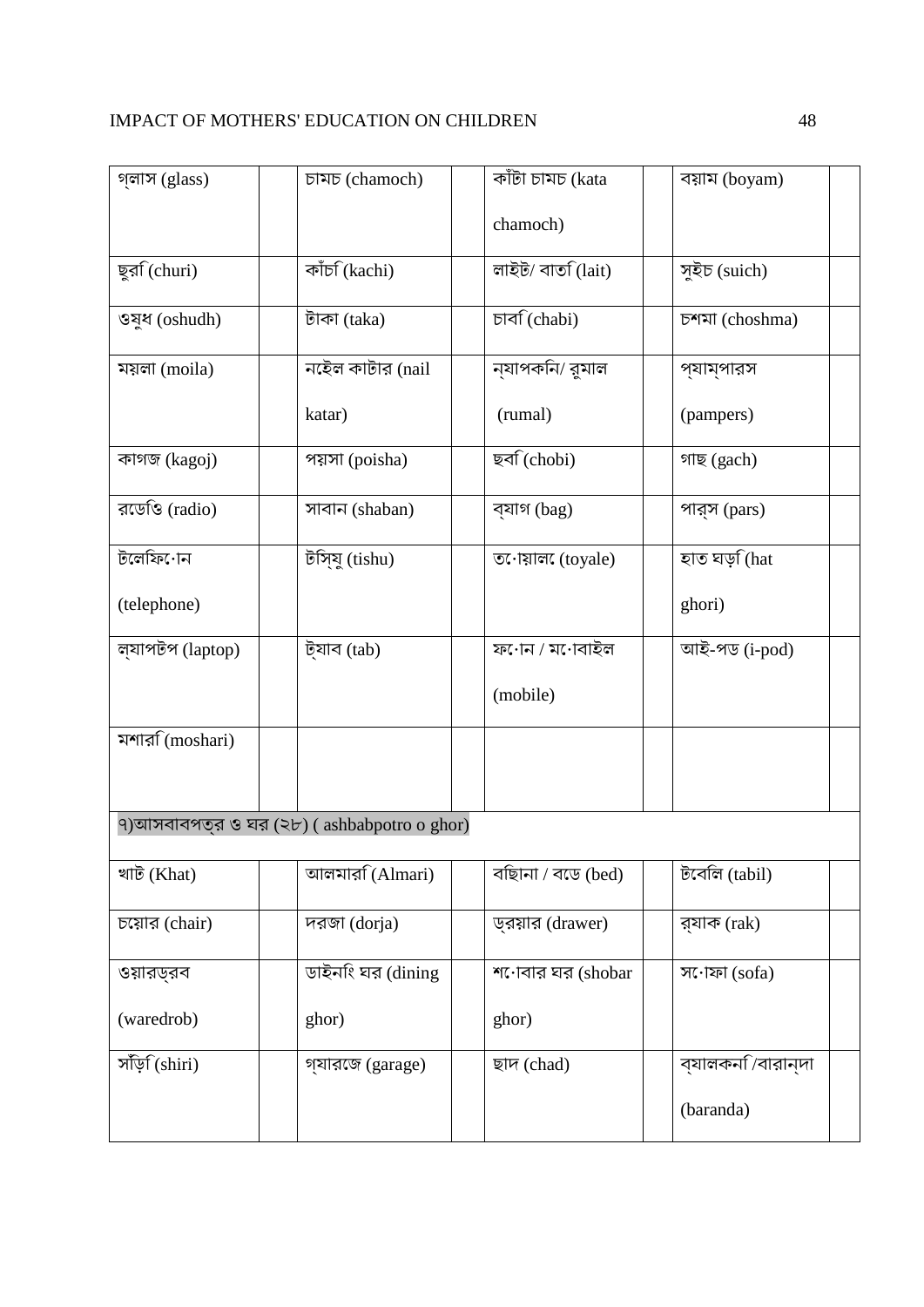| বাথরুম            | রান্নাঘর                                                                 | আয়না $(ayna)$        | ফ্রজি (freez)      |
|-------------------|--------------------------------------------------------------------------|-----------------------|--------------------|
| (bathroom)        | (rannaghor)                                                              |                       |                    |
| টভি $(T.V.)$      | পট7ি কমড                                                                 | ঘর (ghor)             | ওভনে $(oven)$      |
|                   | (komod)                                                                  |                       |                    |
| চুলা (chula)      | শাওয়ার / ঝরনা (                                                         | জানালা (janala)       | বসেনি (basin)      |
|                   | shower)                                                                  |                       |                    |
|                   | ৮)ক•োন কছিু করা ব•োঝায় এমন শব্দ (৭২) (kono kaz kora bojhai emon shobdo) |                       |                    |
| কামড় দয়ো        | আঁকা $(aka)$                                                             | আছ <b>ে</b> (ache)    | রাখা (rakha)       |
| (kamor dea)       |                                                                          |                       |                    |
| ফুঁ দয়ো (fu dea) | খাওয়া (khaoa)                                                           | শ $\cdot$ ানা (shona) | ধাক্কা দয়ো        |
|                   |                                                                          |                       | (dhakka dea)       |
| ভাঙ্গা (vanga)    | চালান∙ো (chalano)                                                        | পছন্দ (pochondo)      | রং করা (rong kora) |
| আনা $(ana)$       | ফলো (fela)                                                               | লুকান∙ো (lukano)      | উঠান•ো (uthano)    |
| তরৈকিরা (toiri    | শুকান∙ো (shukano)                                                        | মারা (mara)           | ঢালা (dhala)       |
| kora)             |                                                                          |                       |                    |
| কনো (kena)        | ম•োছা (mocha)                                                            | ধরা (dhora)           | ভান করা /ঢং করা    |
|                   |                                                                          |                       | (van kora)         |
| বহন / বয় েআনা    | পড় যাওয়া (pore                                                         | লাফান•ো (lafano)      | পড়া (pora)        |
| (boye ana)        | jaowa)                                                                   |                       |                    |
| ধরা (dhora)       | খাওয়ান∙ো                                                                | লাথদিয়ো (lathi       | দৌড়ান∙ো           |
|                   | (khawano)                                                                | dewa)                 | (dourano)          |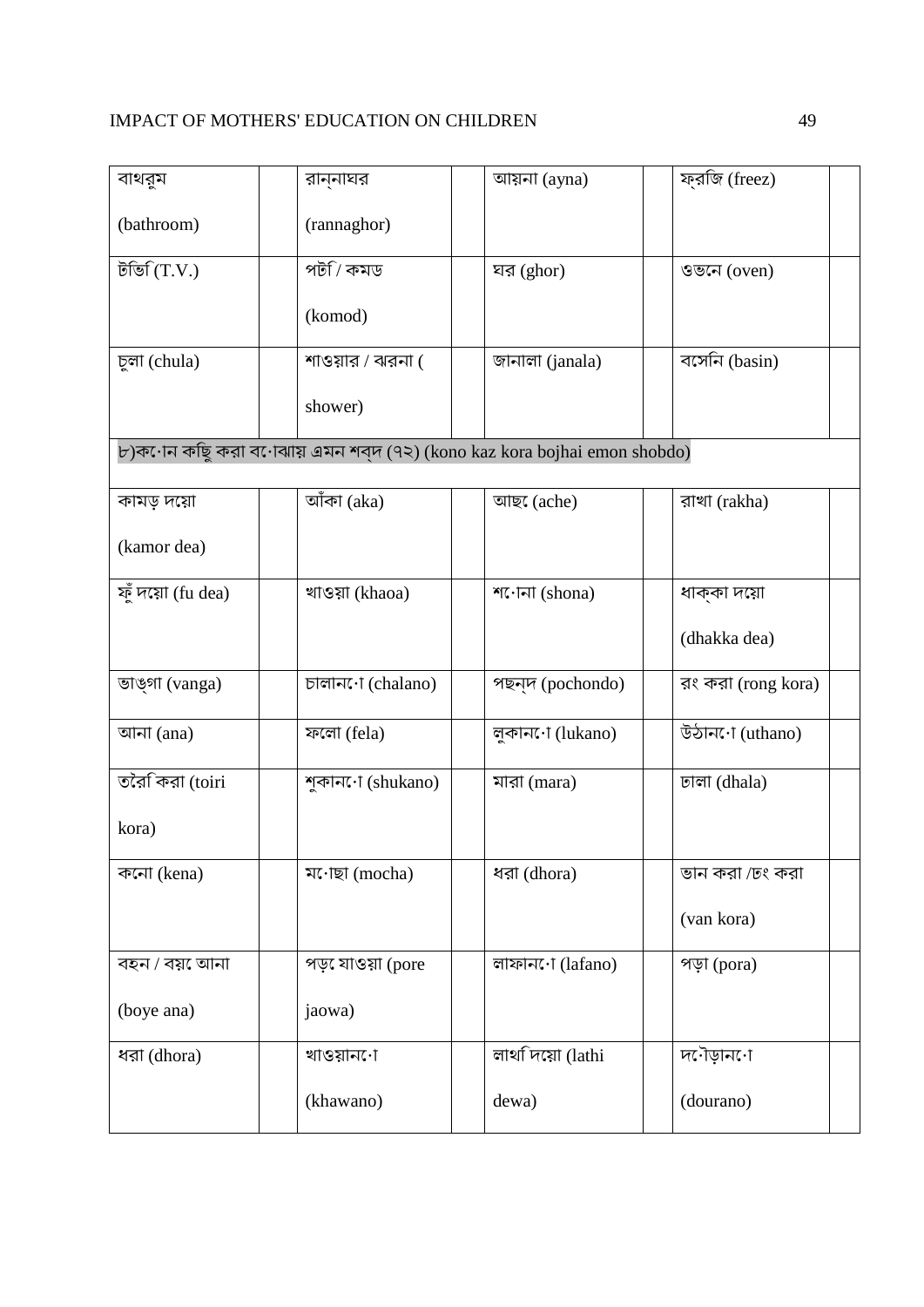| খ•োঁজা (khoja)                               | চুমু দয়ো (chumu  | বলা (bola)                                                           |  |  |  |
|----------------------------------------------|-------------------|----------------------------------------------------------------------|--|--|--|
|                                              | dea)              |                                                                      |  |  |  |
| শষে করা (shesh                               | নক করা (nok kora) | গান গাওয়া (gan                                                      |  |  |  |
| kora)                                        |                   | gawa)                                                                |  |  |  |
| ঠকি করা (thik                                | দখো (dekha kora)  | घूयांनाः (ghumano)                                                   |  |  |  |
| kora)                                        |                   |                                                                      |  |  |  |
| মলিান•ো (milano)                             | ভালবাসা           | হাসা (hasha)                                                         |  |  |  |
|                                              | (valobasha)       |                                                                      |  |  |  |
| পাওয়া (paowa)                               | আদর দয়ো (ador    | দাঁড়ান∙ো (darano)                                                   |  |  |  |
|                                              | dea)              |                                                                      |  |  |  |
| দয়ো (dea)                                   | খ•োলা (khola)     | থাকা (thaka)                                                         |  |  |  |
| নয়ো (neowa)                                 | বন্ধ (bondho)     | দ•োলান∙ো                                                             |  |  |  |
|                                              |                   | (Dolano)                                                             |  |  |  |
| যাওয়া (jaowa)                               | তাকান∙ো (takano)  | কথা বলা (kotha                                                       |  |  |  |
|                                              |                   | bola)                                                                |  |  |  |
| অপকে্ষা (opekkha                             | জাগা (jaga)       | $\overline{\overline{\text{e}^{\dagger}}\overline{\text{b}}}$ (hata) |  |  |  |
| kora)                                        |                   |                                                                      |  |  |  |
| কাজ করা (kaj                                 | থামা (thama)      | $\overline{p}$ ল $\cdot$ া (cholo)                                   |  |  |  |
| kora)                                        |                   |                                                                      |  |  |  |
| ৯) ববিরণমূলক শব্দ (৪৫) (biboronmulok shobdo) |                   |                                                                      |  |  |  |
| ভাল $(valo)$                                 | কাল•ো (kalo)      | সাদা (shada)                                                         |  |  |  |
|                                              |                   |                                                                      |  |  |  |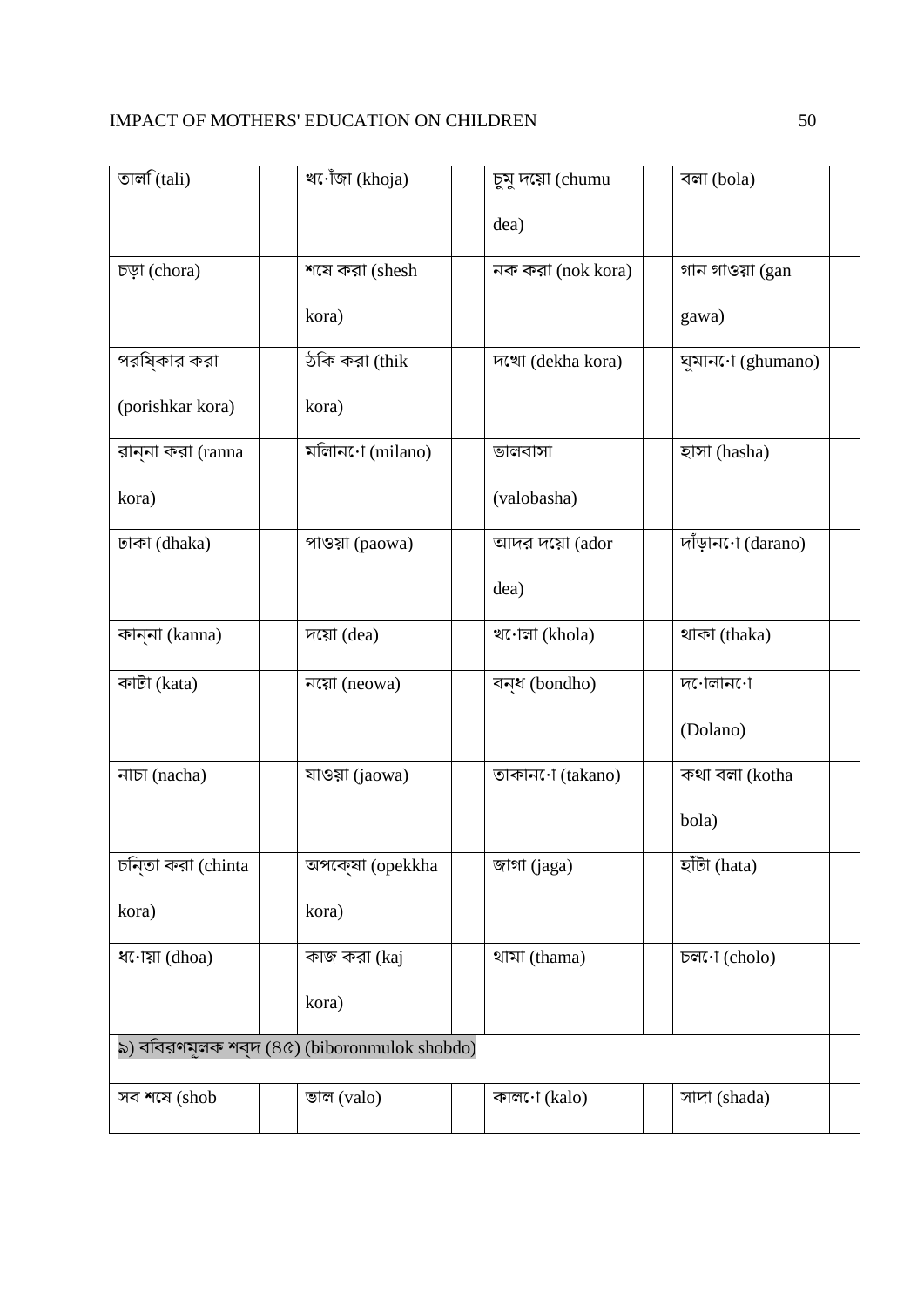| shesh)                       |                            |                     |                     |  |  |
|------------------------------|----------------------------|---------------------|---------------------|--|--|
| খারাপ (kharap)               | পচা (pocha)                | নীল (neel)          | সাবধান (shabdhan)   |  |  |
| পরষ্িকার                     | সুন্দর (shundor)           | উঁচু (uchu)         | পাগল (pagol)        |  |  |
| (porishkar)                  |                            |                     |                     |  |  |
| ঠাণ্ডা (thanda)              | অন্ধকার                    | ব্যাথা (betha)      | দুষ্ট (dushtu)      |  |  |
|                              | (ondhokar)                 |                     |                     |  |  |
| ময়লা (moyla)                | জলদ $\sqrt{r}$ তাড়াতাড় ি | অল্প (olpo)         | নতুন (notun)        |  |  |
|                              | $\text{(joldi)}$           |                     |                     |  |  |
| খাল <sup>(khali)</sup>       | সবুজ (shobuj)              | লম্বা (lomba)       | চলি্লান∙ো ⁄         |  |  |
|                              |                            |                     | DUING: T (chillano) |  |  |
| খুৰ্শ (khushi)               | ভার $f(vari)$              | জ $\cdot$ ার (jore) | পুরান (puran)       |  |  |
| শক্ত (shokto)                | কমলা রঙ (komola            | চুপ (chup)          | লাল $(lal)$         |  |  |
|                              | rong)                      |                     |                     |  |  |
| কষ্ট (koshto)                | আস্ত $($ aste $)$          | ভয় $(voi)$         | নরম (norom)         |  |  |
| ছ•োট (choto)                 | ভজো (veja)                 | বাতাস (batash)      | হলুদ (holud)        |  |  |
| বম <b>ি</b> (bomi)           | পায়খানা / হাগু            | প্রশাব/ হশিু        | রাগ $(\text{rag})$  |  |  |
|                              | (hagu)                     | (proshab)           |                     |  |  |
| নীচ্য (niche)                |                            |                     |                     |  |  |
| ১০) সর্বনাম (১৯)( shorbonam) |                            |                     |                     |  |  |
| আম $\widehat{a}$ (ami)       | আমার $(amar)$              | আমরা $(amra)$       | আমাদরে (amader)     |  |  |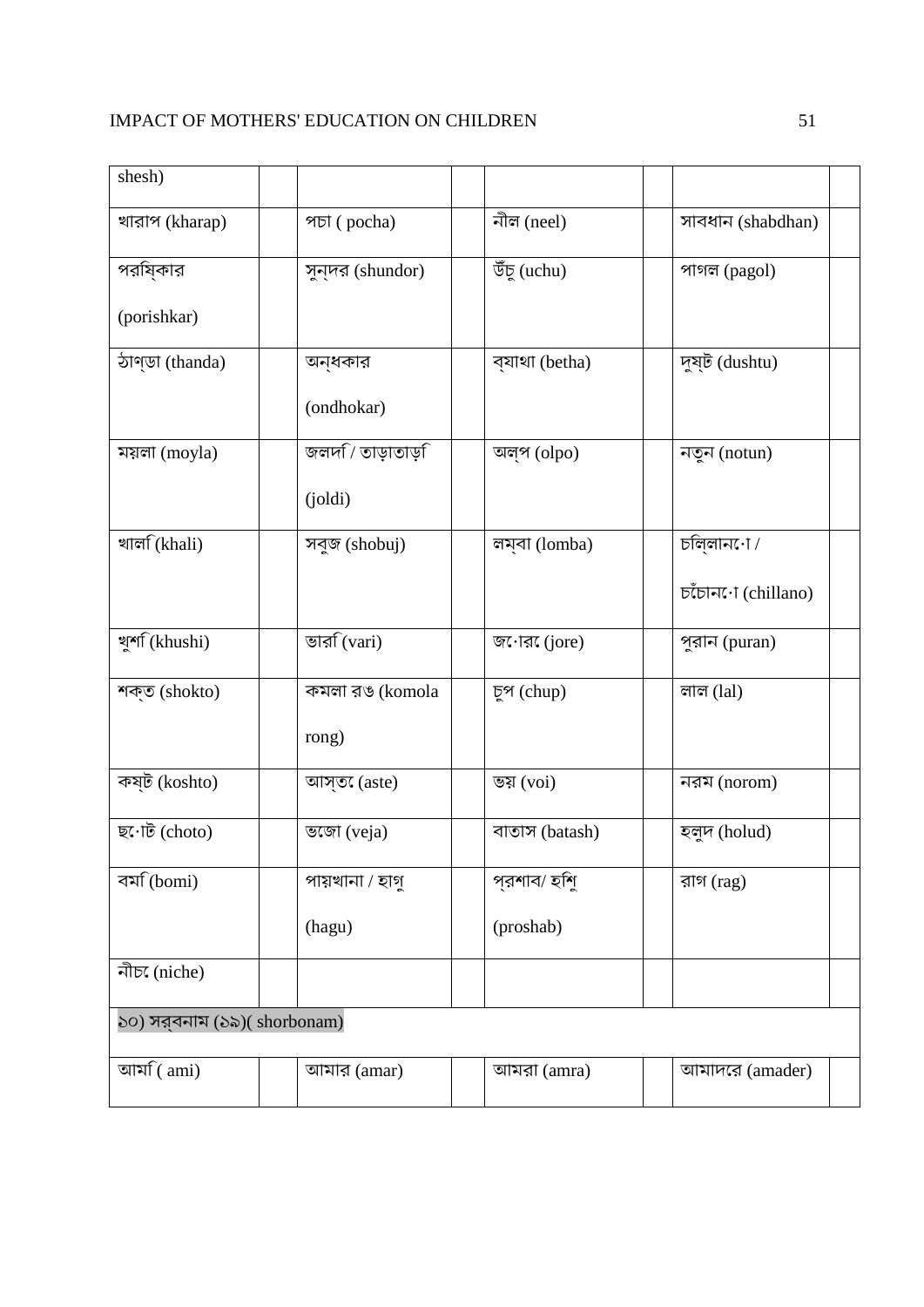| তুম $f(tumi)$         | ত•োমার (tomar)         | ত•োমরা (tomra)                 | ত∙োমাদরে     |
|-----------------------|------------------------|--------------------------------|--------------|
|                       |                        |                                |              |
|                       |                        |                                |              |
|                       |                        |                                | (tomader)    |
|                       |                        |                                |              |
|                       |                        |                                |              |
| স $\sqrt{3}$ (se)     | তার /ওর $($ or)        | তারা / ওরা $(ora)$             | তাদরে / ওদরে |
|                       |                        |                                |              |
|                       |                        |                                |              |
|                       |                        |                                |              |
|                       |                        |                                | (oder)       |
|                       |                        |                                |              |
|                       |                        |                                |              |
| ওদরেদরেক              | আমাদরেক                | ত∙োমাদরেক                      | এটা $eta)$   |
|                       |                        |                                |              |
|                       |                        |                                |              |
| (oderke)              | (amaderke)             | (tomaderke)                    |              |
|                       |                        |                                |              |
|                       |                        |                                |              |
|                       |                        |                                |              |
| $\mathcal{B}(\sigma)$ | এগুল $\cdot$ া (egula) | ওগুল $\cdot$ া $\cdot$ (ogula) |              |
|                       |                        |                                |              |
|                       |                        |                                |              |

**Appendix B**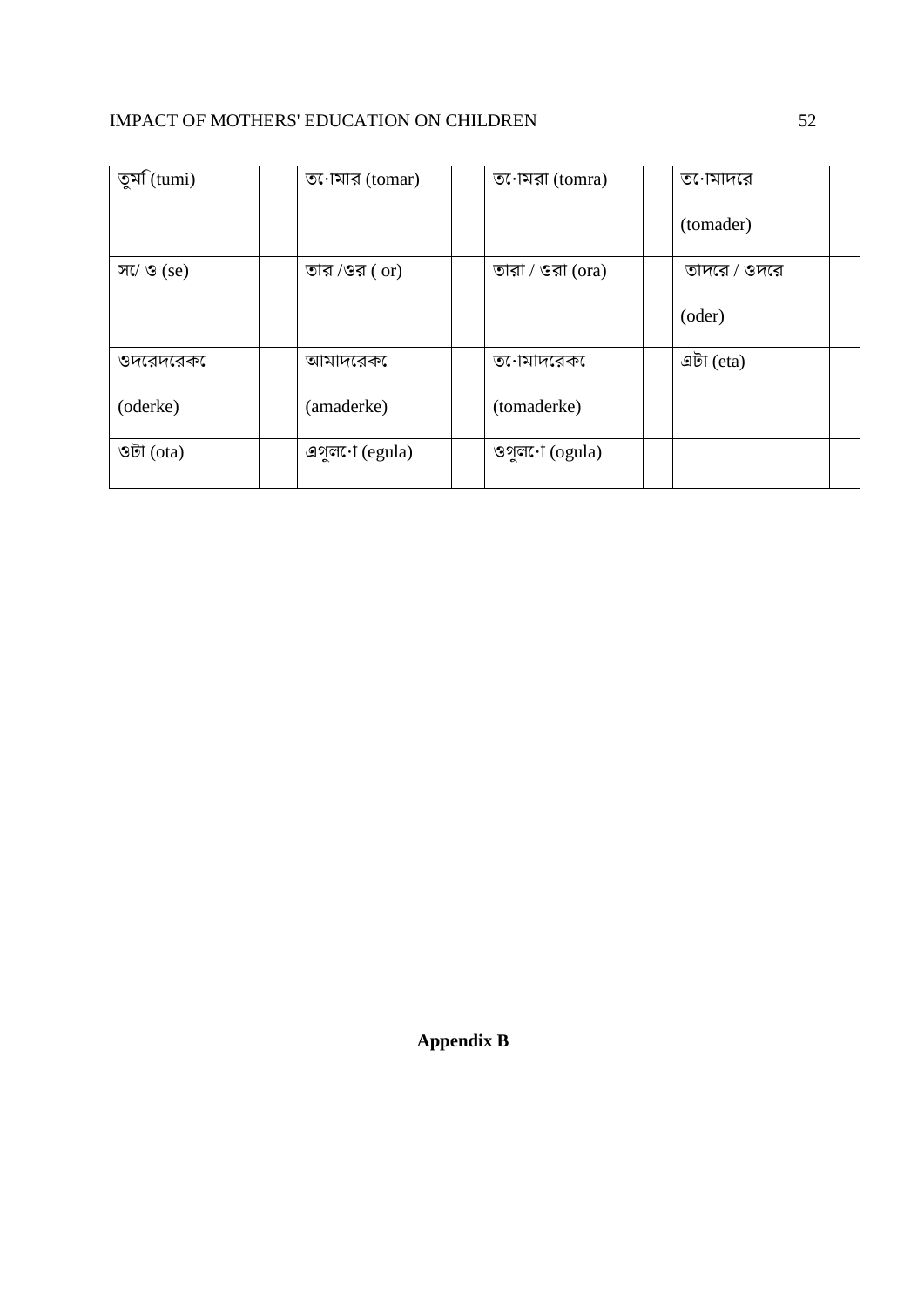# **The relation and regular activities between parents and children which may influence the children's educational development (**সন্তান ও অভিভাবকের মধ্যে সম্পর্ক ও নিয়মিত অভ্যাস যা

সন্তানদের বিভিন্ন শিক্ষণীয় বিষয়কে প্রভাবিত করতে পারে**)**

N.B.: The following information will be used in a research work. So, you are requested to provide correct information. (বঃিদ্ঃ নমিনলখিতি প্রশ্ন•োত্তর সমূহ একটগিবযেণার উদ্দশে্য

ব্যবহৃত হব*দ্রেক্ষতের* **সকলক** সঠকি তথ্য পরদানরে জন্য অনুরণেধ করা হচ্ছ*দে* 

**Informations about parents and children(**অভিভাবক এবং সন্তান সম্পর্কিত কিছুতথ্য**):**

১) আপনার সন্তানের বয়স কত? (What is the age of your child?)

ক) ২ থেকে ২ ১/২ (2- 2.5) খ)২ ১/২ থেকে ৩ (2.5-3)

গ)৩ থেকে ৩ ১/২ (3-3.5) ঘ)৩ ১/২ থেকে ৪ বছর অথবা এর উপরে(3.5- 4+ years)

২) আপনার সনতানরে ককিথা শখোয় কৰোন সমস্যা হয় বা হয়ছে? হ্যাঁ / না

(Does your child have any problem to learn speaking?) (yes/ no)

৩) আপনার সন্তানের ব্যবহারে কি কোন অস্বাভাবিকতা আছে? হ্যাঁ /না

( Does your children have any abnormality in his/her behaviour?) (yes/ no)

 $8)$  আপনার সন্তান সংখ্যা কত?\_\_\_\_\_\_

(How many child do you have?)\_\_\_\_

৫) আপনি কি বিবাহিত/ বিধবা/ তালাকপ্রাপ্ত?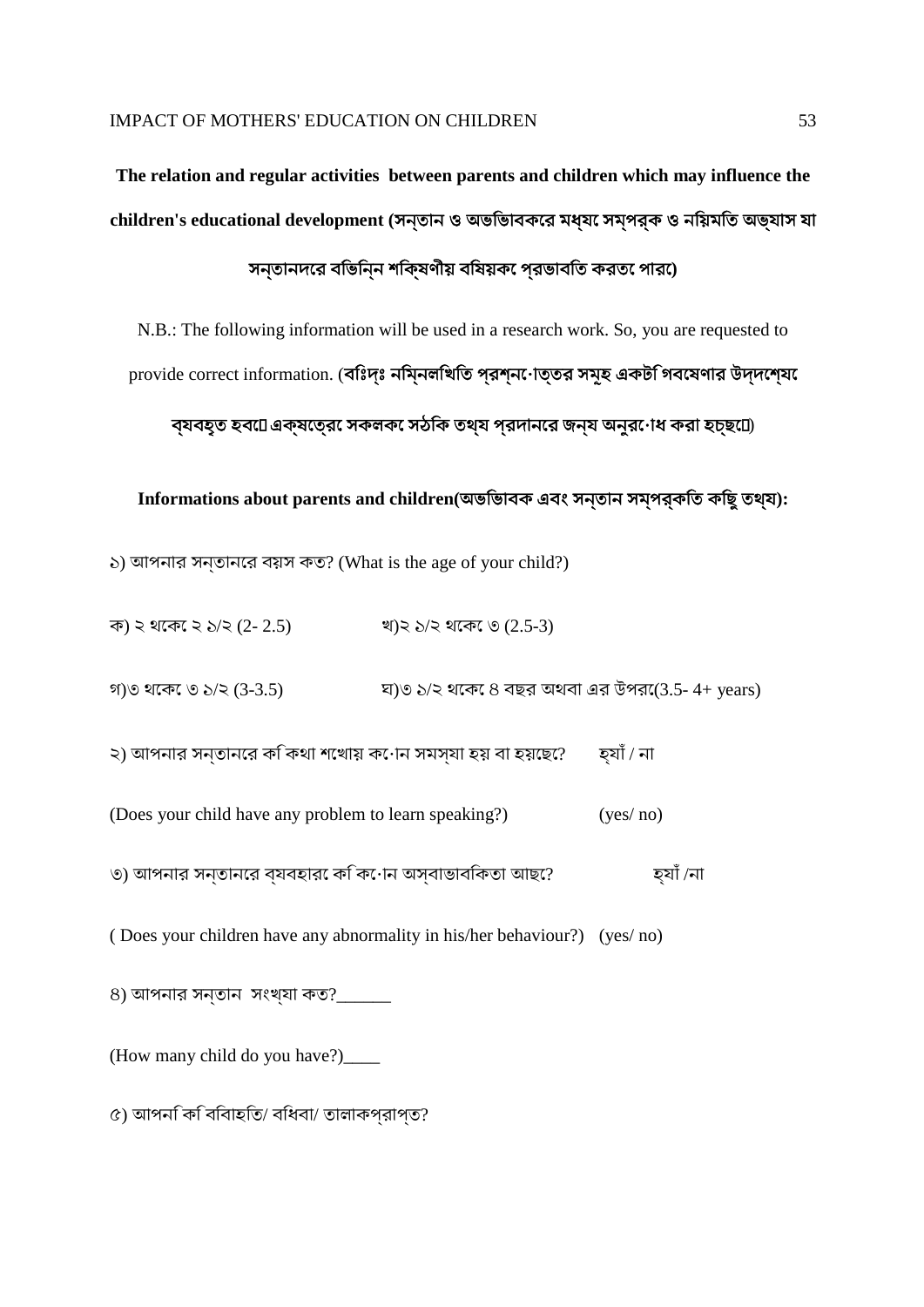( Are you married/ widow/ divorcee?)

| ৬) আপনার বয়স কত? ক)২১ এর কম |         | খ)২১- ৩০      | গ)৩১-৪০ |
|------------------------------|---------|---------------|---------|
|                              | ঘ)৪১-৫০ | ঙ)৫০ এর বর্শে |         |

৭) আপনার পরিবারে মাসিক আয় কত (টাকা)? (how much the monthly income is in your family?)

ক)১০,০০০ এর কম (below 10,000) খ)১০০০০- ১৫০০০ (10,000-15,000)

গ) ১৬০০০- ২৫০০০ (16,000- 25,000)ঘ)২৬০০০- ৩৫,০০০ (26,000- 35,000) ঙ)৩৬,০০০-৪৫০০০

(36,000-45,000) চ)৪৬,০০০ থেকে ৫৫,০০০ (46,000- 55,000)

```
ছ) ৫৫,০০০ এর বেশি (more than 55,000)
```
৮) আপনার শিক্ষাগত যোগ্যতা- (Your educational qualification-)

ক)নিম্ন মাধ্যমিক এর কম (less than primary) খ)নিম্ন মাধ্যমিক (primary)

গ)এস এস সি (S.S.C.) ঘ)এইচ এস সি (H.S.C.) ঙ)স্নাতক (graduation)

চ)স্নাতকোত্তর (post graduation)

৯) আপনার এবং আপনার স্বামী / স্ত্রীর পেশা কি? স্বামী \_\_\_\_\_\_\_\_\_ এবং স্ত্রী\_\_\_\_\_\_\_\_\_

(What is your and your husband's/ wife's occupation? Husband \_\_\_\_\_ and wife\_\_\_\_)

১০) আপনার সাথে শিশুটির সম্পর্ক কি? (What is your relation with the child?)

ক)মা (mother) খ)বাবা (father) গ) দাদা/নানা (grand father)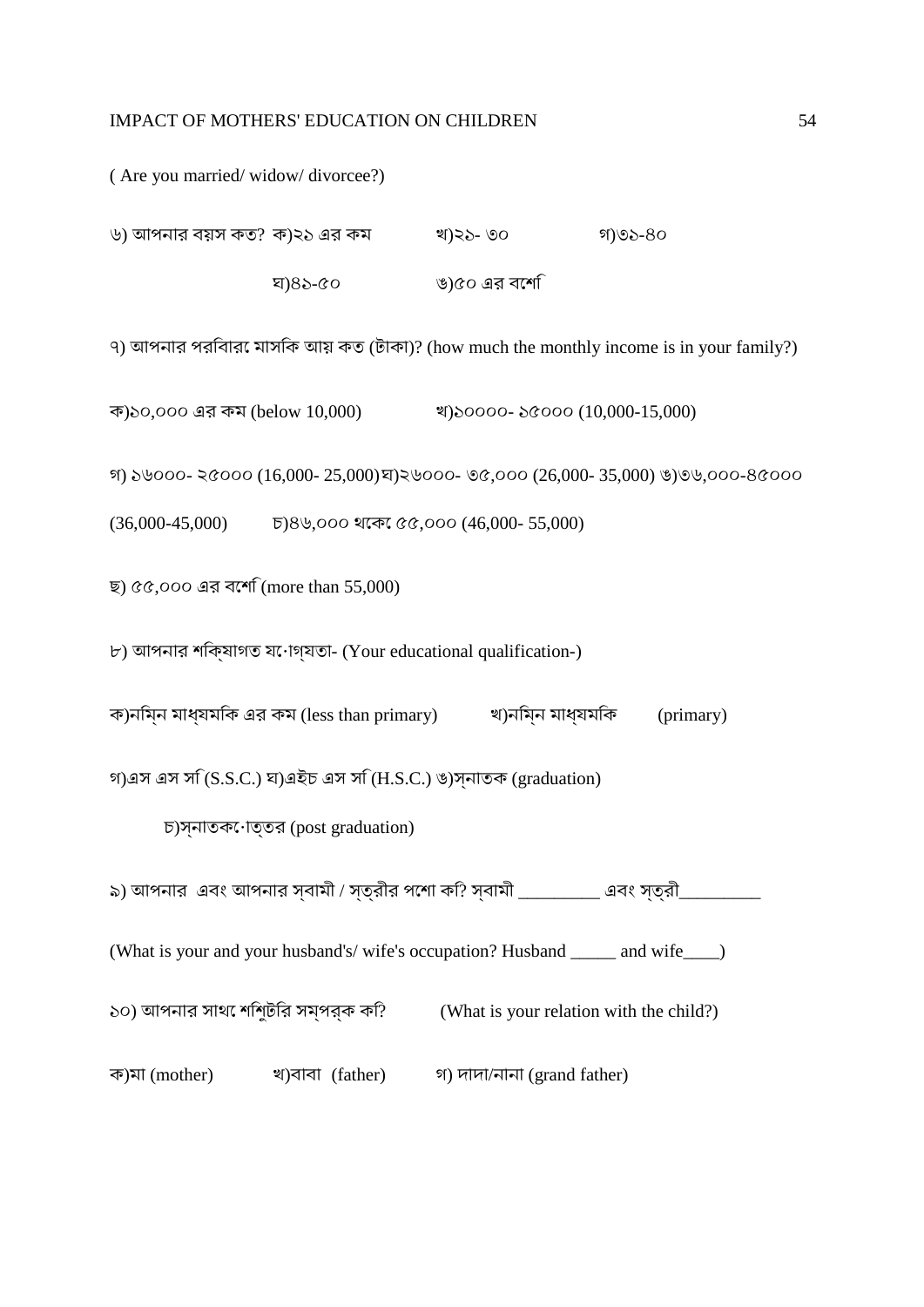ঘ)দাদী / নানী (grand mother) ঙ) চাচা / চাচী (uncle/ aunt)

চ)স / পালক অভিভাবক (step/ adopted gurdians)

১১)আপনার বাসায় বাচ্চাদের বই এর সংখ্যা কত? (How many books are there in your house?)

ক) ১-১0 (1-10) খ) ১১-২০ (11-20) গ)২১-৩০ (21-30)

ঘ) ৩১-৪০ (31-40) ঙ)৪০ এর বেশি (more than 40)

১২) আপনার সন্তানের কোন পছন্দের বই আছে কি? হ্যাঁ / না

( Does your child have any faviourite book?)(yes/ no)

যদি থাকে তবে আপনি বইটি সপ্তাহে কতদিন তাকে পরে শোনান? \_\_\_\_\_\_

(If he/she does then how many times do you read that book to your child?)\_\_\_\_\_

১৩) আপনার সন্তানের কত বছর বয়সে আপনি প্রথম তাকে ছবির বই / ভিডিও ছড়া দেখিয়েছেন বা পড়ে

শুনিয়েছেন? \_\_\_\_\_\_

(At which age did you gaveor read to your child the first picture book/ vedio rhymes?\_\_\_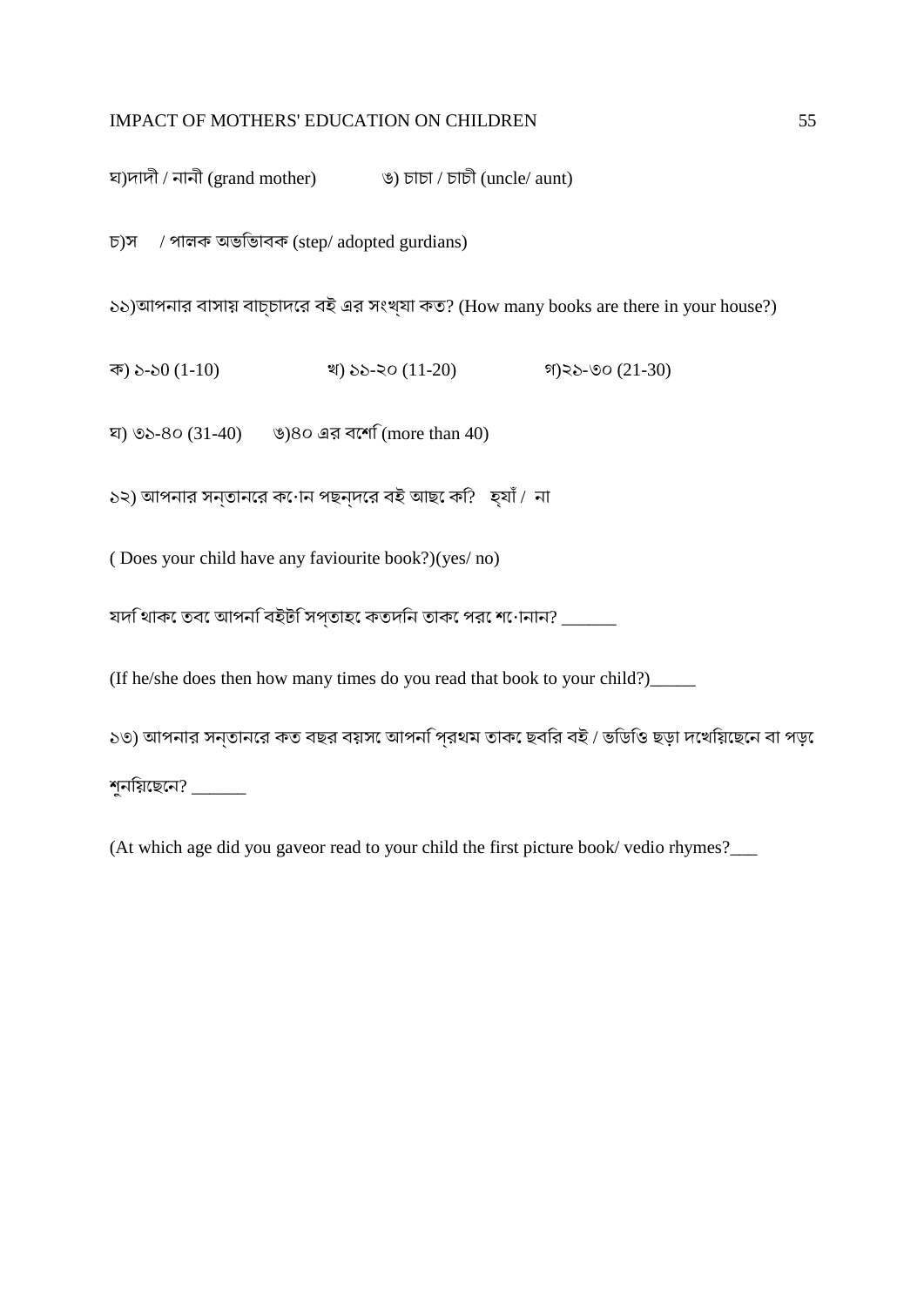Appendix C

দৈনন্দিন অভ্যাস বিষয়ক প্রশ্নাবলী (Some questions about daily activities)

নিম্নবর্ণিত কাজগুলো আপনার বাচ্চার সাথে আপনি সপ্তাহে কতবার করেন?( How many times do

you perform the following activities with your child in a week?)

| কার্যাবলী                                      | নয়িমতি     | মাঝ েমাঝ   | খুব কম     | কখন∙ো   |
|------------------------------------------------|-------------|------------|------------|---------|
| (Activities)                                   | (৬-৭ বার    | (৩-৪ বার   | (১-২ বার   | নয়     |
|                                                | সপ্তাহ0)    | শপ্তাহ)ে   | সপ্তাহ0    | (never) |
|                                                | (Daily or 6 | (Sometimes | (Hardly or |         |
|                                                | -7 times in | or 3-4     | 1-2 times  |         |
|                                                | a week)     | times in a | in a week) |         |
|                                                |             | week)      |            |         |
| ১)ঘুমান•োর সময় বা অন্য সময় গল্পরে বই         |             |            |            |         |
| অথবা গল্প শ∙োনান∙ো                             |             |            |            |         |
| (Reading story books to child in free times or |             |            |            |         |
| before sleep)                                  |             |            |            |         |
| ২) বাচ্চার সাথ েছড়া অথবা গান গয়ে েশ∙োনান∙ো   |             |            |            |         |
| (Singing rhymes or songs to the child)         |             |            |            |         |
| ৩) খলেনা প্রাণী নয়ি গেল্প ও অভনিয় কর         |             |            |            |         |
| খলো                                            |             |            |            |         |
| (playing with animal toys by making story      |             |            |            |         |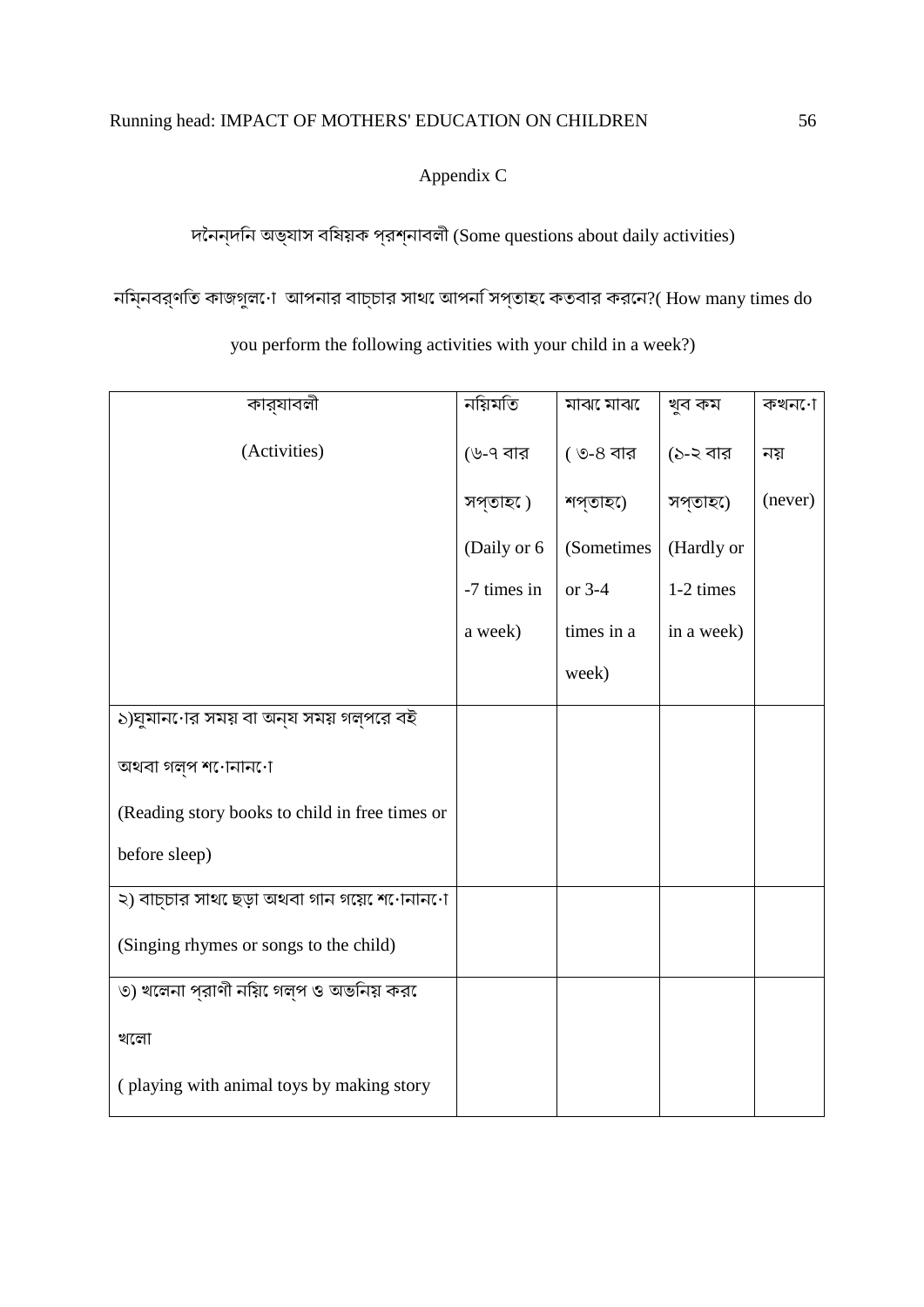| or role playing with child)                   |  |  |
|-----------------------------------------------|--|--|
| ৪) গল্প, কবতাি বা অর্থহীন শব্দ বানান∙ো        |  |  |
|                                               |  |  |
| (making stories, poems or meaningless         |  |  |
| words with children)                          |  |  |
| ৫) ছন্দ মলিয়ি েশব্দ বানান $\cdot$ া (making  |  |  |
| rhyming words with children)                  |  |  |
| ৬) বাচ্চার নামরে প্রথম শব্দ বভিন্নি গল্প ও    |  |  |
| কবতিা থকে খুঁজ বরে করা (finding the first     |  |  |
| letter of your child's name from different    |  |  |
| stories and poem)                             |  |  |
| ৭) পনে্সলি বা রঙ পনে্সলি ব্যাবহার করে         |  |  |
| লখোর চষ্টো করা (trying to write with pencil   |  |  |
| or color pencil with your child)              |  |  |
| $\nu$ ) ছবরি বইয় ছেব দিখেয়ি নাম বলা (saying |  |  |
| names for different picture by showing your   |  |  |
| child some picture books)                     |  |  |
| ৯)বইয় বেভিন্ন অক্ষর দখোন ও নাম বলা           |  |  |
| ((saying names for different alphabet by      |  |  |
| showing your child some alphabet books)       |  |  |
| ১০) বাচ্চাক েছবরি বইয় েছবনিখেয়ি নাম         |  |  |
| জজি্ঞসে করা (Asking names for different       |  |  |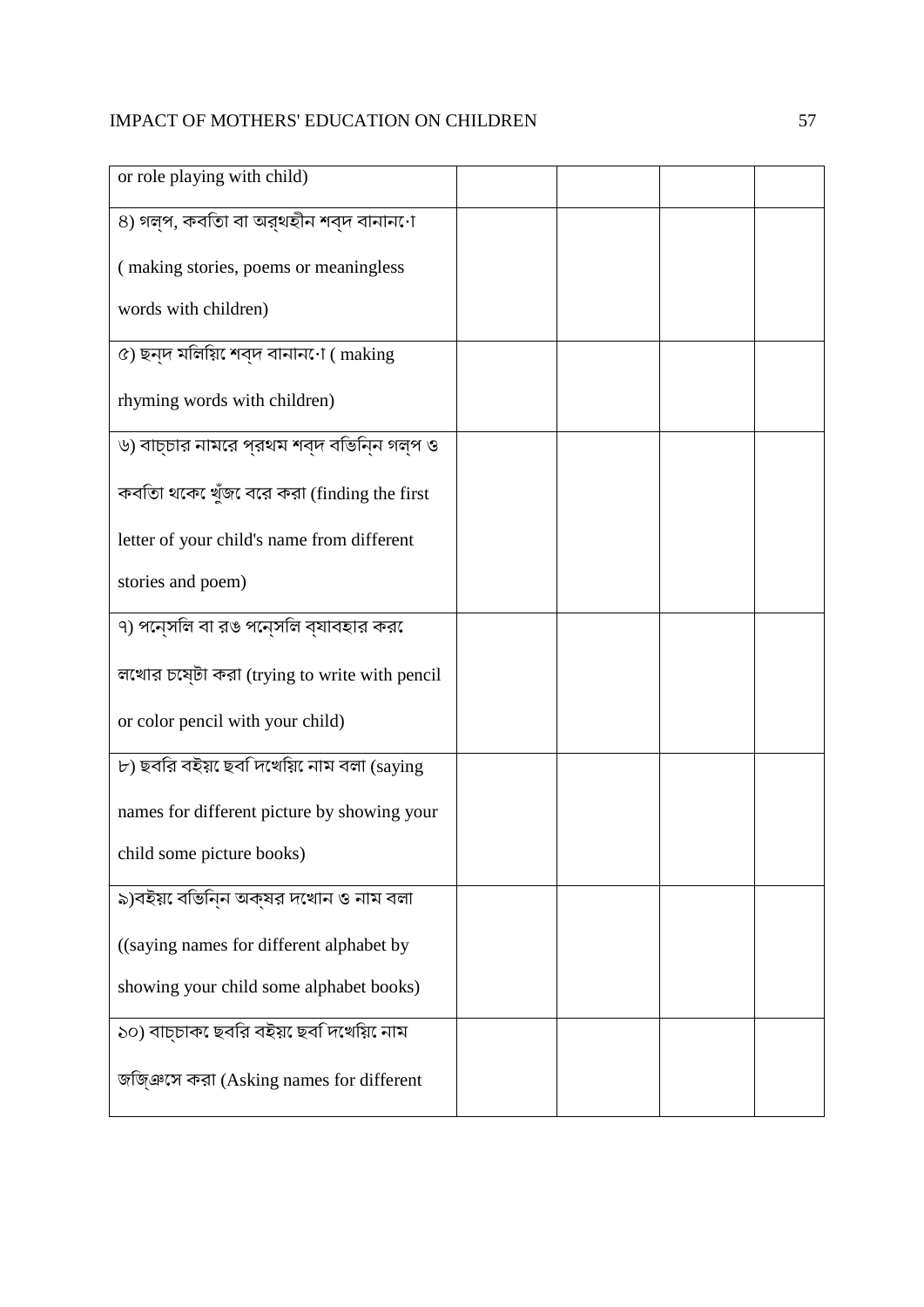| picture by showing your child some picture         |  |  |
|----------------------------------------------------|--|--|
| books)                                             |  |  |
| ১১)ভুল বলা বাচ্চা তা ঠকি কর েদয়ে কনিা তার         |  |  |
| জন্য অপকে্ষা করা (correcting your child if         |  |  |
| he /she mistakes)                                  |  |  |
| ১২)বভিনিন পরসিথতিতি এরপর কহিব েতা                  |  |  |
| জজ়িঞাসা করা (Asking your child the                |  |  |
| consequences of any events)                        |  |  |
| ১৩) বভিনিন পরসি্থতিতি বাচ্ছাক েজজিঞাসা             |  |  |
| করা য <sup>়ে</sup> ক হিব এবং কনে হব? (Asking your |  |  |
| child what will happen and how will it             |  |  |
| happen in different situation)                     |  |  |
| ১৪) গত ২ মাস েকতবার আপনার বাচ্চাক                  |  |  |
| ক•োন ছবরি বা গল্পরে বই অথবা শকি্ষণীয়              |  |  |
| ভডিওি উপহার দয়িছেনে (In last two years            |  |  |
| how many times you presented story or              |  |  |
| picture book to your child?)                       |  |  |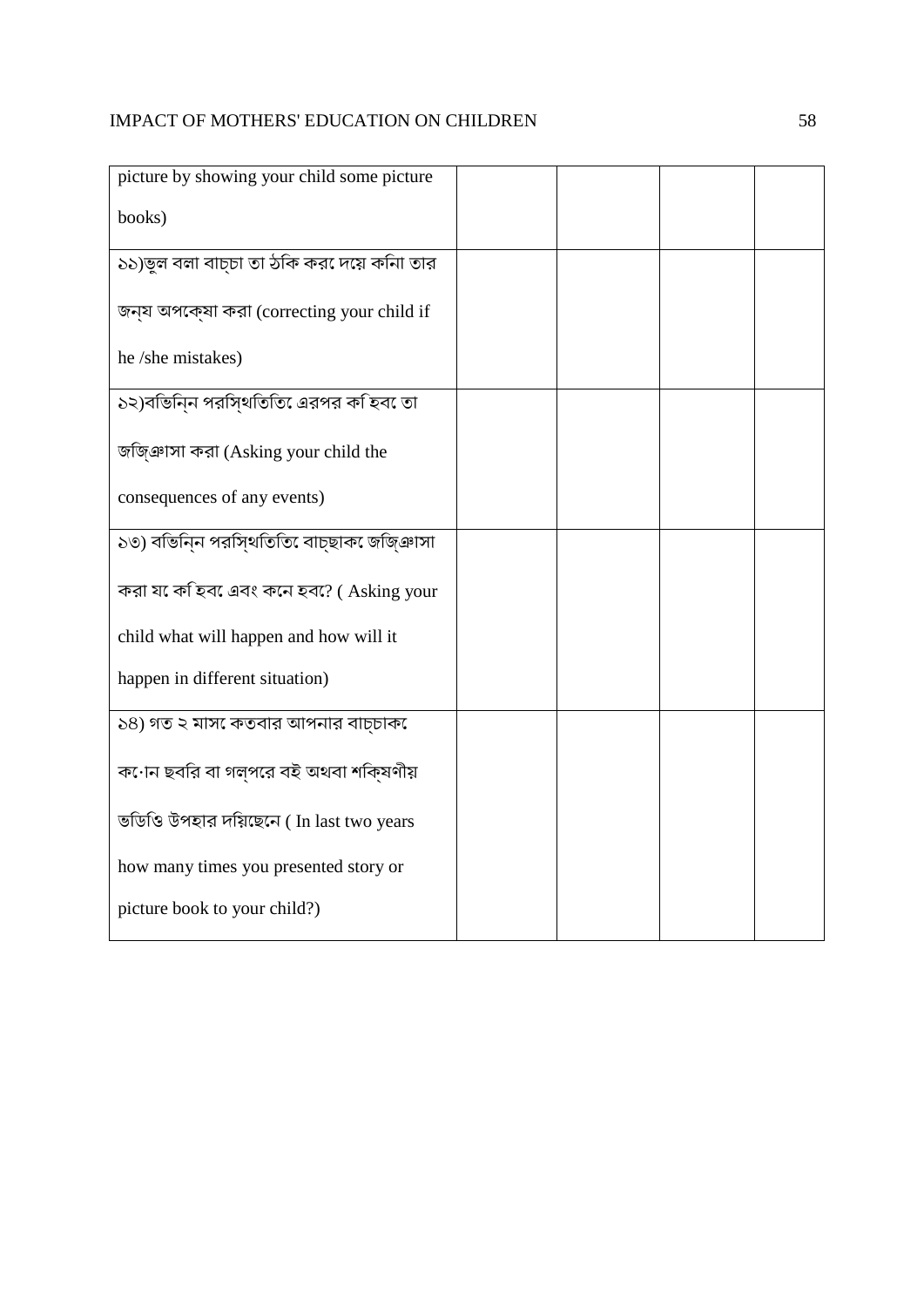## Appendix D

নিম্নবর্ণিত কাজগুলো আপনার বাচ্চা গত ১ সপ্তাহে কতবার করেছে? (In last week, how many

times your child does the following activities?)

| কার্যাবলী                                     | নয়িমতি     | মাঝ েমাঝ   | খুব কম     | কখন∙ো   |
|-----------------------------------------------|-------------|------------|------------|---------|
| (Activities)                                  | (৬-৭ বার    | ( ৩-৪ বার  | (১-২ বার   | নয়     |
|                                               | সপ্তাহ )    | শপ্তাহ)ে   | সপ্তাহ0ে   | (never) |
|                                               | (Daily or 6 | (Sometimes | (Hardly or |         |
|                                               | -7 times in | or 3-4     | 1-2 times  |         |
|                                               | a week)     | times in a | in a week) |         |
|                                               |             | week)      |            |         |
| ১)নজি েনজি ছেবরি বই দখো বা পাতা উল্টান∙ো      |             |            |            |         |
| (looking at the picture book and turning over |             |            |            |         |
| the book by own)                              |             |            |            |         |
|                                               |             |            |            |         |
| ২) নজি েনজি ছেড়া বলা                         |             |            |            |         |
| (reciting the poem by own)                    |             |            |            |         |
| ৩) টভি,ি ছব,ি ভডিওি বা গল্পরে বই থকে েনজি     |             |            |            |         |
| বানয়ি গেল্প বলা (making story from T.V.,     |             |            |            |         |
| picture, video or story book)                 |             |            |            |         |
| ৪) বভিনিন পত্রকিা, বই বা বজিঞাপন থকে          |             |            |            |         |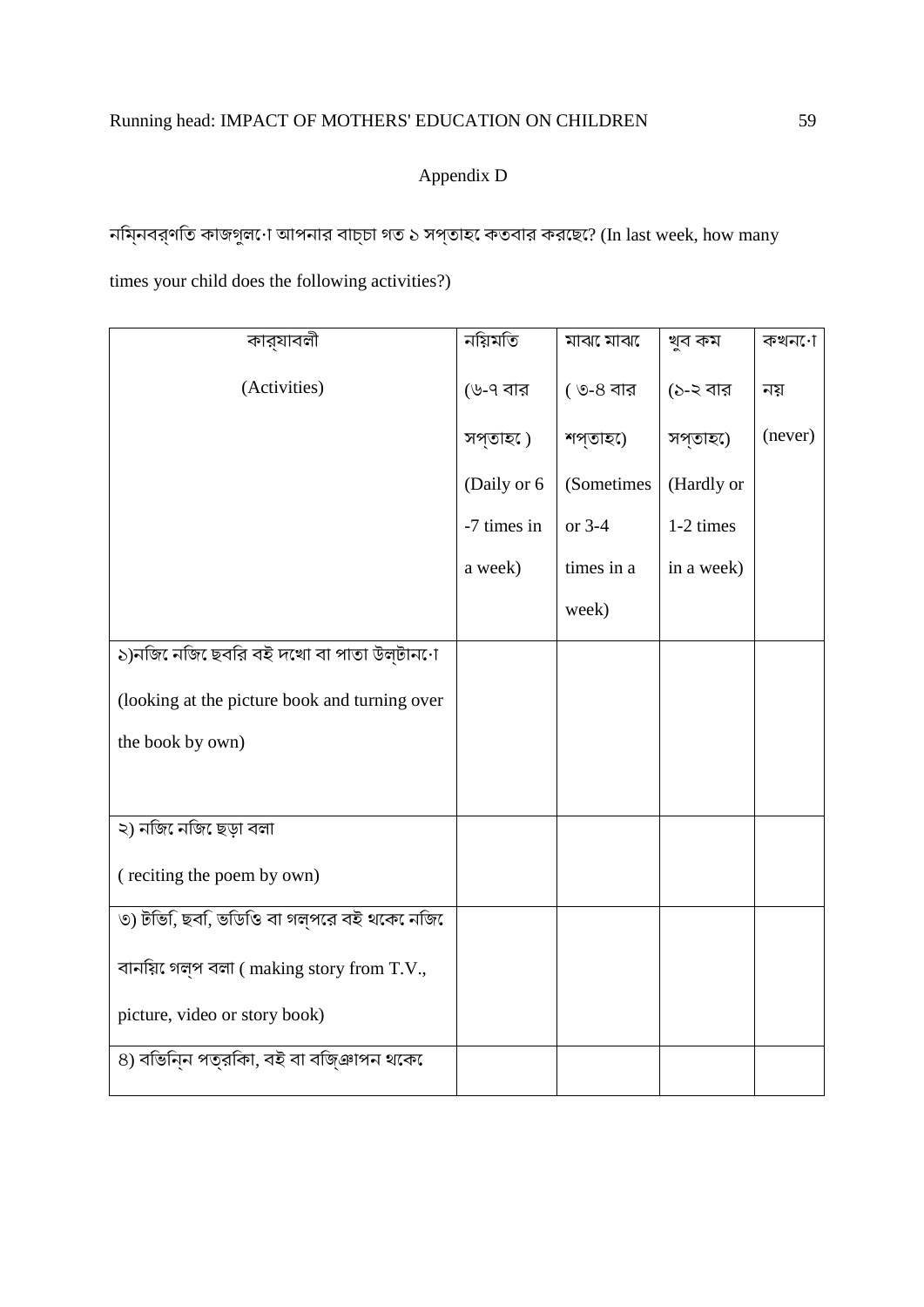| নজিরে নামরে প্রথম অক্ষর খুজ েবরে করা (       |  |  |
|----------------------------------------------|--|--|
| Finding the first letter of own name from    |  |  |
| different magazine, books and                |  |  |
| advertisement)                               |  |  |
| ৫) বই পড়ার ভান করা (pretending to study     |  |  |
| book)                                        |  |  |
| ৬)পরচিতি অক্ষর বা শব্দ নরি্দশে করা এবং       |  |  |
| পড়া                                         |  |  |
| (identifying known alphabet or word and      |  |  |
| reading those by his/her own)                |  |  |
| ৭) হাত ঘুরান, ছবজআঁকা অথবা আকার/ লখোর        |  |  |
| ভান করা                                      |  |  |
| (pattern practicing or pretending to draw or |  |  |
| write by his/ her own).                      |  |  |
| ৮)আপনাক েবই বা গল্প পড় েশ∙োনাত বেলা         |  |  |
| (telling you to read books or story)         |  |  |
| ৯)যখন কউে পড় েমন∙োয∙োগ দয়িশেোনা ও          |  |  |
| মজা পাওয়া (Benig attentive and enjoying     |  |  |
| when someone is reading)                     |  |  |
| ১০) ক∙োন∙োকছিু ( ছব,ি লখো) দখেয়ি়ে সটেরি    |  |  |
| নাম জজি্জ্ঞসে করা (Asking the name of any    |  |  |